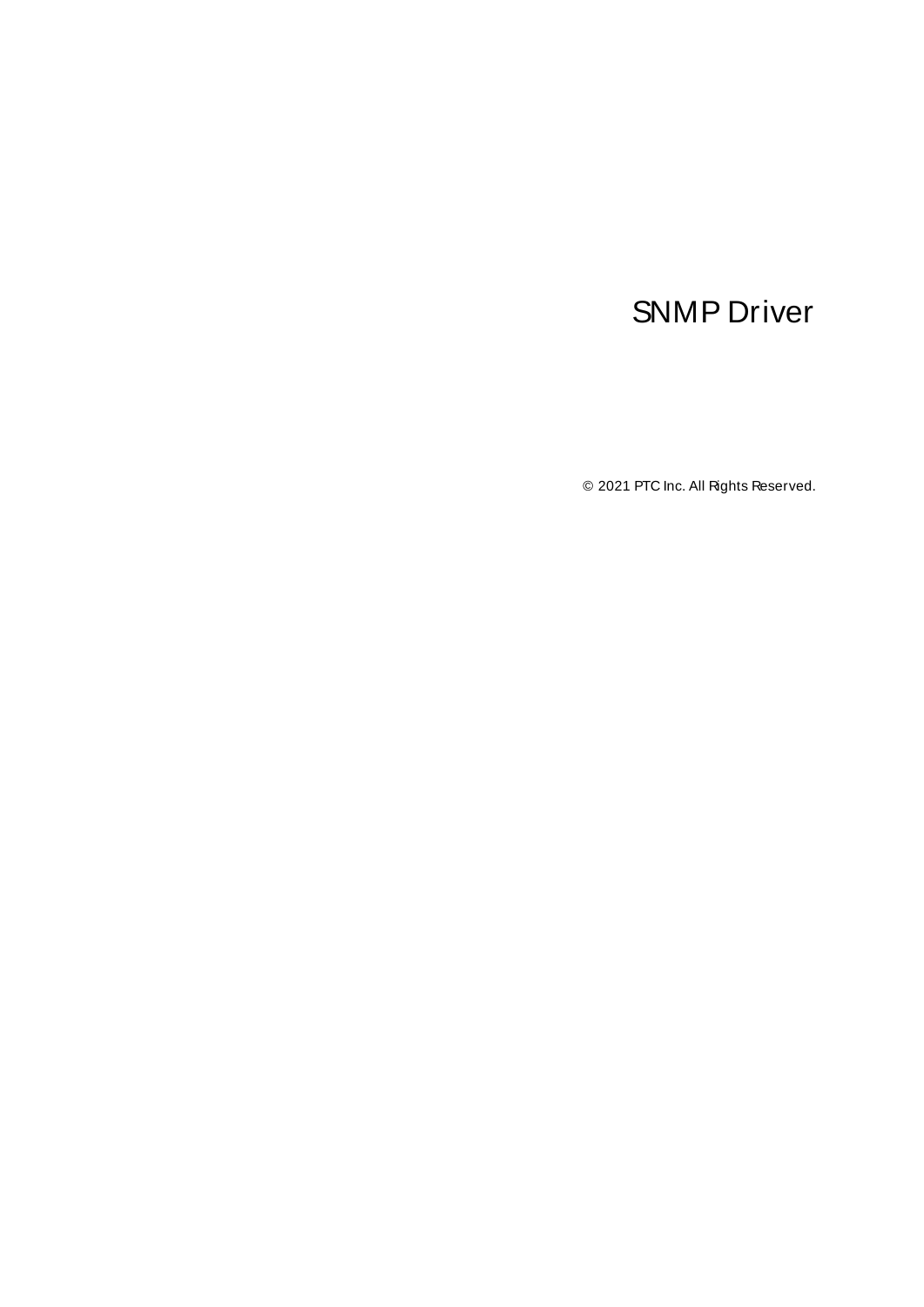# <span id="page-1-0"></span>Table of Contents

| Device Properties - Redundancy | .24 |
|--------------------------------|-----|
|                                |     |
|                                |     |
|                                |     |
|                                |     |
|                                |     |
|                                |     |
|                                |     |
|                                |     |
|                                |     |
|                                |     |
|                                |     |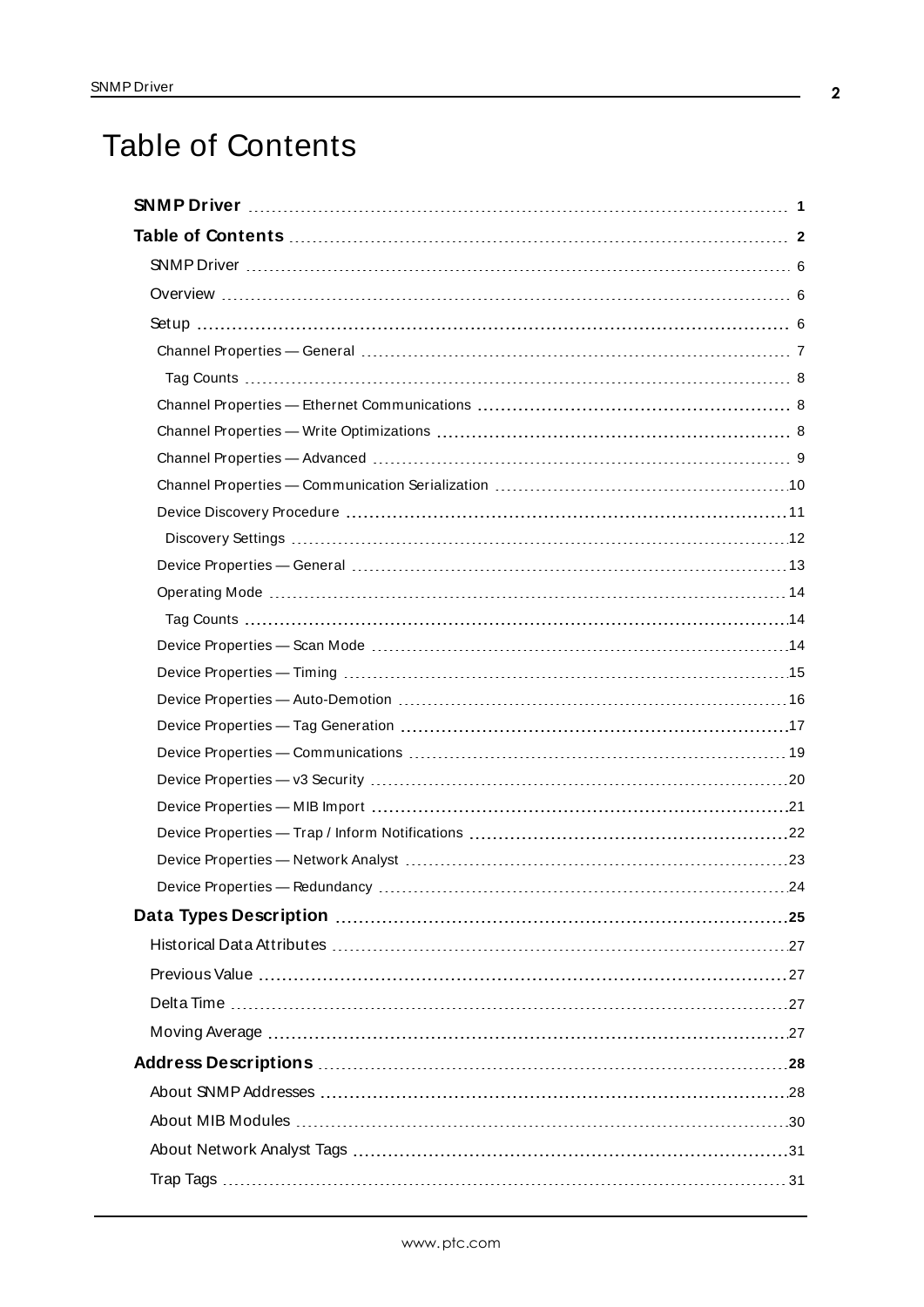| Message Descriptions ………………………………………………………………………35                                                                                                                                                               |
|------------------------------------------------------------------------------------------------------------------------------------------------------------------------------------------------------------------|
|                                                                                                                                                                                                                  |
| Address <address> is out of range for the specified device or register. 35</address>                                                                                                                             |
|                                                                                                                                                                                                                  |
|                                                                                                                                                                                                                  |
|                                                                                                                                                                                                                  |
| The remote device reports that the requested name < OID> does not exist on < device name>. 36                                                                                                                    |
|                                                                                                                                                                                                                  |
| <channel name="">.<device name="">: unable to open a SNMP session to host <host> on port <port>,</port></host></device></channel>                                                                                |
| <channel name="">.<device name="">: Unable to establish a trap listener on port <port>, using pro-</port></device></channel>                                                                                     |
| Access to address <address> on <channel name="">.<device name=""> is not permitted. 38</device></channel></address>                                                                                              |
| Address <address> on <channel name="">.<device name=""> is not writable. 38</device></channel></address>                                                                                                         |
| Address <address> on <channel name="">.<device name=""> is unavailable.  39</device></channel></address>                                                                                                         |
| Device <device name=""> does not support the necessary information required to perform network</device>                                                                                                          |
| Device <device name=""> does not support the number of ports currently configured in this applic-</device>                                                                                                       |
|                                                                                                                                                                                                                  |
|                                                                                                                                                                                                                  |
| High-capacity counters for network analysis are not available for device <device name="">. Attempt-</device>                                                                                                     |
| The remote device reports that the requested name <name> does not exist on <channel< td=""></channel<></name>                                                                                                    |
| The response message for the current transaction on <channel name="">.<device name=""> would<br/>have been too large, and has been discarded by the remote device.  41</device></channel>                        |
| Unable to bind trap socket on binding address <address>, port <port>, and protocol <protocol></protocol></port></address>                                                                                        |
| Unable to bind trap socket on binding address < IP address>, port <port number=""> and protocol</port>                                                                                                           |
| Unable to create communications thread on trap socket for binding address <ip address="">, port</ip>                                                                                                             |
| Unable to create listener on trap socket for binding address <ip address="">, port <port number=""></port></ip>                                                                                                  |
| Unable to create trap socket on binding address <ip address="">, port <port number=""> and protocol</port></ip>                                                                                                  |
| Unable to load authentication and privacy passphrases for device <device name="">. Please specify<br/>an authentication and privacy passphrase in the SNMP V3 Security property group of Device Prop-43</device> |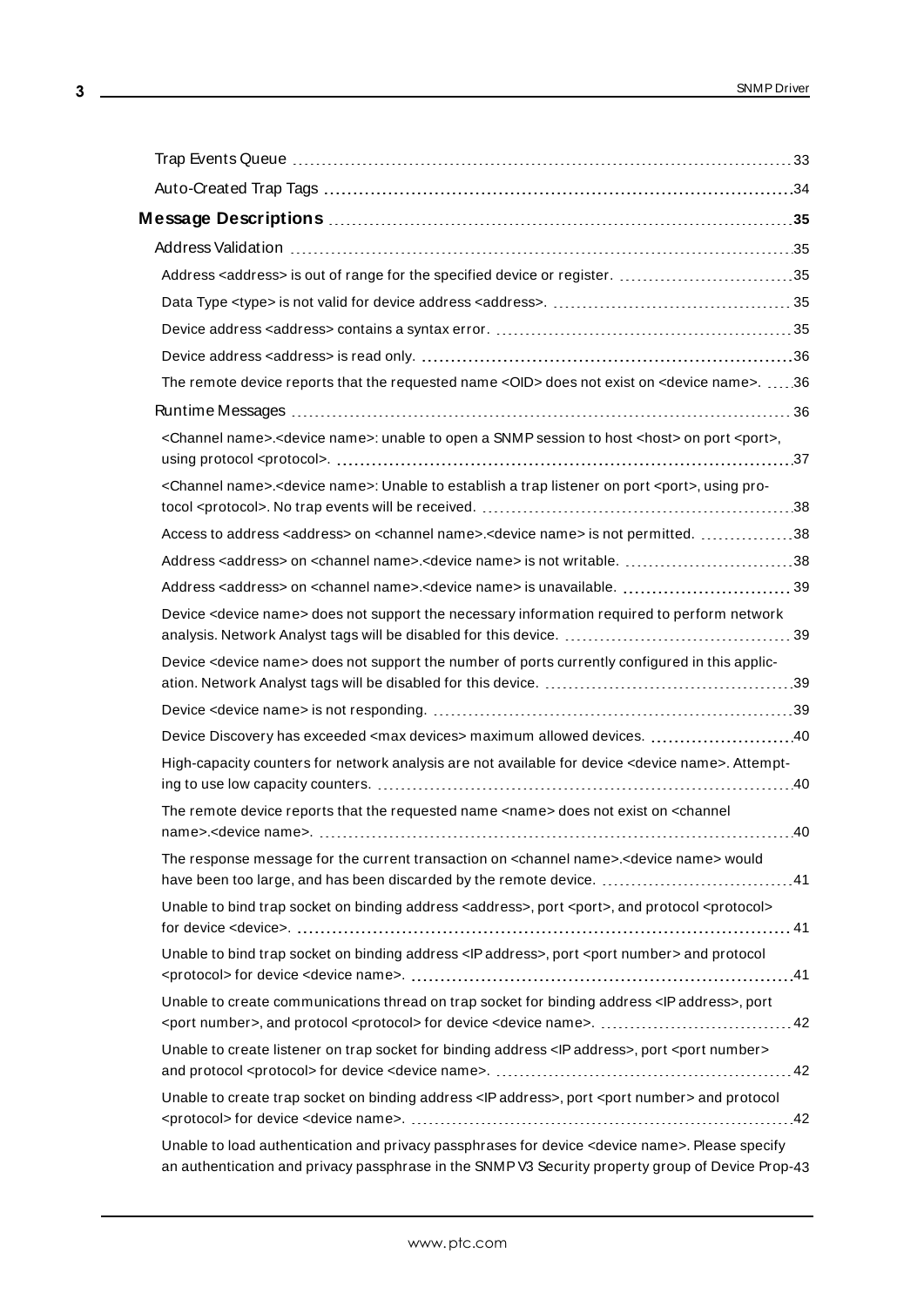| Unable to load authentication passphrase for device <device name="">. Please specify an authen-</device>                    |  |
|-----------------------------------------------------------------------------------------------------------------------------|--|
| tication passphrase in the SNMP V3 Security property group of Device Properties.  43                                        |  |
| Unable to load username for device <device name="">. Please specify a username in the SNMP V3</device>                      |  |
| Unable to resolve host address <ip address=""> on device <device name=""> for trap processing. 44</device></ip>             |  |
|                                                                                                                             |  |
|                                                                                                                             |  |
| Data for address <address> on <channel name="">.<device name=""> has an inconsistent value. 45</device></channel></address> |  |
| Data for address <address>on <channel name="">. <device name=""> has the wrong encoding.  45</device></channel></address>   |  |
| Data for address <address>on <channel name="">.<device name=""> has the wrong length. 45</device></channel></address>       |  |
| Data for address <address>on <channel name="">. <device name=""> has the wrong value. 46</device></channel></address>       |  |
|                                                                                                                             |  |
| Invalid XML document [Reason: The excluded port list is invalid for device <device name="">]. 46</device>                   |  |
| Invalid XML document [Reason: Port Status 0 limit must be less than Port Status 1 limit for device                          |  |
|                                                                                                                             |  |
|                                                                                                                             |  |
| Unable to bind to adapter: < adapter address>. Connect failed. Winsock Err # n.  47                                         |  |
|                                                                                                                             |  |
|                                                                                                                             |  |
| Winsock V1.1 or higher must be installed to use the SNMP device driver. 48                                                  |  |
|                                                                                                                             |  |
| The authentication passphrase fields do not match. Please retype the passphrase identically in                              |  |
| The privacy passphrase fields do not match. Please retype the passphrase identically in both                                |  |
|                                                                                                                             |  |
|                                                                                                                             |  |
|                                                                                                                             |  |
|                                                                                                                             |  |
|                                                                                                                             |  |
| Could not add object: <object name="">; parent object: <parent name="" object=""> undefined. 50</parent></object>           |  |
|                                                                                                                             |  |
|                                                                                                                             |  |
|                                                                                                                             |  |
|                                                                                                                             |  |
|                                                                                                                             |  |
|                                                                                                                             |  |
|                                                                                                                             |  |
|                                                                                                                             |  |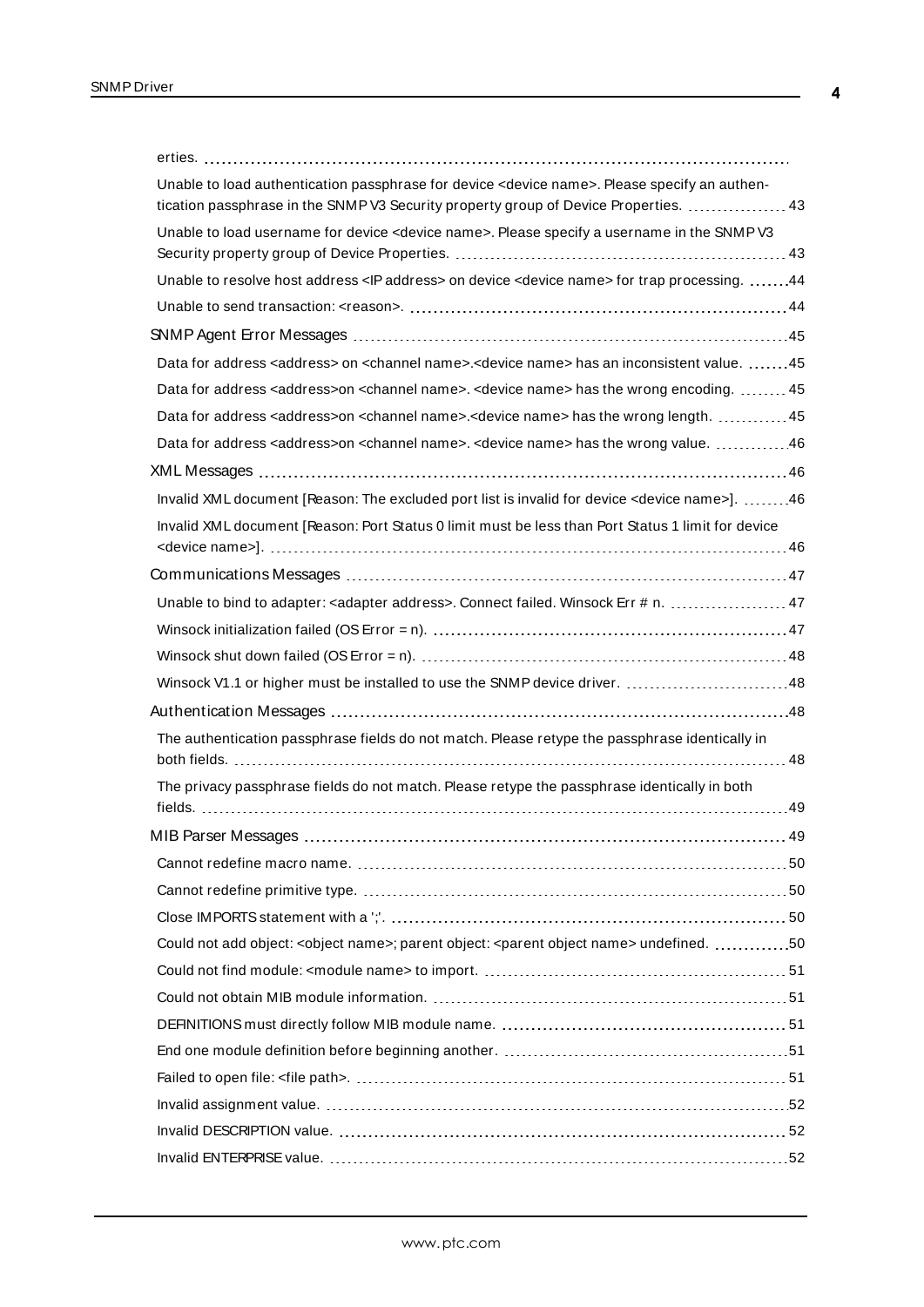| <channel name="">.<device name=""> reports a decryption error. Check the privacy passphrase.  57</device></channel>     |  |
|-------------------------------------------------------------------------------------------------------------------------|--|
| <channel name="">.<device name=""> reports the authentication digest is incorrect. Check the authen-</device></channel> |  |
|                                                                                                                         |  |
| <channel name="">.<device name=""> reports the request was not within the time window. 58</device></channel>            |  |
| <channel name="">.<device name=""> reports the specified security level is not supported. 58</device></channel>         |  |
| <channel name="">.<device name=""> reports the specified user is unknown. 58</device></channel>                         |  |
| <channel name="">.<device name=""> responded to a request with a Report-PDU containing no valid</device></channel>      |  |
|                                                                                                                         |  |
|                                                                                                                         |  |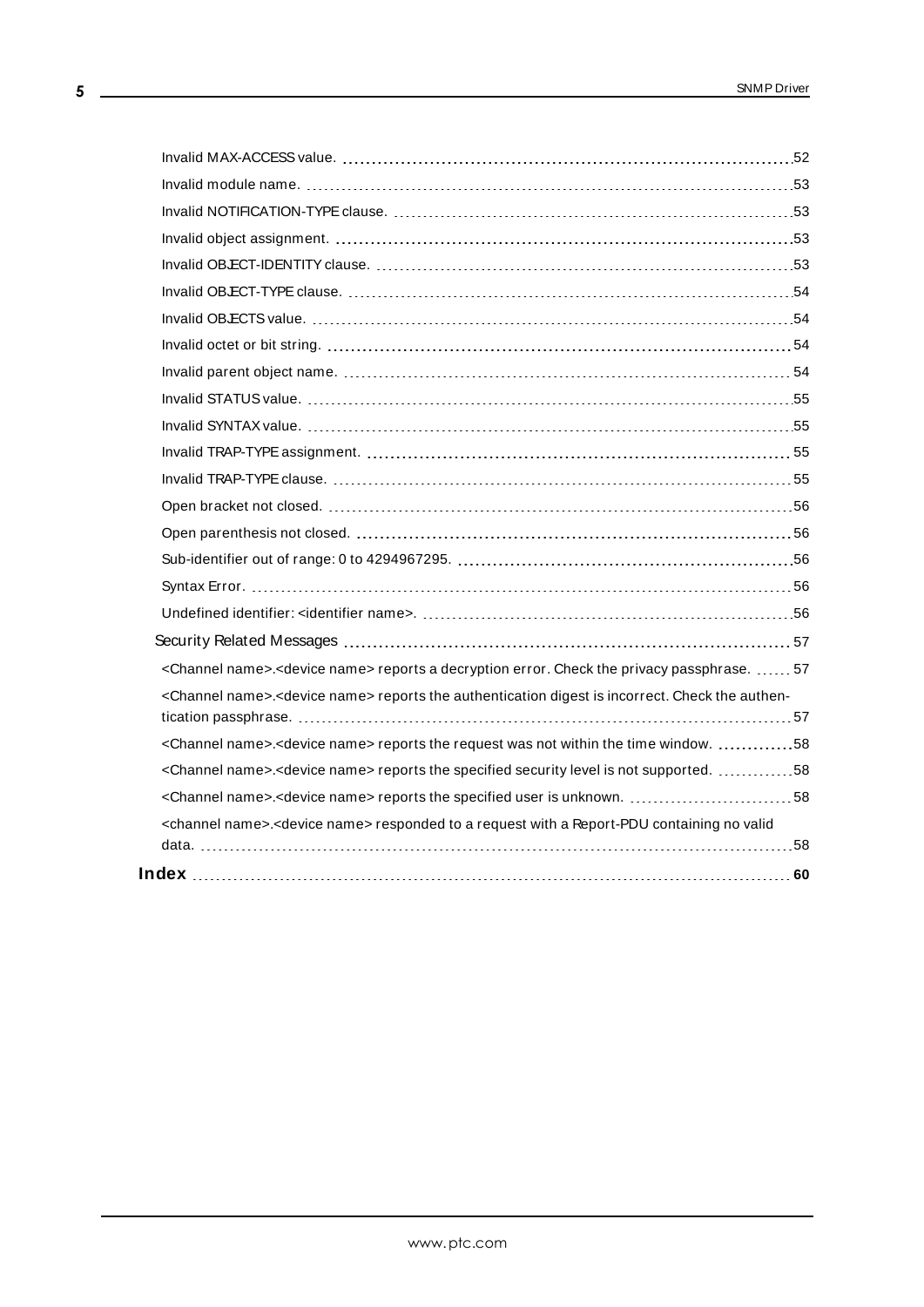#### <span id="page-5-0"></span>**SNMP Driver**

Help version 1.079

### **CONTENTS**

**[Overview](#page-5-1)**

What is the SNMP Driver?

**[Setup](#page-5-2)** How do I configure the driver to search for devices on the network?

**Data Types [Description](#page-24-0)** What data types does the SNMP Driver support?

**Address [Descriptions](#page-27-0)** How do I reference a data location in an SNMPdevice?

#### **Event Log [M essages](#page-34-0)**

<span id="page-5-1"></span>What messages does the SNMP Driver produce?

#### **Overview**

The SNMP Driver provides a reliable way to connect managed and unmanaged Ethernet network devices to OPC client applications; including HMI, SCADA, Historian, MES, ERP, and countless custom applications. It is intended to work with all devices supporting the SNMPprotocol (versions 1, 2c, and 3).

#### <span id="page-5-2"></span>**Setup**

## **Communication Serialization**

The SNMP Driver supports Communication Serialization, which specifies whether data transmissions should be limited to one channel at a time.

#### **Channel and Device Limits**

The maximum number of channels supported by this driver is 1024. The maximum number of devices supported by this driver is 100 per channel.

#### **Supported Devices**

The SNMP Driver is designed to work with any SNMP Agent (typically in a device) that supports the Simple Network Management Protocol (SNMP) versions 1, 2c, and 3. The driver works with a broad range of SNMP managed devices, such as the following:

- Alarm Management RTUs
- Device Servers
- **Environment Monitoring Equipment for Server Rooms**
- Managed Industrial Ethernet Switches
- Net-SNMP Software Version: 5.4.1
- Printers
- . Routers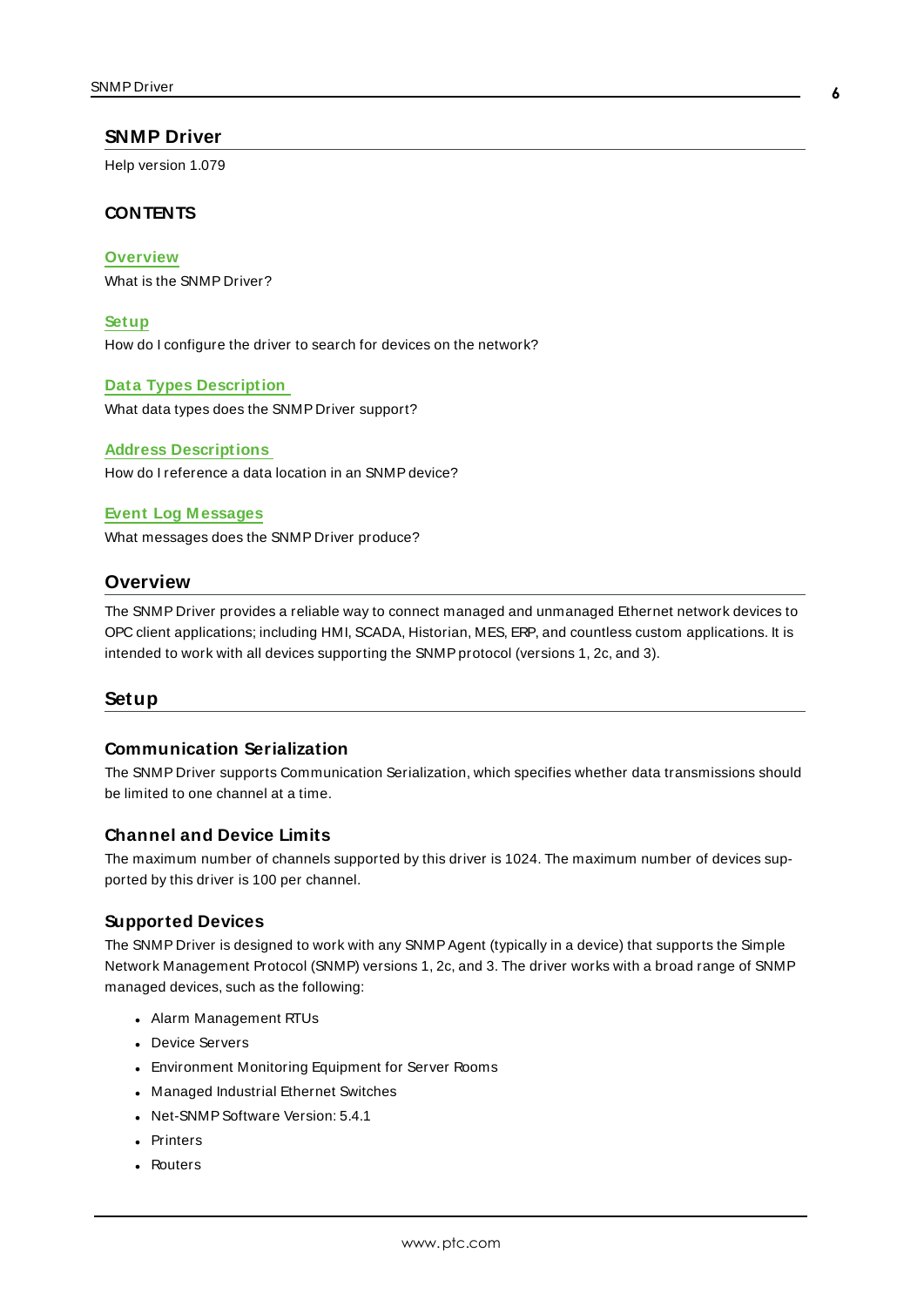- **7**
- Uninterruptible Power Supplies (UPS)
- Unix-based Servers
- Windows-based PCs and Servers

## <span id="page-6-0"></span>**Channel Properties — General**

This server supports the use of multiple simultaneous communications drivers. Each protocol or driver used in a server project is called a channel. A server project may consist of many channels with the same communications driver or with unique communications drivers. A channel acts as the basic building block of an OPC link. This group is used to specify general channel properties, such as the identification attributes and operating mode.

| Property Groups                 | <b>Identification</b><br>$\overline{ }$ |                |
|---------------------------------|-----------------------------------------|----------------|
| General                         | Name                                    |                |
|                                 | Description                             |                |
| Write Optimizations<br>Advanced | Driver                                  |                |
|                                 | <b>Diagnostics</b><br>$=$               |                |
|                                 | <b>Diagnostics Capture</b>              | <b>Disable</b> |
|                                 | <b>Tag Counts</b><br>$=$                |                |
|                                 | <b>Static Tags</b>                      | 10             |

#### <span id="page-6-2"></span>**Identification**

**Name**: Specify the user-defined identity of this channel. In each server project, each channel name must be unique. Although names can be up to 256 characters, some client applications have a limited display window when browsing the OPC server's tag space. The channel name is part of the OPC browser information. The property is required for creating a channel.

For information on reserved characters, refer to "How To... Properly Name a Channel, Device, Tag, and Tag Group" in the server help.

**Description**: Specify user-defined information about this channel.

Many of these properties, including Description, have an associated system tag.

**Driver**: Specify the protocol / driver for this channel. This property specifies the device driver that was selected during channel creation. It is a disabled setting in the channel properties. The property is required for creating a channel.

**Note**: With the server's online full-time operation, these properties can be changed at any time. This includes changing the channel name to prevent clients from registering data with the server. If a client has already acquired an item from the server before the channel name is changed, the items are unaffected. If, after the channel name has been changed, the client application releases the item and attempts to reacquire using the old channel name, the item is not accepted. Changes to the properties should not be made once a large client application has been developed. Utilize proper user role and privilege management to prevent operators from changing properties or accessing server features.

#### <span id="page-6-1"></span>**Diagnostics**

**Diagnostics Capture**: When enabled, this option makes the channel's diagnostic information available to OPC applications allows the usage of statistics tags that provide feedback to client applications regarding the operation of the channel. Because the server's diagnostic features require a minimal amount of over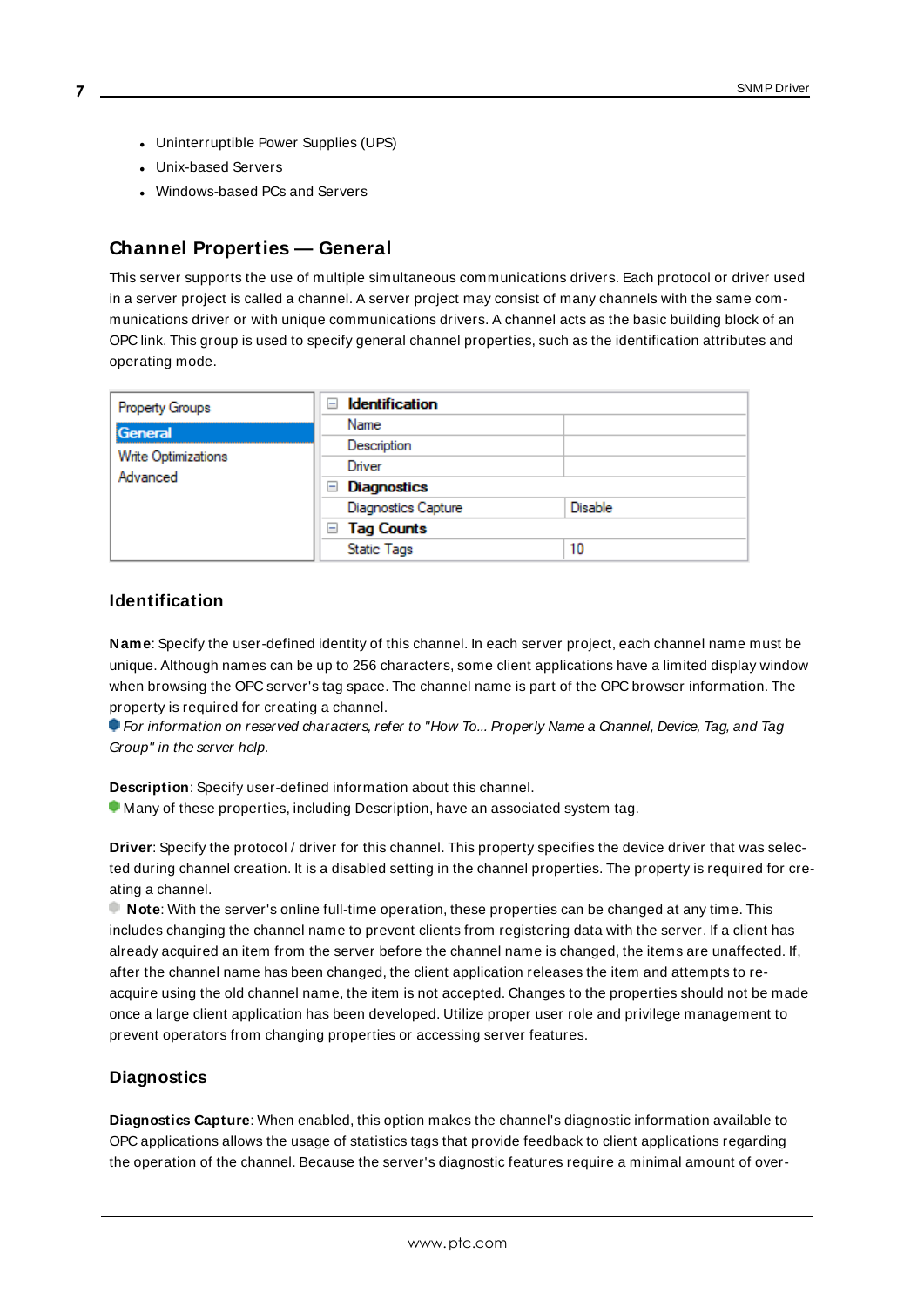head processing, it is recommended that they be utilized when needed and disabled when not. The default is disabled.

**Note:** This property is not available if the driver does not support diagnostics.

<span id="page-7-0"></span>For more information, refer to "Communication Diagnostics" and "Statistics Tags" in the server help.

#### **Tag Counts**

**Static Tags**: Provides the total number of defined static tags at this level (device or channel). This information can be helpful in troubleshooting and load balancing.

## <span id="page-7-1"></span>**Channel Properties — Ethernet Communications**

Ethernet Communication can be used to communicate with devices.

| <b>Property Groups</b>         | $\Box$ Ethernet Settings |         |  |
|--------------------------------|--------------------------|---------|--|
| General                        | Network Adapter          | Default |  |
| <b>Ethernet Communications</b> |                          |         |  |
| <b>Write Optimizations</b>     |                          |         |  |
| Advanced                       |                          |         |  |
|                                |                          |         |  |

#### <span id="page-7-5"></span><span id="page-7-4"></span>**Ethernet Settings**

**Network Adapter**: Specify the network adapter to bind. When left blank or Default is selected, the operating system selects the default adapter.

## <span id="page-7-2"></span>**Channel Properties — Write Optimizations**

The server must ensure that the data written from the client application gets to the device on time. Given this goal, the server provides optimization properties to meet specific needs or improve application responsiveness.

| <b>Property Groups</b>     | $\Box$ Write Optimizations |                                      |
|----------------------------|----------------------------|--------------------------------------|
| General                    | <b>Optimization Method</b> | Write Only Latest Value for All Tags |
|                            | Duty Cycle                 |                                      |
| <b>Write Optimizations</b> |                            |                                      |

#### <span id="page-7-6"></span><span id="page-7-3"></span>**Write Optimizations**

**Optimization Method**: Controls how write data is passed to the underlying communications driver. The options are:

- <span id="page-7-7"></span><sup>l</sup> **Write All Values for All Tags**: This option forces the server to attempt to write every value to the controller. In this mode, the server continues to gather write requests and add them to the server's internal write queue. The server processes the write queue and attempts to empty it by writing data to the device as quickly as possible. This mode ensures that everything written from the client applications is sent to the target device. This mode should be selected if the write operation order or the write item's content must uniquely be seen at the target device.
- <sup>l</sup> **Write Only Latest Value for Non-Boolean Tags**: Many consecutive writes to the same value can accumulate in the write queue due to the time required to actually send the data to the device. If the server updates a write value that has already been placed in the write queue, far fewer writes are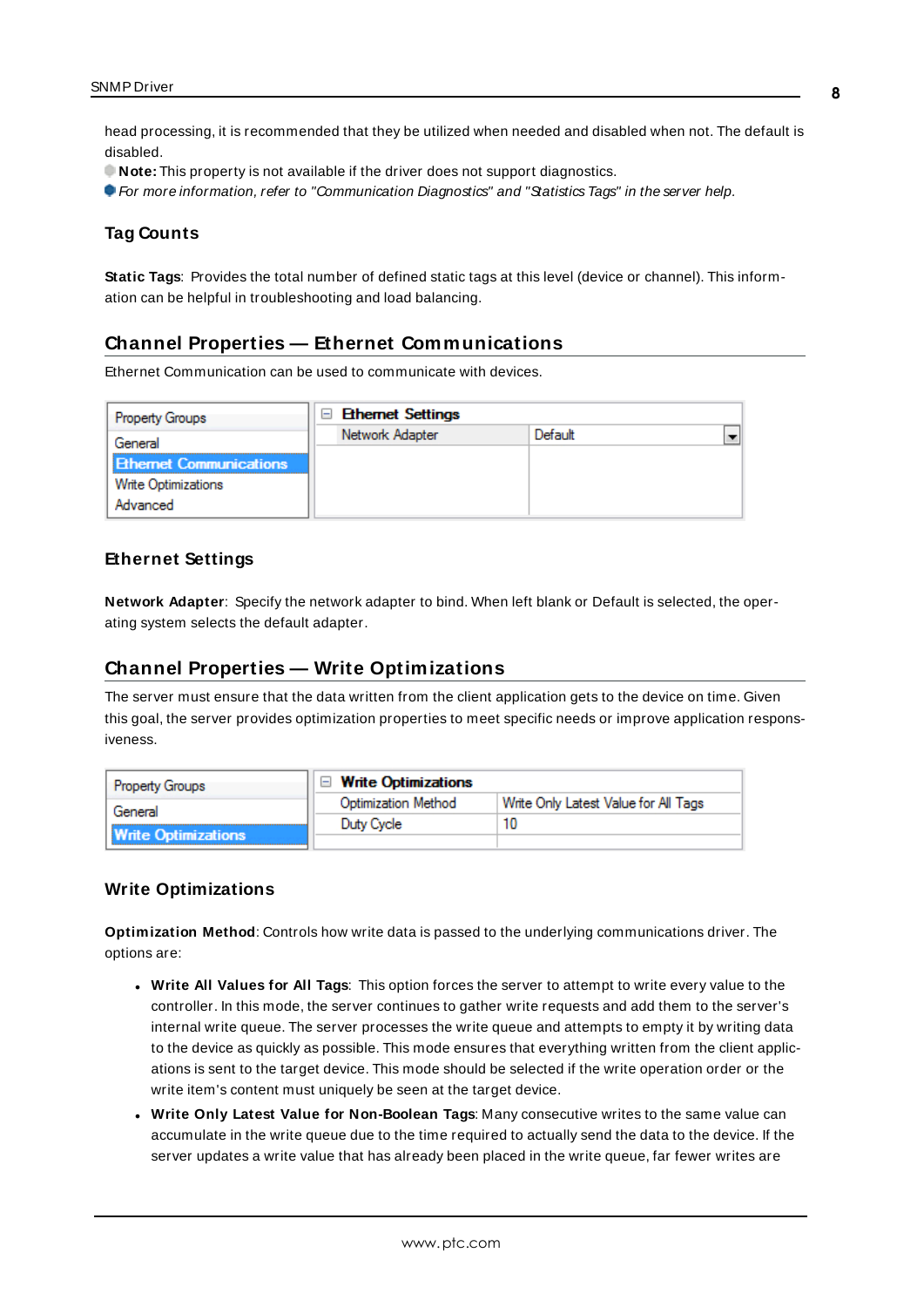<span id="page-8-6"></span>needed to reach the same final output value. In this way, no extra writes accumulate in the server's queue. When the user stops moving the slide switch, the value in the device is at the correct value at virtually the same time. As the mode states, any value that is not a Boolean value is updated in the server's internal write queue and sent to the device at the next possible opportunity. This can greatly improve the application performance.

**Note**: This option does not attempt to optimize writes to Boolean values. It allows users to optimize the operation of HMI data without causing problems with Boolean operations, such as a momentary push button.

<span id="page-8-5"></span><sup>l</sup> **Write Only Latest Value for All Tags**: This option takes the theory behind the second optimization mode and applies it to all tags. It is especially useful if the application only needs to send the latest value to the device. This mode optimizes all writes by updating the tags currently in the write queue before they are sent. This is the default mode.

<span id="page-8-1"></span>**Duty Cycle**: is used to control the ratio of write to read operations. The ratio is always based on one read for every one to ten writes. The duty cycle is set to ten by default, meaning that ten writes occur for each read operation. Although the application is performing a large number of continuous writes, it must be ensured that read data is still given time to process. A setting of one results in one read operation for every write operation. If there are no write operations to perform, reads are processed continuously. This allows optimization for applications with continuous writes versus a more balanced back and forth data flow. **Note**: It is recommended that the application be characterized for compatibility with the write optimization enhancements before being used in a production environment.

# <span id="page-8-0"></span>**Channel Properties — Advanced**

This group is used to specify advanced channel properties. Not all drivers support all properties; so the Advanced group does not appear for those devices.

| <b>Property Groups</b>     | $\Box$ Non-Normalized Float Handling |                   |
|----------------------------|--------------------------------------|-------------------|
| General                    | <b>Floating-Point Values</b>         | Replace with Zero |
| <b>Write Optimizations</b> | <b>Inter-Device Delay</b>            |                   |
| <b>Advanced</b>            | Inter-Device Delay (ms)              |                   |
|                            |                                      |                   |

<span id="page-8-2"></span>**Non-Normalized Float Handling**: A non-normalized value is defined as Infinity, Not-a-Number (NaN), or as a Denormalized Number. The default is Replace with Zero. Drivers that have native float handling may default to Unmodified. Non-normalized float handling allows users to specify how a driver handles non-normalized IEEE-754 floating point data. Descriptions of the options are as follows:

- <span id="page-8-3"></span><sup>l</sup> **Replace with Zero**: This option allows a driver to replace non-normalized IEEE-754 floating point values with zero before being transferred to clients.
- <span id="page-8-4"></span><sup>l</sup> **Unmodified**: This option allows a driver to transfer IEEE-754 denormalized, normalized, non-number, and infinity values to clients without any conversion or changes.

**Note:** This property is disabled if the driver does not support floating-point values or if it only supports the option that is displayed. According to the channel's float normalization setting, only real-time driver tags (such as values and arrays) are subject to float normalization. For example, EFM data is not affected by this setting.

For more information on the floating-point values, refer to "How To ... Work with Non-Normalized Floating-Point Values" in the server help.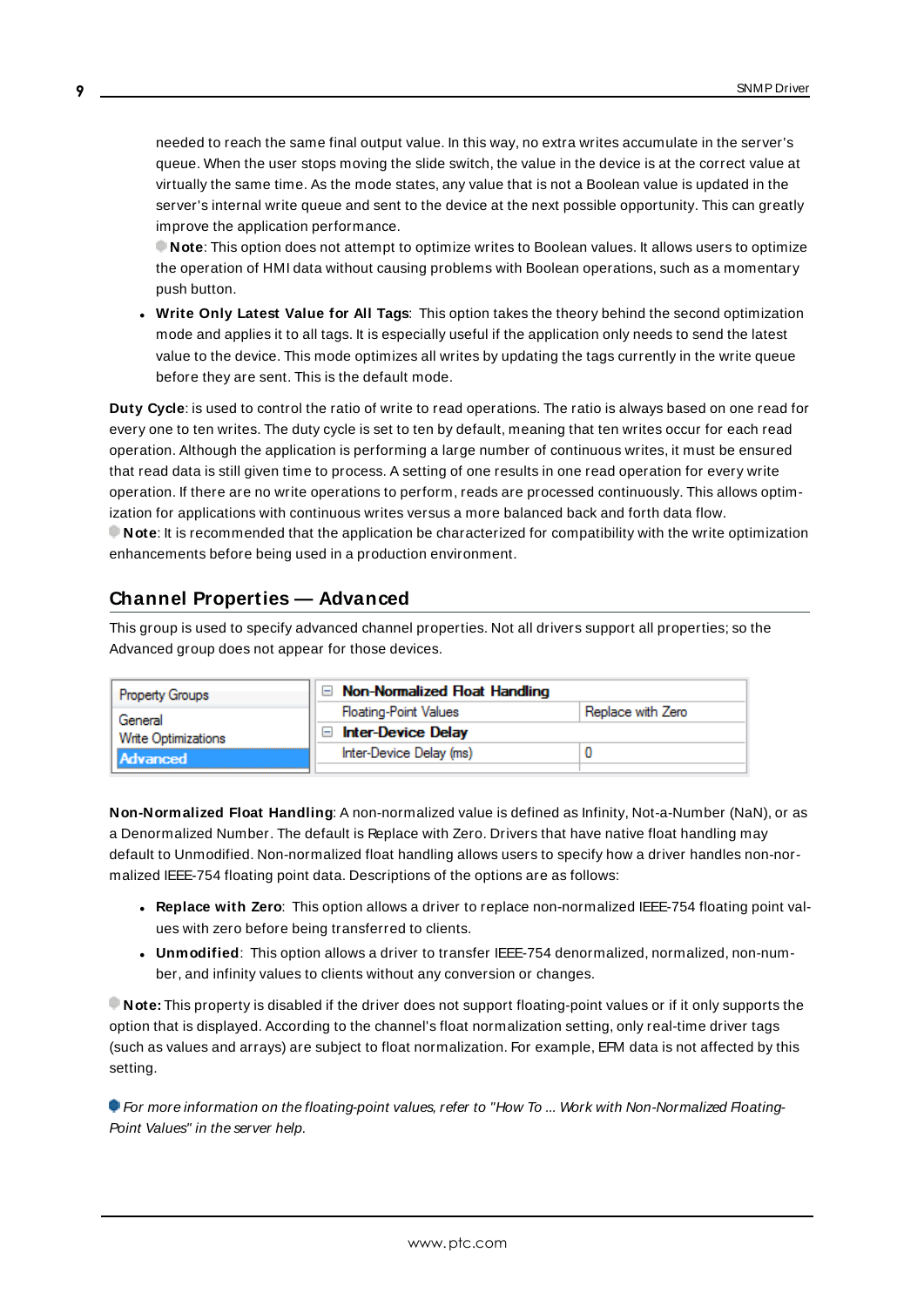<span id="page-9-3"></span>**Inter-Device Delay**: Specify the amount of time the communications channel waits to send new requests to the next device after data is received from the current device on the same channel. Zero (0) disables the delay.

<span id="page-9-0"></span>**Note:** This property is not available for all drivers, models, and dependent settings.

### **Channel Properties — Communication Serialization**

The server's multi-threading architecture allows channels to communicate with devices in parallel. Although this is efficient, communication can be serialized in cases with physical network restrictions (such as Ethernet radios). Communication serialization limits communication to one channel at a time within a virtual network.

The term "virtual network" describes a collection of channels and associated devices that use the same pipeline for communications. For example, the pipeline of an Ethernet radio is the client radio. All channels using the same client radio associate with the same virtual network. Channels are allowed to communicate each in turn, in a "round-robin" manner. By default, a channel can process one transaction before handing communications off to another channel. A transaction can include one or more tags. If the controlling channel contains a device that is not responding to a request, the channel cannot release control until the transaction times out. This results in data update delays for the other channels in the virtual network.

| <b>Property Groups</b>             | $\Box$ Channel-Level Settings    |               |
|------------------------------------|----------------------------------|---------------|
| General                            | Virtual Network                  | None          |
|                                    | Transactions per Cycle           |               |
| Serial Communications              | <b>Global Settings</b><br>$\Box$ |               |
| <b>Communication Serialization</b> | Network Mode                     | Load Balanced |

#### <span id="page-9-8"></span><span id="page-9-1"></span>**Channel-Level Settings**

**Virtual Network**: Specify the channel's mode of communication serialization. Options include None and Network 1 - Network 500. The default is None. Descriptions of the options are as follows:

- <span id="page-9-5"></span>**None**: This option disables communication serialization for the channel.
- <sup>l</sup> **Network 1 - Network 500**: This option specifies the virtual network to which the channel is assigned.

<span id="page-9-7"></span>**Transactions per Cycle**: Specify the number of single blocked/non-blocked read/write transactions that can occur on the channel. When a channel is given the opportunity to communicate, this is the number of transactions attempted. The valid range is 1 to 99. The default is 1.

#### <span id="page-9-6"></span><span id="page-9-2"></span>**Global Settings**

**Network Mode**: This property is used to control how channel communication is delegated. In **Load Balanced** mode, each channel is given the opportunity to communicate in turn, one at a time. In **Priority** mode, channels are given the opportunity to communicate according to the following rules (highest to lowest priority):

- <span id="page-9-4"></span>1. Channels with pending writes have the highest priority.
- 2. Channels with pending explicit reads (through internal plug-ins or external client interfaces) are prioritized based on the read's priority.
- 3. Scanned reads and other periodic events (driver specific).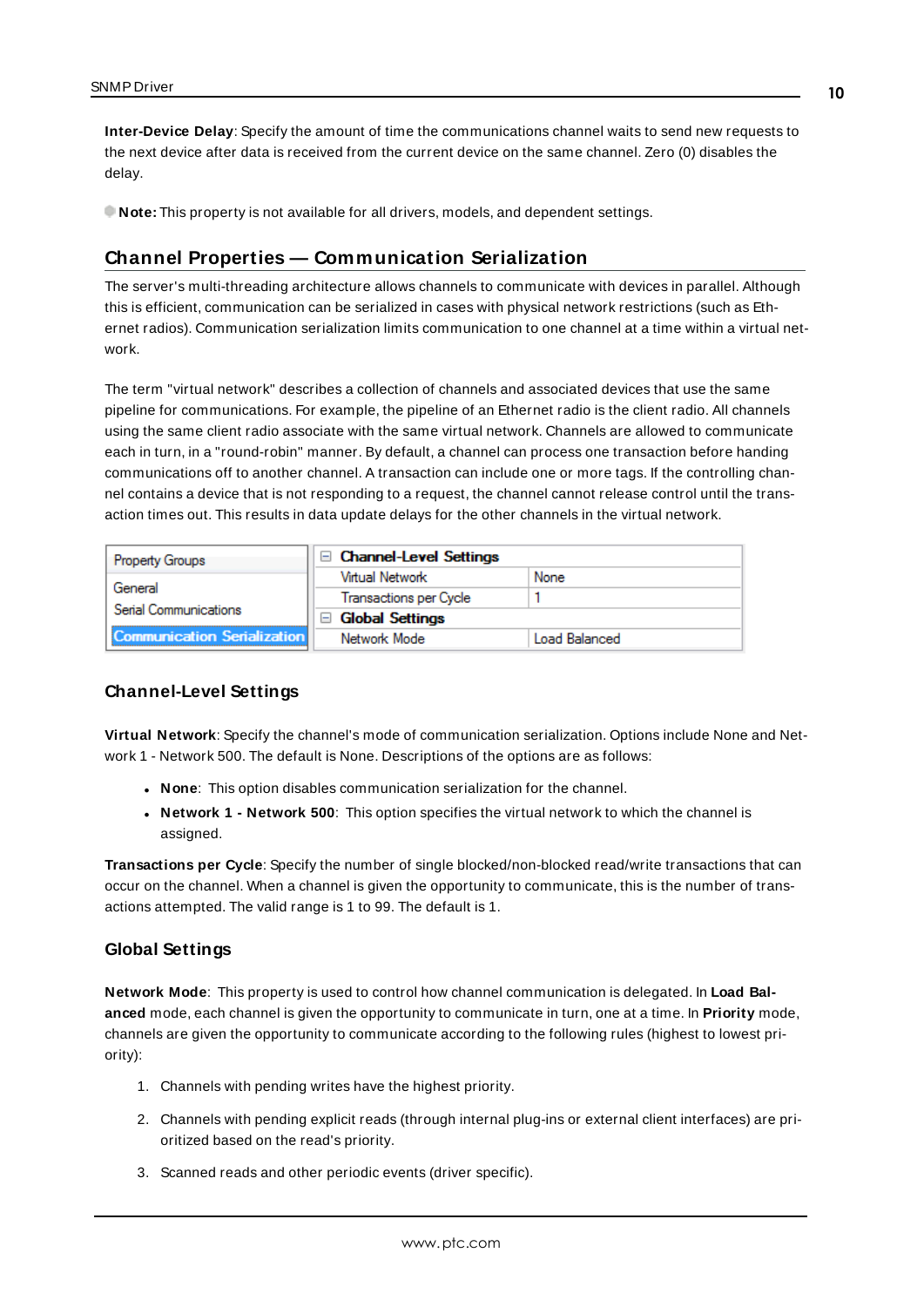The default is Load Balanced and affects all virtual networks and channels.

 Devices that rely on unsolicited responses should not be placed in a virtual network. In situations where communications must be serialized, it is recommended that Auto-Demotion be enabled.

Due to differences in the way that drivers read and write data (such as in single, blocked, or non-blocked transactions); the application's Transactions per cycle property may need to be adjusted. When doing so, consider the following factors:

- How many tags must be read from each channel?
- How often is data written to each channel?
- Is the channel using a serial or Ethernet driver?
- Does the driver read tags in separate requests, or are multiple tags read in a block?
- Have the device's Timing properties (such as Request timeout and Fail after x successive timeouts) been optimized for the virtual network's communication medium?

#### <span id="page-10-0"></span>**Device Discovery Procedure**

Device Discovery is available for drivers that support locating devices on the network. Once devices are found, they may be added to a channel. The maximum number of devices that can be discovered at once is 65535.

|  | 白 中 Channel1                                                                                        | <b>Example 2</b> Click to add a device.                                    |          |                                                             |          |
|--|-----------------------------------------------------------------------------------------------------|----------------------------------------------------------------------------|----------|-------------------------------------------------------------|----------|
|  | <b>En Channel</b><br>$\Box$ $\overline{\mathbf{m}}$ $\overline{\mathbf{m}}$ $\overline{\mathbf{m}}$ | New Device                                                                 |          | Device Discovery                                            | $\times$ |
|  | Aliases ∘و\$…<br><b>A</b> Advanced                                                                  | Device Discovery                                                           |          | Device Name<br>ID<br>Description                            |          |
|  | 白 ( Alarms & E X                                                                                    | Cut                                                                        | $Ctrl+X$ |                                                             |          |
|  |                                                                                                     | $\left \frac{d}{dx}\right $ Add Ar $\left \frac{d}{dx}\right $ Copy Ctrl+C |          |                                                             |          |
|  | $\overline{\mathbb{B}}$ Data Logge $\times$                                                         | Delete                                                                     | Del      |                                                             |          |
|  | <b>Add Lo</b>                                                                                       |                                                                            |          |                                                             |          |
|  | $\Box$ CD EFM Export                                                                                | Diagnostics                                                                |          |                                                             |          |
|  | <b>Fo</b> Add Po and                                                                                | Properties                                                                 |          |                                                             |          |
|  | <b>B</b> IDF for Splu                                                                               |                                                                            |          |                                                             |          |
|  |                                                                                                     | Add Splunk Connection                                                      |          |                                                             |          |
|  | 白 — IoT Gateway                                                                                     |                                                                            |          |                                                             |          |
|  | ैं Add Agent                                                                                        |                                                                            |          | Devices found: 0                                            |          |
|  | 白(C) Local Historian                                                                                |                                                                            |          |                                                             |          |
|  | <b>Add Datastore</b>                                                                                |                                                                            |          | Discover devices<br>Add selected device(s)<br>Close<br>Help |          |
|  | G Scheduler<br><b>Add Schedule</b>                                                                  |                                                                            |          |                                                             |          |

- 1. Select the channel in which devices should be discovered and added.
- 2. Right click on the channel node and select **Device Discovery...**
- 3. Specify the discovery properties, which are driver-specific, such as address range, timeout, discovery scope.
- 4. Click **OK**.
- 5. Devices discovered populate the dialog with the following information / headings **Device Name**, **ID**, **Description**.
- 6. If any discovered device is of interest, select the desired device(s) and click **Add selected device (s)...**.
- 7. Click **Close**.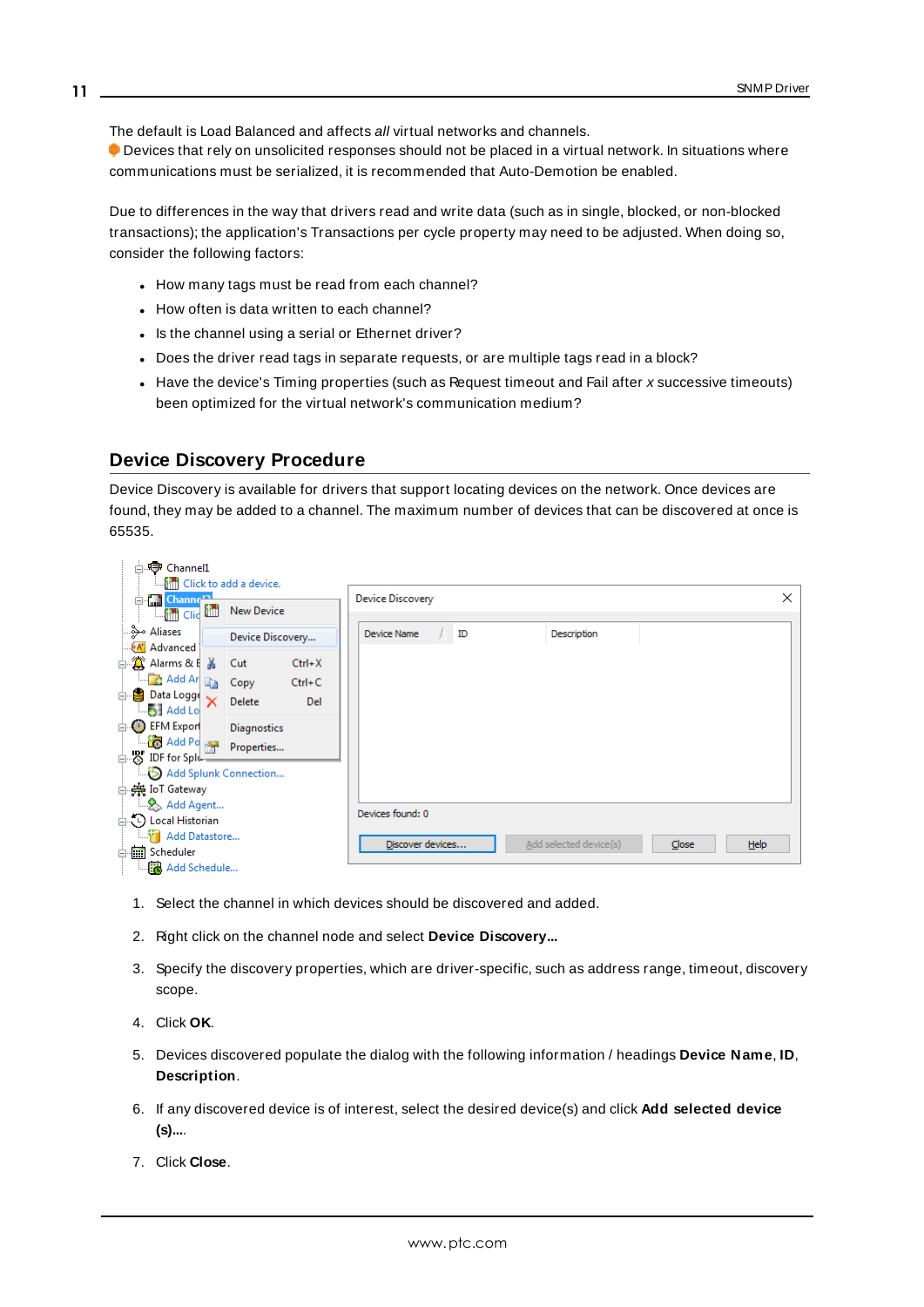# <span id="page-11-0"></span>**Discovery Settings**

To discover devices, it is necessary to communicate with the network where the devices are located.

| <b>Discovery Settings</b> |                                    | × |
|---------------------------|------------------------------------|---|
|                           | $\overline{0}$ , 0, 0, 0           |   |
| Starting IP Address:      |                                    |   |
| <b>Ending IP Address:</b> | 0<br>$\cdot$ 0 $\cdot$ 0 $\cdot$ 0 |   |
| Port:                     | 161                                |   |
| Version Preference:       | Version 2c                         |   |
| Protocol:                 | <b>UDP</b>                         |   |
| Community:                | public<br>$\checkmark$             |   |
| Timeout (msec):           | ۰<br>500                           |   |
| Number of Retries:        | $\div$<br>1                        |   |
|                           |                                    |   |
| ОК                        | Cancel<br>Help                     |   |

**Starting IP Address**: enter the digits that identify the low end of the range of devices in your environment.

**Ending IP Address**: enter the digits that identify the low end of the range of devices in your environment.

**Port**: Specify the port number through which to contact devices.

**Version Preference**: Specify the port number through which to contact devices.

**Protocol**: Specify the protocol as UDPor TCP.

**Community**: Specify the type of community; **Custom**, **Private**, or **Public**.

**Timeout (msec)**: Specify the time, in milliseconds, before the attempt to communicate is abandoned.

**Number of Retries**: Specify the number of attempts that should be made to communicate.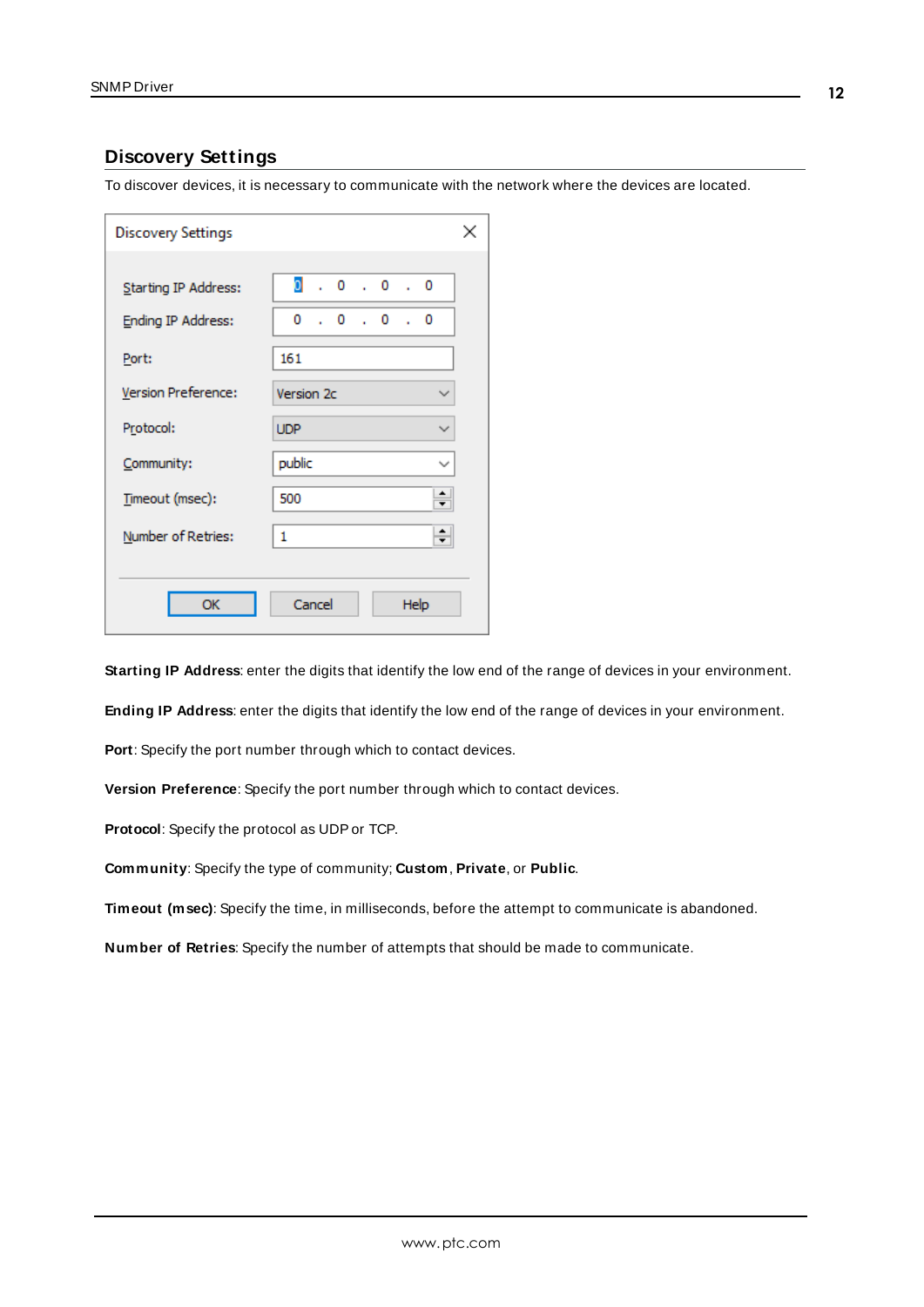# <span id="page-12-0"></span>**Device Properties — General**

A device represents a single target on a communications channel. If the driver supports multiple controllers, users must enter a device ID for each controller.

| <b>Property Groups</b> | <b>Identification</b><br>н |         |
|------------------------|----------------------------|---------|
| General                | Name                       |         |
| Scan Mode              | Description                |         |
|                        | Channel Assignment         |         |
|                        | Driver                     |         |
|                        | Model                      |         |
|                        | <b>ID</b> Format           | Decimal |
|                        | ID                         |         |

### <span id="page-12-6"></span><span id="page-12-4"></span>**Identification**

**Name**: Specify the name of the device. It is a logical user-defined name that can be up to 256 characters long and may be used on multiple channels.

**Note**: Although descriptive names are generally a good idea, some OPC client applications may have a limited display window when browsing the OPC server's tag space. The device name and channel name become part of the browse tree information as well. Within an OPC client, the combination of channel name and device name would appear as "ChannelName.DeviceName".

For more information, refer to "How To... Properly Name a Channel, Device, Tag, and Tag Group" in server help.

**Description**: Specify the user-defined information about this device.

<span id="page-12-1"></span>**Many of these properties, including Description, have an associated system tag.** 

<span id="page-12-2"></span>**Channel Assignment**: Specify the user-defined name of the channel to which this device currently belongs.

<span id="page-12-5"></span>**Driver**: Selected protocol driver for this device.

**Model**: Specify the type of device that is associated with this ID. The contents of the drop-down menu depend on the type of communications driver being used. Models that are not supported by a driver are disabled. If the communications driver supports multiple device models, the model selection can only be changed when there are no client applications connected to the device.

**Note:** If the communication driver supports multiple models, users should try to match the model selection to the physical device. If the device is not represented in the drop-down menu, select a model that conforms closest to the target device. Some drivers support a model selection called "Open," which allows users to communicate without knowing the specific details of the target device. For more information, refer to the driver help documentation.

<span id="page-12-3"></span>**ID**: Specify the device's driver-specific station or node. The type of ID entered depends on the communications driver being used. For many communication drivers, the ID is a numeric value. Drivers that support a Numeric ID provide users with the option to enter a numeric value whose format can be changed to suit the needs of the application or the characteristics of the selected communications driver. The format is set by the driver by default. Options include Decimal, Octal, and Hexadecimal.

**Note**: If the driver is Ethernet-based or supports an unconventional station or node name, the device's TCP/IPaddress may be used as the device ID. TCP/IPaddresses consist of four values that are separated by periods, with each value in the range of 0 to 255. Some device IDs are string based. There may be additional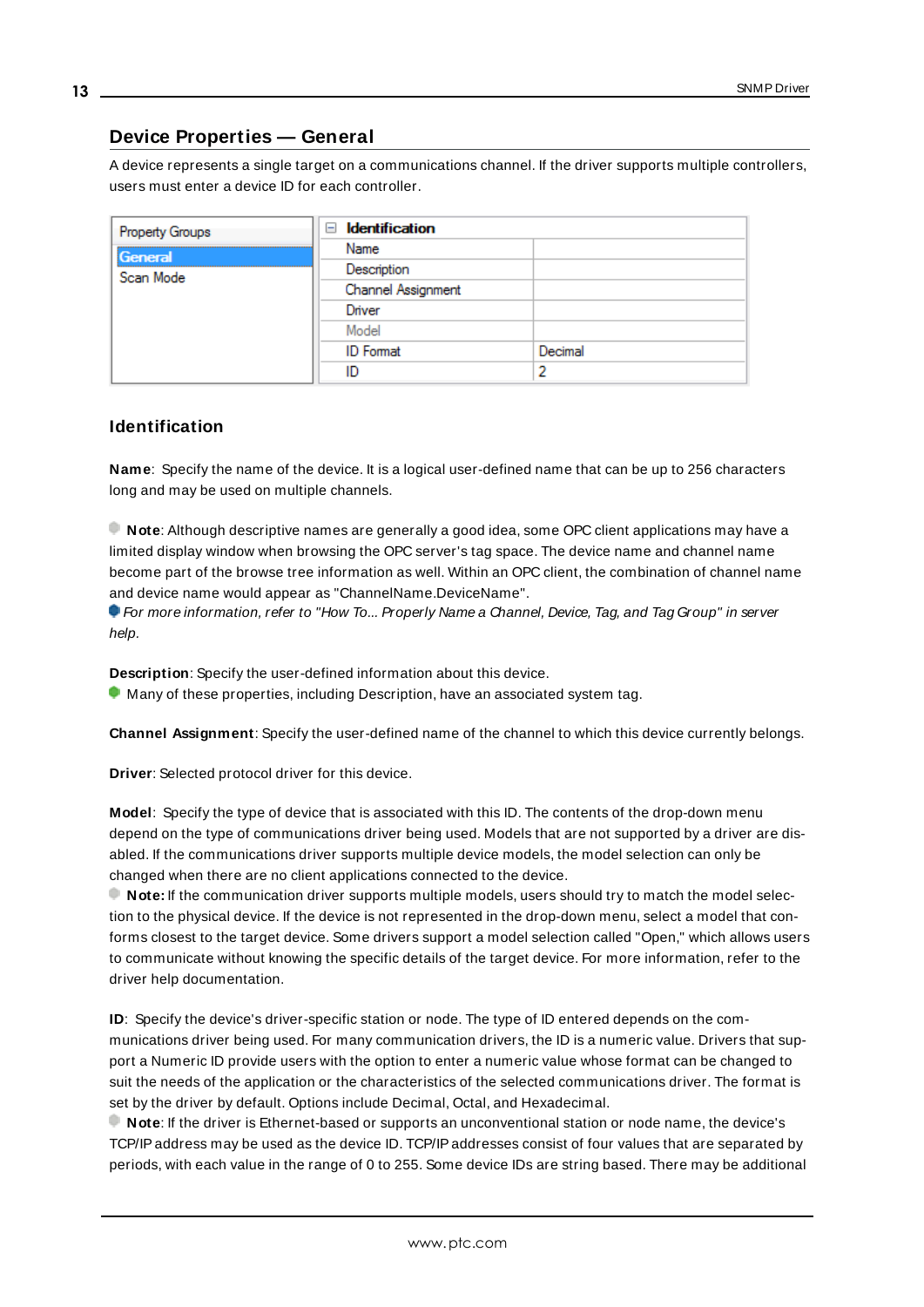properties to configure within the ID field, depending on the driver. For more information, refer to the driver's help documentation.

### <span id="page-13-0"></span>**Operating Mode**

| Property Groups             | <b>Identification</b> |        |
|-----------------------------|-----------------------|--------|
| <b>General</b><br>Scan Mode | <b>Operating Mode</b> |        |
|                             | Data Collection       | Enable |
|                             | Simulated             | No     |

<span id="page-13-3"></span>**Data Collection**: This property controls the device's active state. Although device communications are enabled by default, this property can be used to disable a physical device. Communications are not attempted when a device is disabled. From a client standpoint, the data is marked as invalid and write operations are not accepted. This property can be changed at any time through this property or the device system tags.

<span id="page-13-4"></span>**Simulated**: Place the device into or out of Simulation Mode. In this mode, the driver does not attempt to communicate with the physical device, but the server continues to return valid OPC data. Simulated stops physical communications with the device, but allows OPC data to be returned to the OPC client as valid data. While in Simulation Mode, the server treats all device data as reflective: whatever is written to the simulated device is read back and each OPC item is treated individually. The item's memory map is based on the group Update Rate. The data is not saved if the server removes the item (such as when the server is reinitialized). The default is No.

**Notes:**

- 1. This System tag (\_Simulated) is read only and cannot be written to for runtime protection. The System tag allows this property to be monitored from the client.
- 2. In Simulation mode, the item's memory map is based on client update rate(s) (Group Update Rate for OPC clients or Scan Rate for native and DDEinterfaces). This means that two clients that reference the same item with different update rates return different data.

 Simulation Mode is for test and simulation purposes only. It should never be used in a production environment.

#### <span id="page-13-1"></span>**Tag Counts**

| <b>Property Groups</b> | Identification<br>$\Box$ Operating Mode<br><b>Tag Counts</b> |     |
|------------------------|--------------------------------------------------------------|-----|
| General                |                                                              |     |
|                        |                                                              |     |
|                        | Static Tags                                                  | 130 |
|                        |                                                              |     |

**Static Tags**: Provides the total number of defined static tags at this level (device or channel). This information can be helpful in troubleshooting and load balancing.

## <span id="page-13-2"></span>**Device Properties — Scan Mode**

The Scan Mode specifies the subscribed-client requested scan rate for tags that require device communications. Synchronous and asynchronous device reads and writes are processed as soon as possible; unaffected by the Scan Mode properties.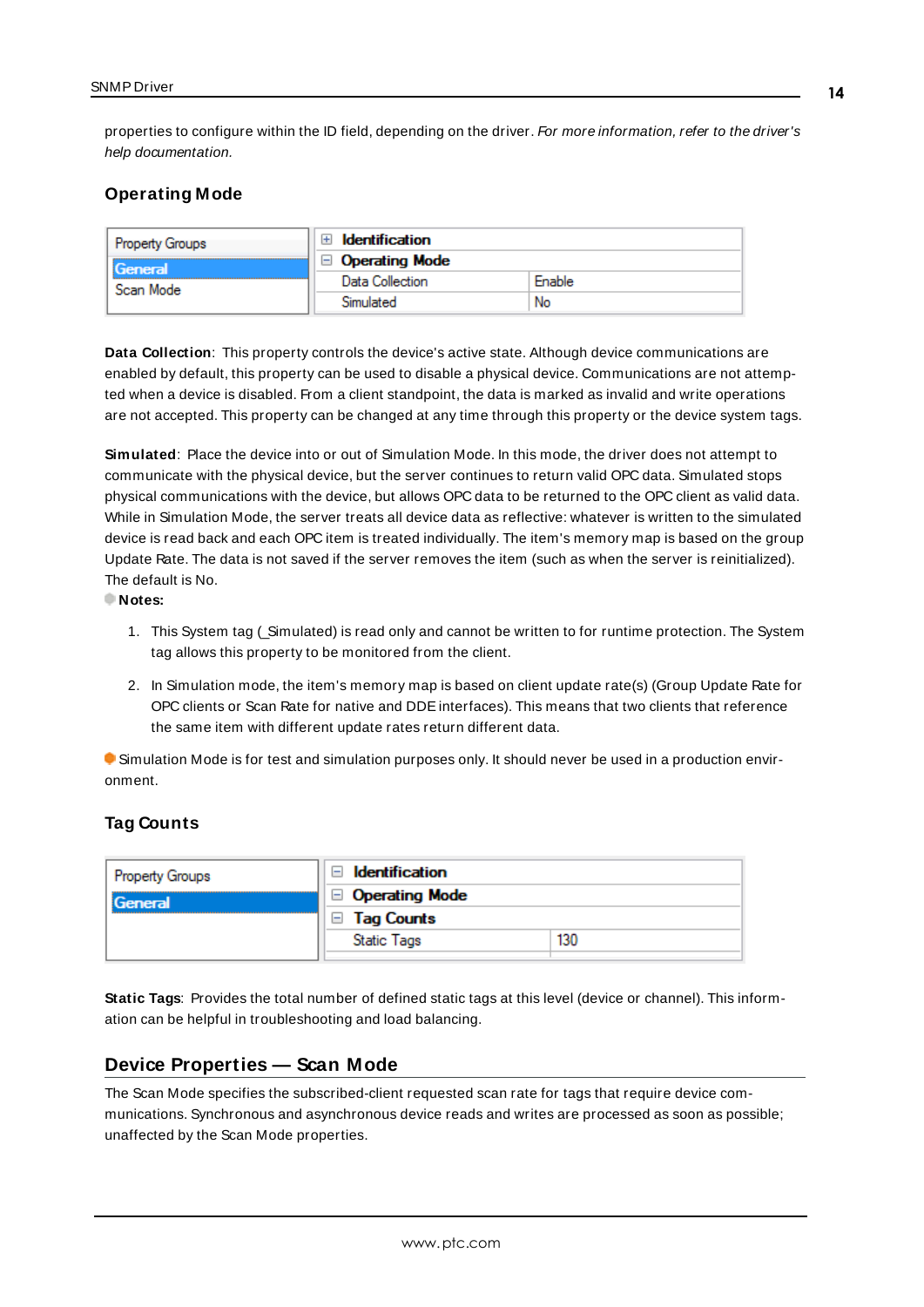| <b>Property Groups</b>      |  | Scan Mode                  |                                    |  |
|-----------------------------|--|----------------------------|------------------------------------|--|
| General<br><b>Scan Mode</b> |  | Scan Mode                  | Respect Client-Specified Scan Rate |  |
|                             |  | Initial Updates from Cache | Disable                            |  |
|                             |  |                            |                                    |  |

<span id="page-14-6"></span>**Scan Mode**: Specify how tags in the device are scanned for updates sent to subscribing clients. Descriptions of the options are:

- <sup>l</sup> **Respect Client-Specified Scan Rate**: This mode uses the scan rate requested by the client.
- <sup>l</sup> **Request Data No Faster than Scan Rate**: This mode specifies the value set as the maximum scan rate. The valid range is 10 to 99999990 milliseconds. The default is 1000 milliseconds. **Note**: When the server has an active client and items for the device and the scan rate value is increased, the changes take effect immediately. When the scan rate value is decreased, the changes do not take effect until all client applications have been disconnected.
- <sup>l</sup> **Request All Data at Scan Rate**: This mode forces tags to be scanned at the specified rate for subscribed clients. The valid range is 10 to 99999990 milliseconds. The default is 1000 milliseconds.
- <span id="page-14-3"></span><sup>l</sup> **Do Not Scan, Demand Poll Only**: This mode does not periodically poll tags that belong to the device nor perform a read to get an item's initial value once it becomes active. It is the OPC client's responsibility to poll for updates, either by writing to the \_DemandPoll tag or by issuing explicit device reads for individual items. For more information, refer to "Device Demand Poll" in server help.
- <span id="page-14-5"></span><sup>l</sup> **Respect Tag-Specified Scan Rate**: This mode forces static tags to be scanned at the rate specified in their static configuration tag properties. Dynamic tags are scanned at the client-specified scan rate.

<span id="page-14-4"></span>**Initial Updates from Cache**: When enabled, this option allows the server to provide the first updates for newly activated tag references from stored (cached) data. Cache updates can only be provided when the new item reference shares the same address, scan rate, data type, client access, and scaling properties. A device read is used for the initial update for the first client reference only. The default is disabled; any time a client activates a tag reference the server attempts to read the initial value from the device.

# <span id="page-14-1"></span><span id="page-14-0"></span>**Device Properties — Timing**

The device Timing properties allow the driver's response to error conditions to be tailored to fit the application's needs. In many cases, the environment requires changes to these properties for optimum performance. Factors such as electrically generated noise, modem delays, and poor physical connections can influence how many errors or timeouts a communications driver encounters. Timing properties are specific to each configured device.

| Property Groups            | $\Box$ Communication Timeouts |      |
|----------------------------|-------------------------------|------|
| General                    | Connect Timeout (s)           |      |
| Scan Mode<br><b>Timina</b> | Request Timeout (ms)          | 1000 |
|                            | Attempts Before Timeout       |      |
|                            |                               |      |

#### <span id="page-14-2"></span>**Communications Timeouts**

**Connect Timeout**: This property (which is used primarily by Ethernet based drivers) controls the amount of time required to establish a socket connection to a remote device. The device's connection time often takes longer than normal communications requests to that same device. The valid range is 1 to 30 seconds. The default is typically 3 seconds, but can vary depending on the driver's specific nature. If this setting is not supported by the driver, it is disabled.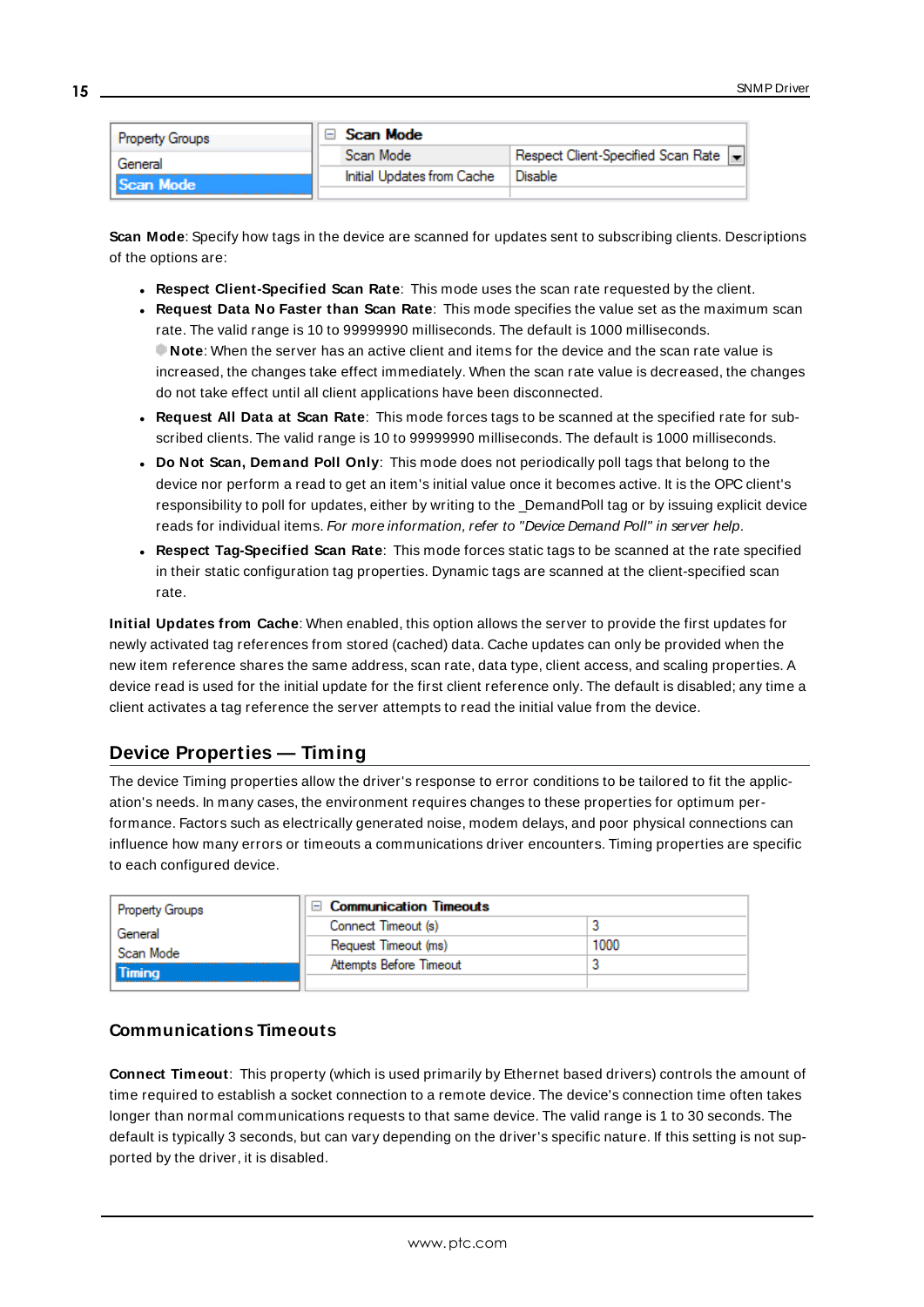**Note**: Due to the nature of UDPconnections, the connection timeout setting is not applicable when communicating via UDP.

<span id="page-15-3"></span>**Request Timeout**: Specify an interval used by all drivers to determine how long the driver waits for a response from the target device to complete. The valid range is 50 to 9,999,999 milliseconds (167.6667 minutes). The default is usually 1000 milliseconds, but can vary depending on the driver. The default timeout for most serial drivers is based on a baud rate of 9600 baud or better. When using a driver at lower baud rates, increase the timeout to compensate for the increased time required to acquire data.

<span id="page-15-1"></span>**Attempts Before Timeout**: Specify how many times the driver issues a communications request before considering the request to have failed and the device to be in error. The valid range is 1 to 10. The default is typically 3, but can vary depending on the driver's specific nature. The number of attempts configured for an application depends largely on the communications environment. This property applies to both connection attempts and request attempts.

## **Timing**

**Inter-Request Delay**: Specify how long the driver waits before sending the next request to the target device. It overrides the normal polling frequency of tags associated with the device, as well as one-time reads and writes. This delay can be useful when dealing with devices with slow turnaround times and in cases where network load is a concern. Configuring a delay for a device affects communications with all other devices on the channel. It is recommended that users separate any device that requires an interrequest delay to a separate channel if possible. Other communications properties (such as communication serialization) can extend this delay. The valid range is 0 to 300,000 milliseconds; however, some drivers may limit the maximum value due to a function of their particular design. The default is 0, which indicates no delay between requests with the target device.

**Note**: Not all drivers support Inter-Request Delay. This setting does not appear if it is not available.

| <b>Property Groups</b> | Timing<br>н              |  |
|------------------------|--------------------------|--|
| General                | Inter-Request Delay (ms) |  |
| Scan Mode              |                          |  |
| Timing                 |                          |  |
|                        |                          |  |

#### <span id="page-15-0"></span>**Device Properties — Auto-Demotion**

The Auto-Demotion properties can temporarily place a device off-scan in the event that a device is not responding. By placing a non-responsive device offline for a specific time period, the driver can continue to optimize its communications with other devices on the same channel. After the time period has been reached, the driver re-attempts to communicate with the non-responsive device. If the device is responsive, the device is placed on-scan; otherwise, it restarts its off-scan time period.

| <b>Property Groups</b> | $\Box$ Auto-Demotion                    |               |
|------------------------|-----------------------------------------|---------------|
| General                | Demote on Failure                       | <b>Enable</b> |
| Scan Mode              | Timeouts to Demote                      |               |
| Timina                 | Demotion Period (ms)                    | 10000         |
| <b>Auto-Demotion</b>   | Discard Requests when Demoted   Disable |               |
|                        |                                         |               |

<span id="page-15-2"></span>**Demote on Failure**: When enabled, the device is automatically taken off-scan until it is responding again.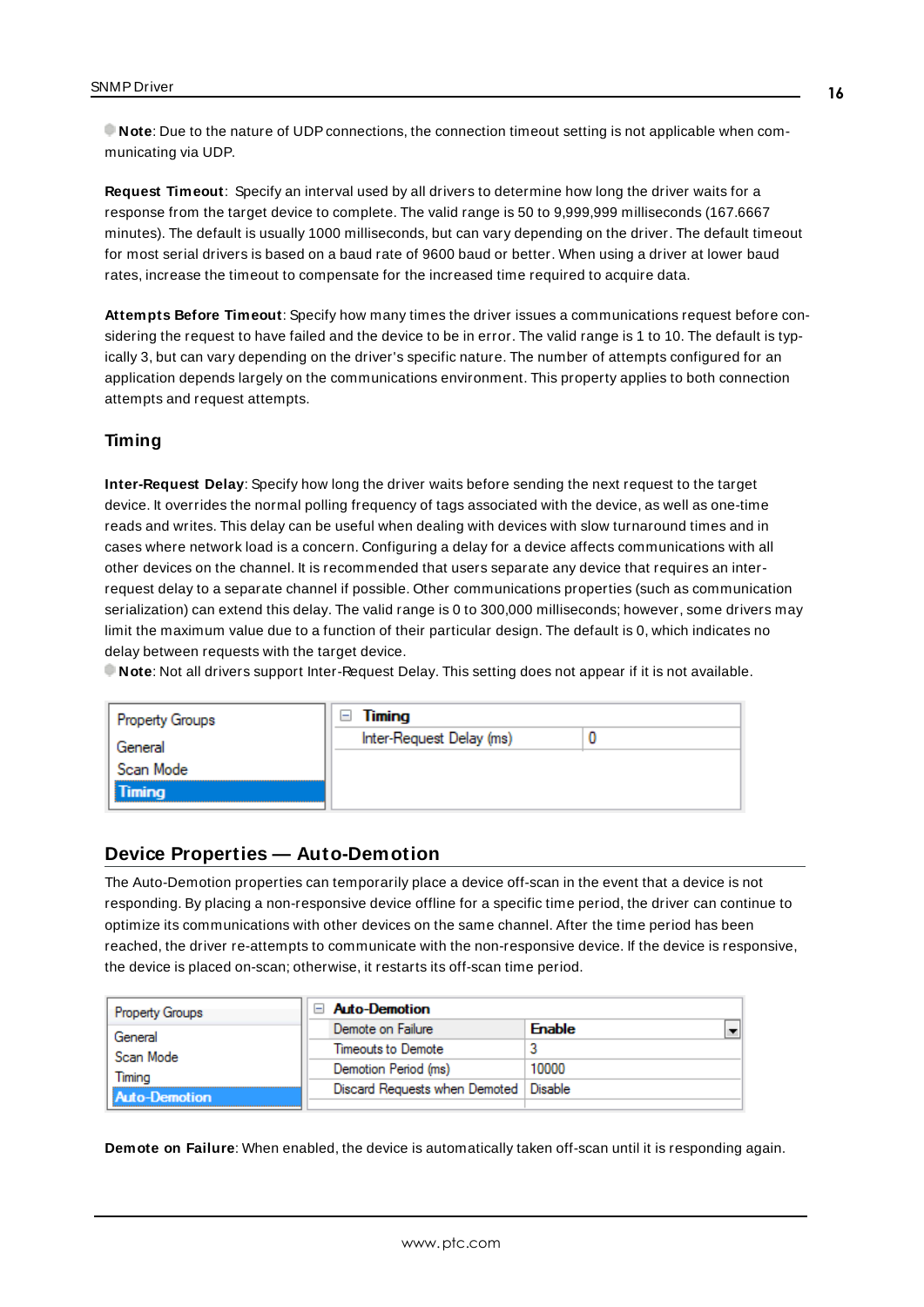**Tip:** Determine when a device is off-scan by monitoring its demoted state using the AutoDemoted system tag.

<span id="page-16-3"></span>**Timeouts to Demote**: Specify how many successive cycles of request timeouts and retries occur before the device is placed off-scan. The valid range is 1 to 30 successive failures. The default is 3.

<span id="page-16-1"></span>**Demotion Period**: Indicate how long the device should be placed off-scan when the timeouts value is reached. During this period, no read requests are sent to the device and all data associated with the read requests are set to bad quality. When this period expires, the driver places the device on-scan and allows for another attempt at communications. The valid range is 100 to 3600000 milliseconds. The default is 10000 milliseconds.

<span id="page-16-2"></span>**Discard Requests when Demoted**: Select whether or not write requests should be attempted during the off-scan period. Disable to always send write requests regardless of the demotion period. Enable to discard writes; the server automatically fails any write request received from a client and does not post a message to the Event Log.

# <span id="page-16-0"></span>**Device Properties — Tag Generation**

The automatic tag database generation features make setting up an application a plug-and-play operation. Select communications drivers can be configured to automatically build a list of tags that correspond to device-specific data. These automatically generated tags (which depend on the nature of the supporting driver) can be browsed from the clients.

Not all devices and drivers support full automatic tag database generation and not all support the same data types. Consult the data types descriptions or the supported data type lists for each driver for specifics.

If the target device supports its own local tag database, the driver reads the device's tag information and uses the data to generate tags within the server. If the device does not natively support named tags, the driver creates a list of tags based on driver-specific information. An example of these two conditions is as follows:

- 1. If a data acquisition system supports its own local tag database, the communications driver uses the tag names found in the device to build the server's tags.
- 2. If an Ethernet I/O system supports detection of its own available I/O module types, the communications driver automatically generates tags in the server that are based on the types of I/O modules plugged into the Ethernet I/O rack.

**Note**: Automatic tag database generation's mode of operation is completely configurable. For more information, refer to the property descriptions below.

| Property Groups       | <b>Tag Generation</b><br>н              |                            |  |
|-----------------------|-----------------------------------------|----------------------------|--|
| General               | On Property Change                      | Yes                        |  |
| Scan Mode             | On Device Startup                       | Do Not Generate on Startup |  |
| Timina                | On Duplicate Tag                        | Delete on Create           |  |
| Auto-Demotion         | Parent Group                            |                            |  |
| <b>Tag Generation</b> | Allow Automatically Generated Subgroups | Enable                     |  |
|                       | Create                                  | Create tags                |  |
| Redundancy            |                                         |                            |  |

**On Property Change**: If the device supports automatic tag generation when certain properties change, the **On Property Change** option is shown. It is set to **Yes** by default, but it can be set to **No** to control over when tag generation is performed. In this case, the **Create tags** action must be manually invoked to perform tag

**17**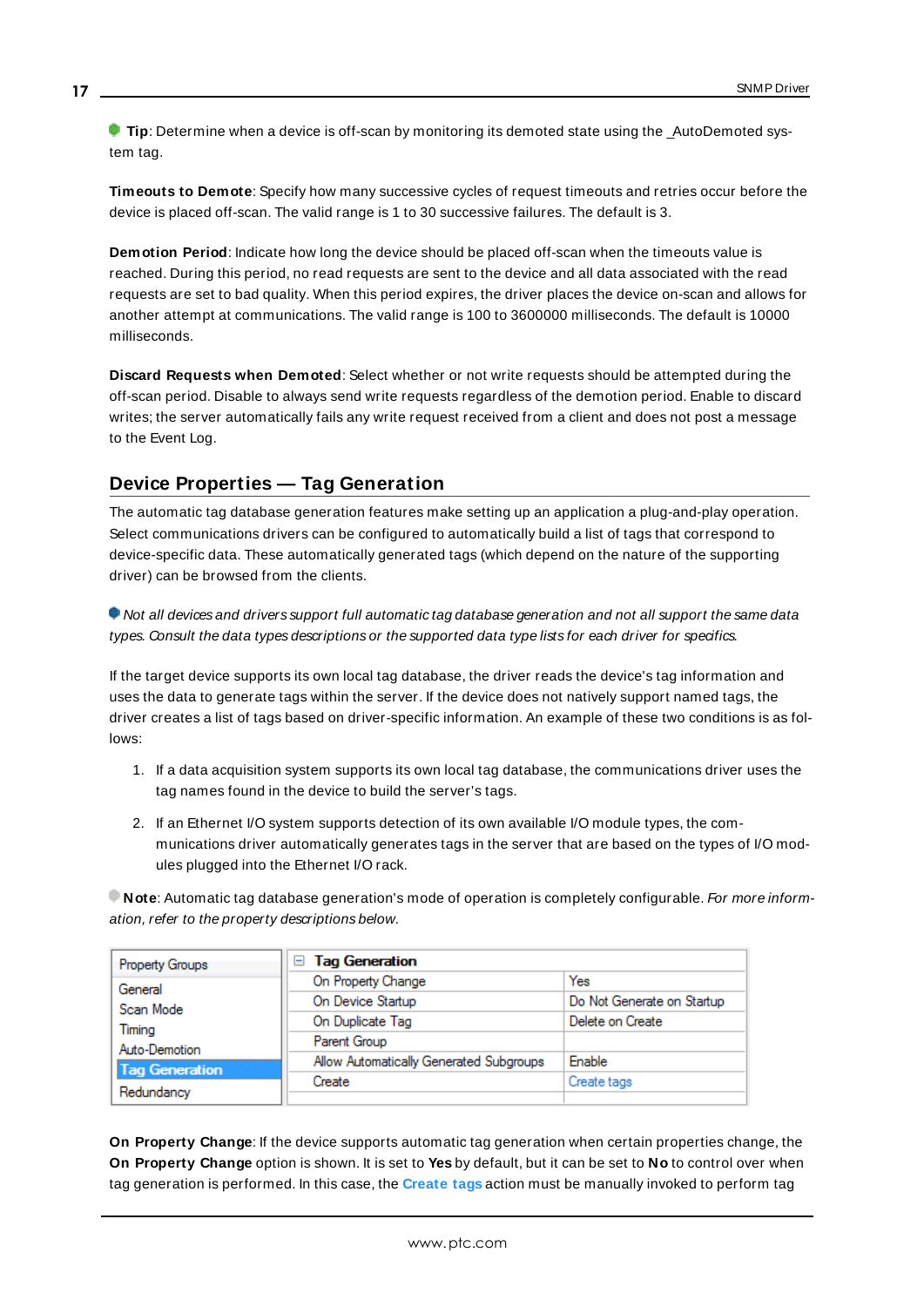<span id="page-17-4"></span>generation. To invoke via the Configuration API service, access /config/v1/project/channels/{name}/devices/ {name}/services/TagGeneration.

<span id="page-17-2"></span>**On Device Startup**: Specify when OPC tags are automatically generated. Descriptions of the options are as follows:

- <span id="page-17-1"></span><sup>l</sup> **Do Not Generate on Startup**: This option prevents the driver from adding any OPC tags to the tag space of the server. This is the default setting.
- <sup>l</sup> **Always Generate on Startup**: This option causes the driver to evaluate the device for tag information. It also adds tags to the tag space of the server every time the server is launched.
- <sup>l</sup> **Generate on First Startup**: This option causes the driver to evaluate the target device for tag information the first time the project is run. It also adds any OPC tags to the server tag space as needed.

**Note**: When the option to automatically generate OPC tags is selected, any tags that are added to the server's tag space must be saved with the project. Users can configure the project to automatically save from the **Tools** | **Options** menu.

<span id="page-17-3"></span>**On Duplicate Tag**: When automatic tag database generation is enabled, the server needs to know what to do with the tags that it may have previously added or with tags that have been added or modified after the communications driver since their original creation. This setting controls how the server handles OPC tags that were automatically generated and currently exist in the project. It also prevents automatically generated tags from accumulating in the server.

For example, if a user changes the I/O modules in the rack with the server configured to **Always Generate on Startup**, new tags would be added to the server every time the communications driver detected a new I/O module. If the old tags were not removed, many unused tags could accumulate in the server's tag space. The options are:

- <span id="page-17-0"></span>**• Delete on Create**: This option deletes any tags that were previously added to the tag space before any new tags are added. This is the default setting.
- <span id="page-17-5"></span><sup>l</sup> **Overwrite as Necessary**: This option instructs the server to only remove the tags that the communications driver is replacing with new tags. Any tags that are not being overwritten remain in the server's tag space.
- **Do** not Overwrite: This option prevents the server from removing any tags that were previously generated or already existed in the server. The communications driver can only add tags that are completely new.
- <sup>l</sup> **Do not Overwrite, Log Error**: This option has the same effect as the prior option, and also posts an error message to the server's Event Log when a tag overwrite would have occurred.

**Note:** Removing OPC tags affects tags that have been automatically generated by the communications driver as well as any tags that have been added using names that match generated tags. Users should avoid adding tags to the server using names that may match tags that are automatically generated by the driver.

<span id="page-17-6"></span>**Parent Group**: This property keeps automatically generated tags from mixing with tags that have been entered manually by specifying a group to be used for automatically generated tags. The name of the group can be up to 256 characters. This parent group provides a root branch to which all automatically generated tags are added.

**Allow Automatically Generated Subgroups**: This property controls whether the server automatically creates subgroups for the automatically generated tags. This is the default setting. If disabled, the server gen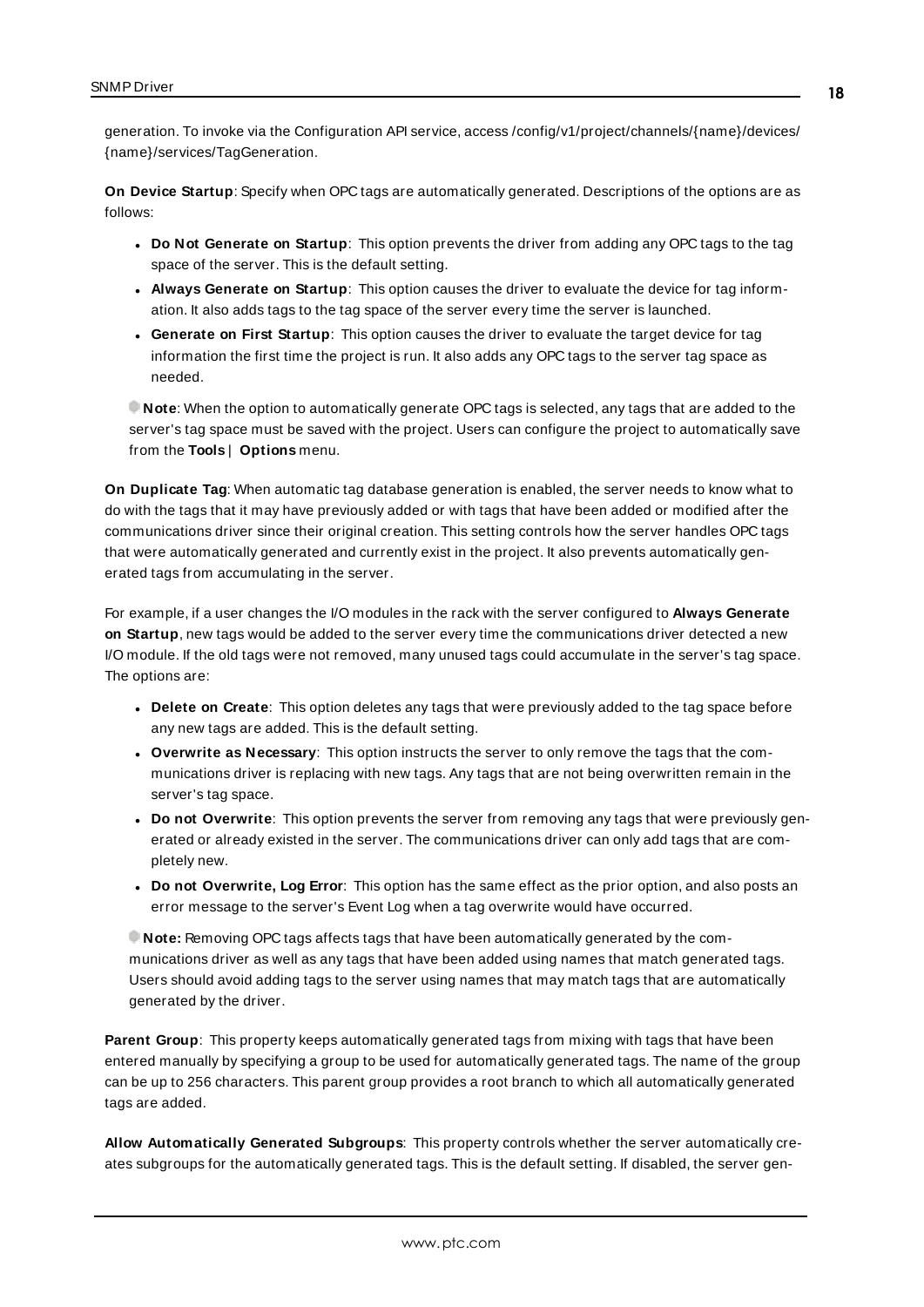<span id="page-18-3"></span>erates the device's tags in a flat list without any grouping. In the server project, the resulting tags are named with the address value. For example, the tag names are not retained during the generation process. **Note**: If, as the server is generating tags, a tag is assigned the same name as an existing tag, the system automatically increments to the next highest number so that the tag name is not duplicated. For example, if the generation process creates a tag named "AI22" that already exists, it creates the tag as "AI23" instead.

<span id="page-18-4"></span>**Create**: Initiates the creation of automatically generated OPC tags. If the device's configuration has been modified, **Create tags** forces the driver to reevaluate the device for possible tag changes. Its ability to be accessed from the System tags allows a client application to initiate tag database creation. **Note**: **Create tags** is disabled if the Configuration edits a project offline.

# <span id="page-18-0"></span>**Device Properties — Communications**

| Property Groups                              | <b>Communications</b><br>н                       |            |
|----------------------------------------------|--------------------------------------------------|------------|
| General                                      | <b>SNMP</b> Version                              | Version 3  |
| Scan Mode                                    | Port                                             | 161        |
| Timina                                       | Protocol                                         | <b>UDP</b> |
| Auto-Demotion                                | Community                                        | public     |
| Communications                               | Custom Community                                 | public     |
|                                              | Items Per Request                                | 25         |
| v3 Security                                  | Log Error for Missing Tag                        | Enable     |
| MIB Import                                   | Use GetBulk Command                              | Enable     |
| Trap/Inform Notifications<br>Network Analyst | Deactivate Tags On NoSuchObject/Instance Or NoSu | Enable     |

**SNMP Version**: Specify the version that will be used by the remote device. Options include Version 1, Version 2c, and Version 3. The default setting is Version 2c.

<span id="page-18-2"></span><span id="page-18-1"></span>**Port**: Specify the port. The valid range is 1 to 65535. The default setting is 161.

**Protocol**: Specify the protocol. Options include UDPand TCP. The default setting is UDP.

**Community**: This property is used when accessing the remote SNMPdevice. The community name can be defined by the user and depends entirely on the configuration of the remote device. Common options include "public" and "private". The "public" community is usually used for reading data, whereas the "private" community is used for writing data to an Agent. This field is limited by the driver to 256 characters. **• For information on determining the correct community name, refer to the device manufacturer documentation.** 

**Items per Request**: This property controls how many SNMPdata items will be bundled together in each read request. For Agents or devices supporting SNMPv1, this may need to be set to a value as low as 1. SNMPversion 2c devices can typically handle the maximum items per request. The valid range is 1 to 25. The default setting is 25.

**Log Error for Missing Tag**: An SNMPAgent or device is dynamic and may change during operation. When enabled, this property has the OPC server display an error notice when a specified OID address does not exist on the target device. When unchecked, the messages will be suppressed. The default setting is enabled.

**Use GetBulk Command**: This command applies to OID addresses ending with the [1-n] table offset notation. When enabled, the SNMP GetBulk command will obtain table data from the device (Agent MIB) by packaging multiple Get-Next commands in a single request to the Agent. The GetBulk command is more efficient than individual Get-Next commands.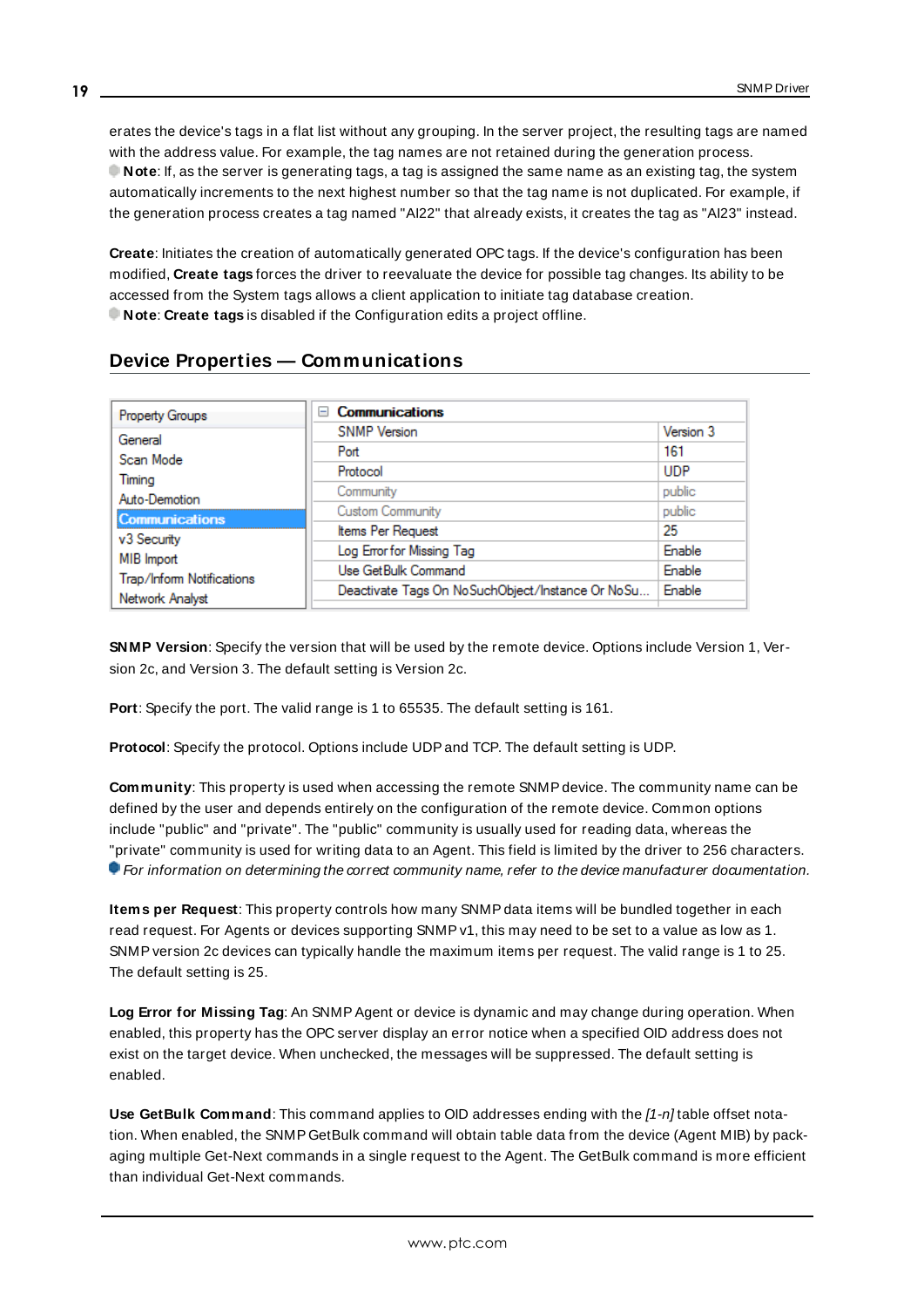| <b>Agent Version</b> | Table Data                                                                                                                                                                                                                                           | <b>SNMP Command</b>  | # Requests Sent to Agent |
|----------------------|------------------------------------------------------------------------------------------------------------------------------------------------------------------------------------------------------------------------------------------------------|----------------------|--------------------------|
|                      | .1.3.6.1.4.1.30144.1.1.2[1]<br>.1.3.6.1.4.1.30144.1.1.2[2]<br>.1.3.6.1.4.1.30144.1.1.2[3]<br>.1.3.6.1.4.1.30144.1.1.2[4]                                                                                                                             | <b>SNMP Get-Next</b> | $\overline{4}$           |
| 2c/3                 | .1.3.6.1.4.1.30144.1.1.2[1]<br>.1.3.6.1.4.1.30144.1.1.2[2]<br>.1.3.6.1.4.1.30144.1.1.2[3]<br>.1.3.6.1.4.1.30144.1.1.2[4]                                                                                                                             | <b>SNMP GetBulk</b>  |                          |
| 2c/3                 | .1.3.6.1.4.1.30144.1.1.2[1]<br>.1.3.6.1.4.1.30144.1.1.2[2]<br>.1.3.6.1.4.1.30144.1.1.2[3]<br>.1.3.6.1.4.1.30144.1.1.2[4]<br>.1.3.6.1.4.1.30144.1.1.3[1]<br>.1.3.6.1.4.1.30144.1.1.3[2]<br>.1.3.6.1.4.1.30144.1.1.3[3]<br>.1.3.6.1.4.1.30144.1.1.3[4] | <b>SNMP GetBulk</b>  | $\mathfrak{p}$           |

**Note**: The GetBulk command is not supported in the SNMPVersion 1 specification. The driver uses individual Get-Next commands to retrieve table data from Version 1 Agents (see the table below).

**Deactivate Tags on NoSuchObject/Instance or NoSuchName errors:** When enabled, this property will deactivate tags on NoSuchObject, NoSuchInstance, or NoSuchName errors. The default setting is disabled. **Note**: This property is not always desirable. For example, a device may provide a NoSuchObject error for one condition but provide valid data for another. This property applies to normal SNMP OID polling and polling that occurs for Network Analyst tags. If there are many tags for SNMP OIDs that continuously result in NoSuchName errors, disabling this setting may significantly affect the performance of SNMP Driver.

# <span id="page-19-0"></span>**Device Properties — v3 Security**

The SNMPV3 Security settings are only available when Version 3 is selected as the SNMPversion in **[Com](#page-18-0)[munications](#page-18-0)**.

| Property Groups           | $=$      | <b>SNMPv3 Settings</b>  |                        |
|---------------------------|----------|-------------------------|------------------------|
| General                   |          | Usemame                 | authorizeduser         |
| Scan Mode                 |          | Context Name            | work                   |
| Timing                    |          | Security Level          | <b>No Auth No Priv</b> |
| Auto-Demotion             | $\equiv$ | <b>Authentication</b>   |                        |
| Communications            |          | Authentication Style    | HMAC-MD5               |
| v <sub>3</sub> Security   |          | Passphrase              | --------               |
| MIB Import                |          | Passphrase (verify)     | --------               |
| Trap/Inform Notifications | $=$      | Privacy                 |                        |
| Network Analyst           |          | <b>Encryption Style</b> | <b>DES</b>             |
| Redundancy                |          | Passphrase              | --------               |
|                           |          | Passphrase (verify)     | --------               |

## <span id="page-19-1"></span>**SNMPv3 Settings**

**Username**: Specify the username that will be associated with the authorization and privacy keys. It is blank by default.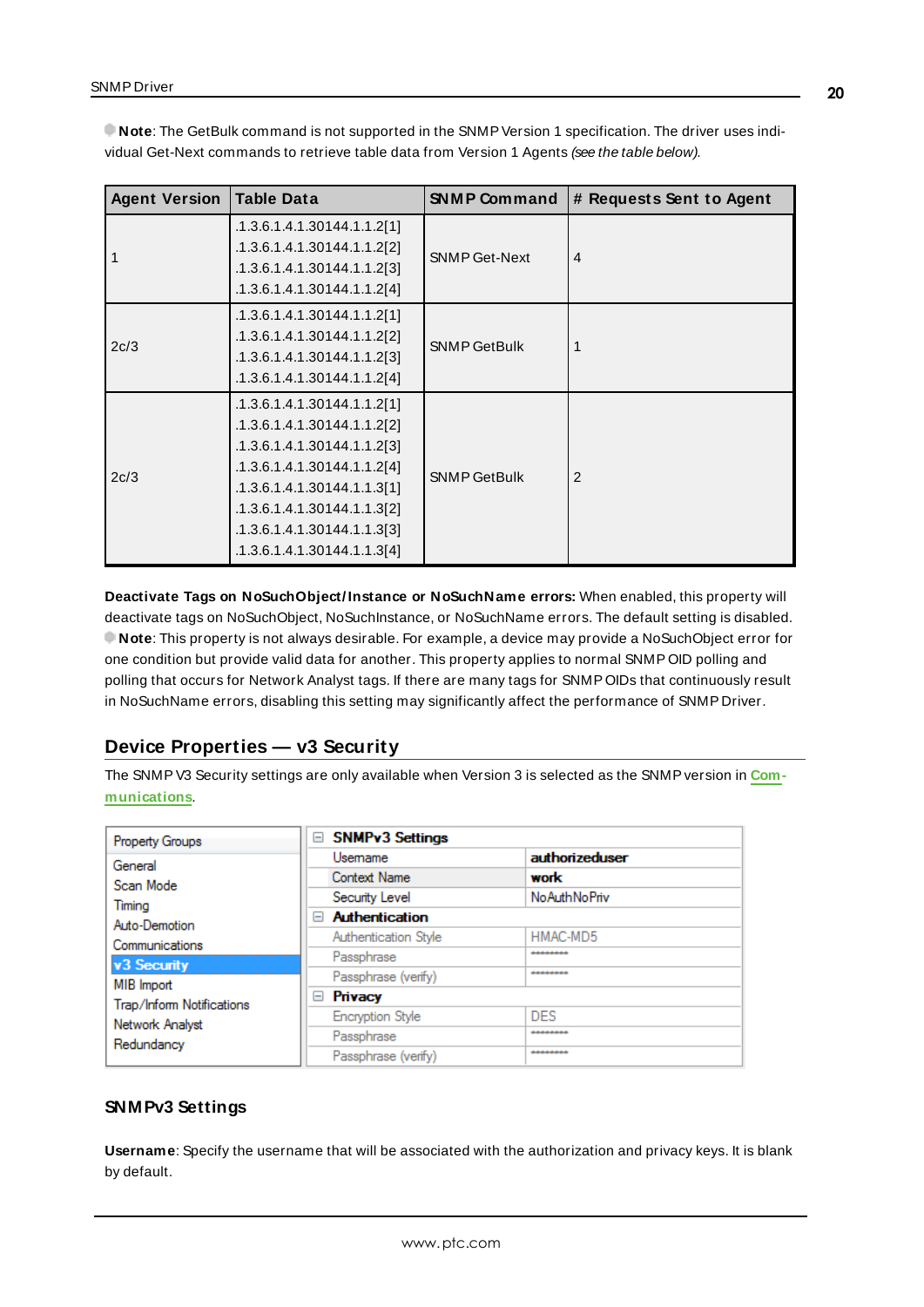**Note**: If a device sending SNMPversion 3 traps uses a different username, a second device with the user credentials for the trap receiver can be used to receive the traps. This means that each device in the server can only be associated with one set of user credentials. Users can have multiple devices with the same credentials; however, one set of credentials has no effect on another because user credentials are tied to the device.

<span id="page-20-4"></span>**Context Name**: Specify a contextual name for the SNMP message request. It is blank by default.

**Security Level**: Specify the security level. Options include NoAuthNoPriv, AuthNoPriv, and AuthPriv. The default setting is NoAuthNoPriv. Descriptions of the options are as follows:

- <span id="page-20-5"></span><span id="page-20-2"></span>**.** NoAuthNoPriv: This level includes neither authentication nor encryption.
- <span id="page-20-3"></span>**AuthNoPriv:** This level includes authentication, but not encryption.
- **AuthPriv**: This level includes both authentication and encryption. **Note**: When the Security Level is set to AuthNoPriv or AuthPriv, the following properties will be available for configuration.

### <span id="page-20-1"></span>**Authentication**

**Authentication Style**: Specify the style of authentication. Options include HMAC-MD5 and HMAC-SHA1. The default setting is MHMAC-MD5.

**Passphrase**: This property generates a localized key that is used to authenticate the SNMPdata frames.

<span id="page-20-7"></span>**Passphrase (Verify)**: This property is used to verify the previously entered passphrase.

#### **Privacy**

**Encryption Style**: Specify the style of encryption. Options include DES, AES 128, AES 192, and AES 256. The default setting is DES.

**Note**: AES192 and AES256 are non-standard extensions of the SNMP User Security Model (USM) and are not supported by all SNMPV3 Agents.

For more information on the key expansion algorithms for AES192 and AES256, refer to the SNMPV3 Working Group's Internet-Draft **Extension to the User-Based Security Model (USM) to Support [Triple-DESEDE](http://www.snmp.com/eso/draft-reeder-snmpv3-usm-3desede-00.txt) in ["Outside"](http://www.snmp.com/eso/draft-reeder-snmpv3-usm-3desede-00.txt) CBC Mode**.

<span id="page-20-6"></span>**Passphrase**: This property generates a localized key that is used to encrypt/decrypt the data in an SNMP frame.

<span id="page-20-0"></span>**Passphrase (Verify)**: This property is used to verify the previously entered passphrase.

# **Device Properties — MIB Import**

| <b>Property Groups</b> | <b>MIB</b> Import<br>ь |                        |  |
|------------------------|------------------------|------------------------|--|
| General                | Template               | <b>Ethernet Switch</b> |  |
| Scan Mode              | Number of Ports        | Ethemet Switch         |  |
|                        | Included MIB Modules   | Single-phase UPS       |  |
| Timina                 |                        | Three-phase UPS        |  |
| Auto-Demotion          |                        | Other Device           |  |
| Communications         |                        | None                   |  |
| <b>MIB</b> Import      |                        |                        |  |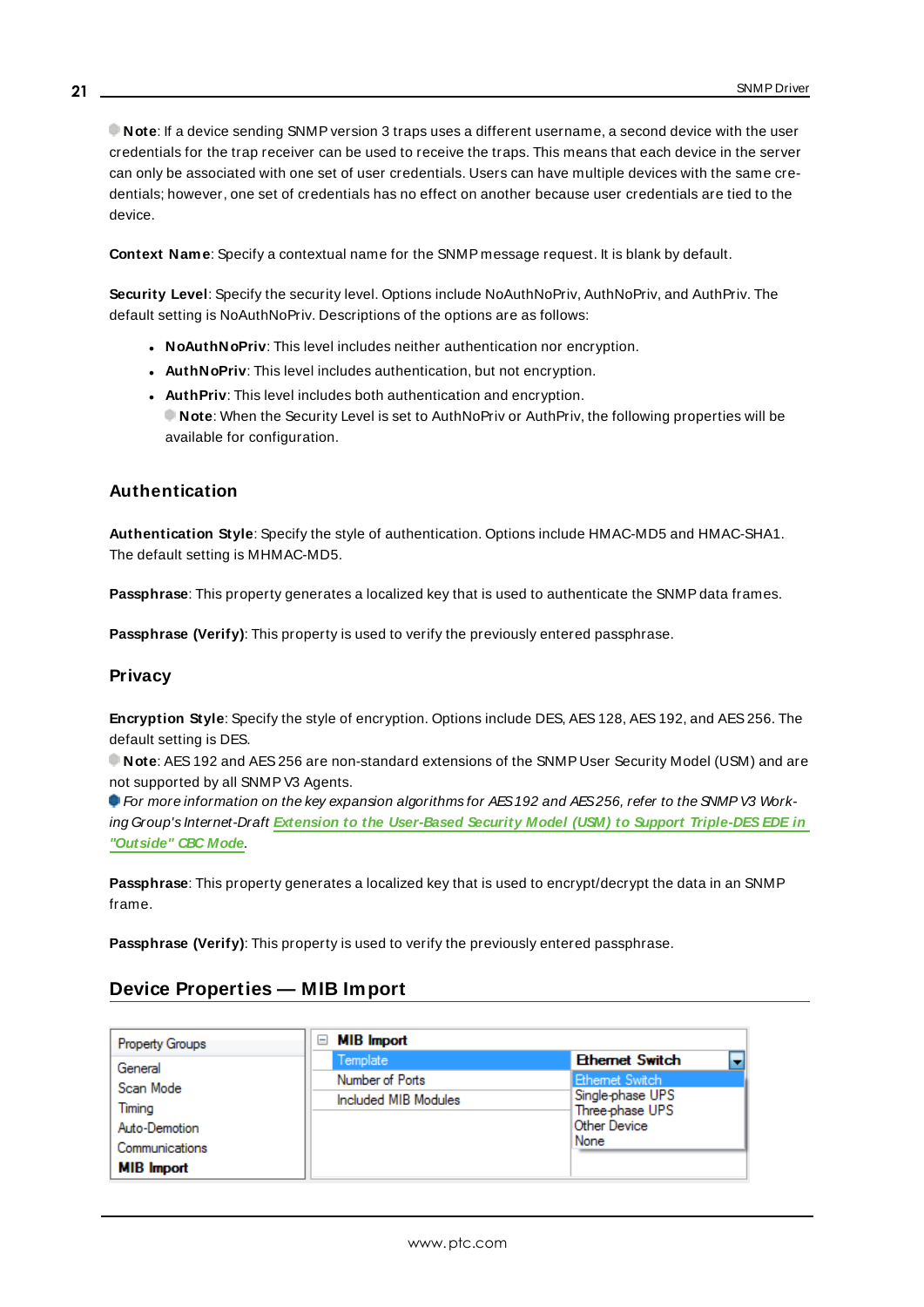**Template**: Specify the template to guide the automatic creation of tags for the new device. Options include Ethernet Switch, Single-phase UPS, Three-phase UPS, Other Device, and None. Other Device creates a generic set of tags for a multi-port SNMP-enabled device. None has no associated preset tag set.

**Number of Ports**: All templates (except for UPS) must enter the number of Ethernet ports on the device. Tags will be generated for each port present. The valid range is 0 to 99. The default setting is 0.

**Included MIB Modules**: The list of included MIB Modules is displayed as a semi-colon delimited string. To modify this list, click the browse (**...**) button to launch the MIB Import dialog with the option to Add or Remove MIBs. For more information, refer to **About MIB [Modules](#page-29-0)**.

| MIB Import                                                                     | x             |
|--------------------------------------------------------------------------------|---------------|
| Included MIB Modules:                                                          |               |
| <b>BRIDGE-MIB</b><br>MAU-MIB<br>P-BRIDGE-MIB<br>RFC1213-MIB<br><b>RMON-MIB</b> | Add<br>Remove |
| OK<br>Cancel                                                                   |               |

#### <span id="page-21-0"></span>**Device Properties — Trap / Inform Notifications**

SNMP managed devices can be configured to send unsolicited messages (known as traps, informs, or notifications) to host systems or managers.

**Note**: The SNMP Driver supports Trap-PDU (SNMPv1 only), SNMPV2-Trap-PDU (SNMPv2c/V3 only), and the Inform-Request-PDU (SNMPv2c/V3 only).

| Property Groups                  | <b>Trap/Inform Notifications</b><br>$=$ |                |
|----------------------------------|-----------------------------------------|----------------|
| General                          | Enable SNMP Trap/Inform Support         | Enable         |
| Scan Mode                        | Port                                    | 162            |
| Timina                           | Protocol                                | <b>UDP</b>     |
| Auto-Demotion                    | Community                               | custom         |
| Tag Generation                   | <b>Custom Community</b>                 |                |
| Communications                   | Number of Events                        | 10             |
| MIB Import                       | Number of Fields                        | 10             |
| <b>Trap/Inform Notifications</b> | Encode data as Extended ASCII           | <b>Disable</b> |
| Network Analyst                  |                                         |                |
| Redundancy                       |                                         |                |

**Enable SNMP Trap/Inform Support**: Choose Enable for the SNMP Driver to receive traps sent from SNMP managed devices or systems. The default setting is enabled.

**Note**: Trap support cannot be enabled when the SNMPchannel is part of a virtual network. For more information on communication serialization, refer to the server help file.

**Port**: Specify the port on which the device will listen for notifications. The valid range is 1 to 65535. The default setting is 162, which is the most commonly used port for sending and receiving traps.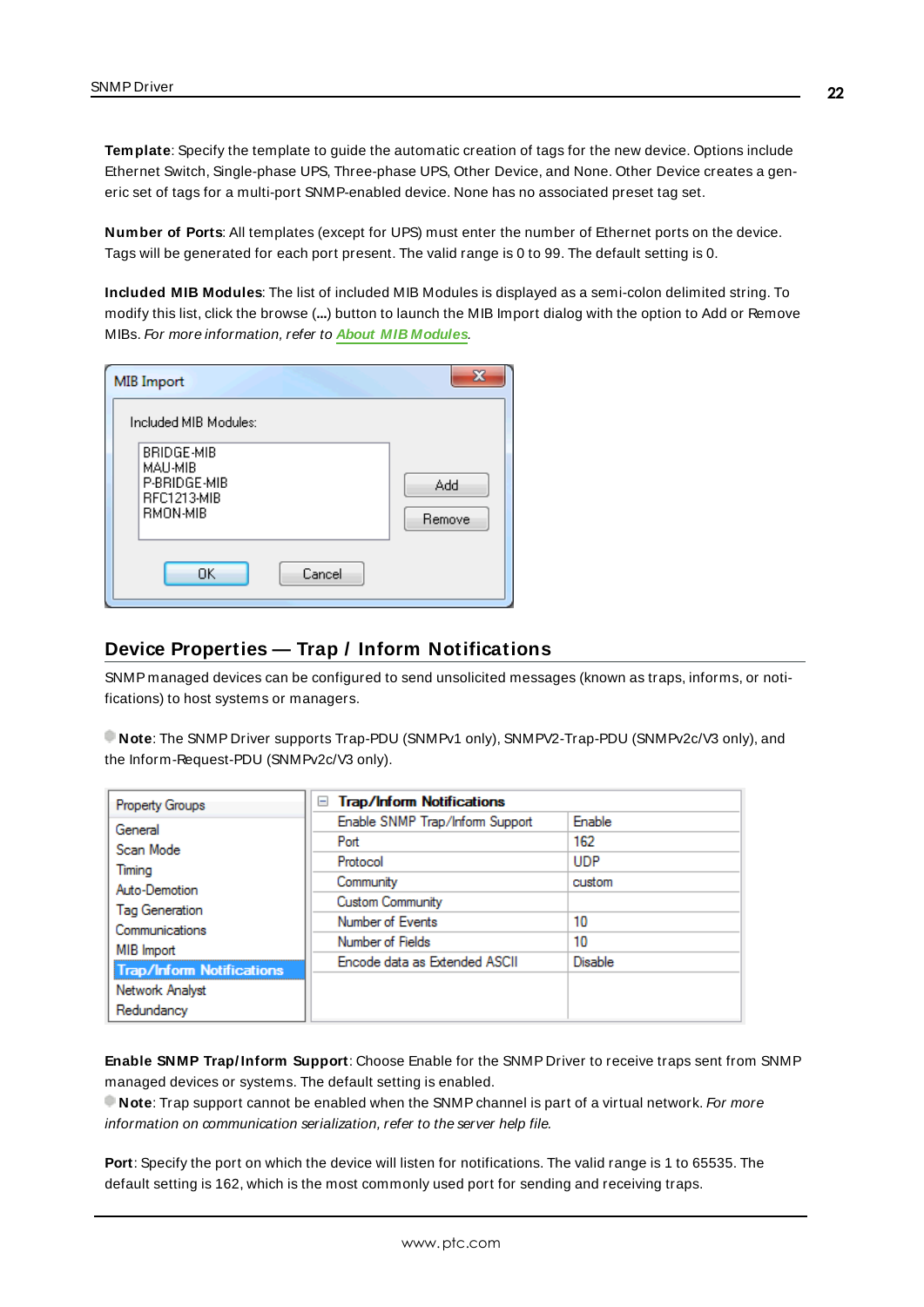**Protocol**: The protocol may be UDPor TCP. The default is UDP.

**Community**: Leave this property set to custom to specify a **Custom Community**.

**Custom Community**: This is an optional setting. If a community name is entered, the SNMP Driver will only accept trap messages addressed to that community. In addition, traps will only be accepted from the IP address configured in the OPC server device. Entering no community information will allow trap messages to be received that are addressed to any community (or none at all). The community is limited to 256 characters.

**Note**: For SNMPversion 3, the specified username and passphrase for normal communications are used to authenticate, encrypt, and validate the SNMP message. Messages for a different user are ignored.

**Number of Events:** Trap messages are provided to client applications via an event queue in the driver. The queue is a FIFO stack that displays several trap messages that were received last. Specify the amount of trap messages to retain in the queue. The driver allows between 1 and 100 events to be collected. The default setting is 10.

**Number of Fields**: Each trap message may carry additional variables, which are then parsed into a number of individual tag fields. The default setting is 10. It is recommended that users choose the maximum number to allow extra fields for the server-generated timestamp and a generic trap description (which is only for SNMPversion 1). The driver allows between 1 and 20 fields. For more information on trap message addressing, refer to **Trap [Events](#page-32-0) Queue** and **Trap [Tags](#page-30-1)**.

**Encode data as Extended ASCII**: Enable for non-printable ASCII characters to be encoded and displayed as extended ASCII.

| Property Groups                         | <b>Network Analyst</b><br>ь |               |
|-----------------------------------------|-----------------------------|---------------|
| General                                 | Enable Network Analyst Tags | <b>Enable</b> |
| Scan Mode                               | Number of Ports             |               |
| Timina                                  | Port Offset                 | 0             |
| Auto-Demotion                           | Port Status 0 Limit (% BU)  | 10            |
|                                         | Port Status 1 Limit (% BU)  | 15            |
| Communications                          | Points in Moving Average    | 30            |
| MIB Import<br>Trap/Inform Notifications | <b>Exclude Ports</b>        |               |
| <b>Network Analyst</b>                  |                             |               |

# <span id="page-22-0"></span>**Device Properties — Network Analyst**

**Enable Network Analyst Tags**: When enabled, network analyst tags are made available with the Ethernet Switch and Other Device profiles. For more information, refer to **About [Network](#page-30-0) Analyst Tags**.

**Number of Ports:** Specify the number of ports for the switch device. This is separate from the port number setting in Profile Selection. The valid range is 1 to 99.

**Port Offset**: Specify the offset that will be added to the Network Analyst port when polling the special OIDs. The valid range is 0 to 65436. The default setting is 0.

**Port Status 0 limit** and **Port Status 1 limit**: These properties specify the threshold settings for each switch port's buStat tags. The buStat tags are a three-state indicator of the rough class of utilization for incoming bandwidth. When the buPctIn for a port rises above the Port Status 0 limit, that buStat tag will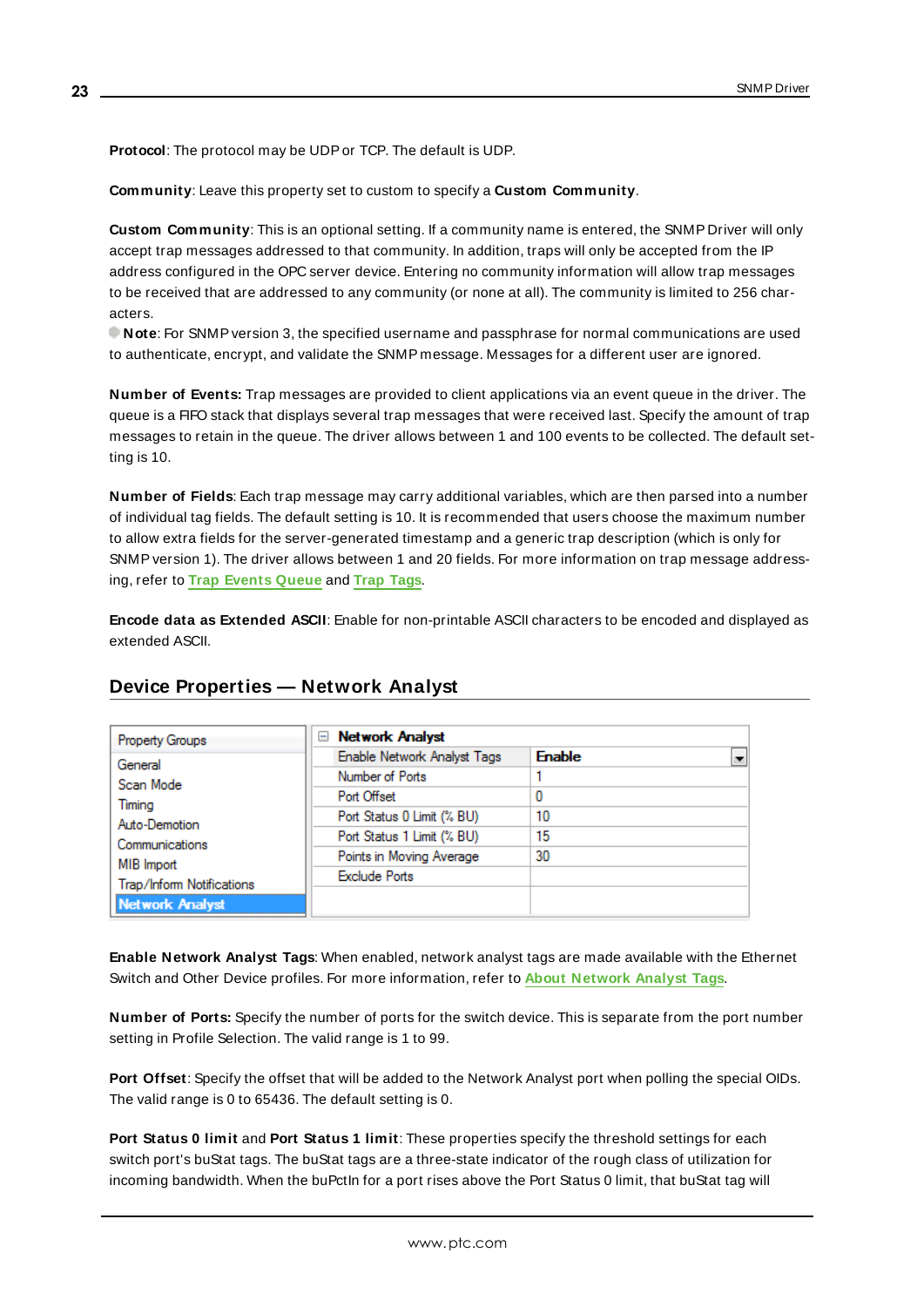change from 0 to 1. Similarly, when the buPctIn rises above the Port Status 1 limit, the buStat tag will change from 1 to 2. The valid range is 0 to 100. The Port Status 0 limit should not be greater than Port Status 1 limit.

**Points in Moving Average**: Specify how many sample values will be used when calculating the buPctIn and buPctOut values. The data points' average is taken to smooth the Ethernet traffic's inherently erratic behavior. The number of points in the moving average can be from 1 to 200. The default setting is 30.

**Exclude Ports**: This property allows the switchBUStat tag to ignore some ports when calculating the highest buStat value. This is a list (1, 3, 6, 8) that can also contain ranges (1, 3-7, 9-11).

<span id="page-23-0"></span>**See Also**: **About [Network](#page-30-0) Analyst Tags**

| <b>Property Groups</b>     | Redundancy<br>$-$      |                            |  |  |
|----------------------------|------------------------|----------------------------|--|--|
| General<br>Scan Mode       | Secondary Path         | <b>Channel Device1</b><br> |  |  |
|                            | <b>Operating Mode</b>  | Switch On Failure          |  |  |
|                            | Monitor Item           |                            |  |  |
| Timing<br>Auto-Demotion    | Monitor Interval (s)   | 300                        |  |  |
|                            | Return to Primary ASAP | Yes                        |  |  |
| <b>Tag Generation</b>      |                        |                            |  |  |
| <b>Tag Import Settings</b> |                        |                            |  |  |
| Redundancy                 |                        |                            |  |  |

Redundancy is available with the Media-Level Redundancy Plug-In.

Consult the website, a sales representative, or the **user [manual](https://www.kepware.com/getattachment/35461efd-b53a-4219-a109-a89fad20b230/media-level-redundancy-manual.pdf)** for more information.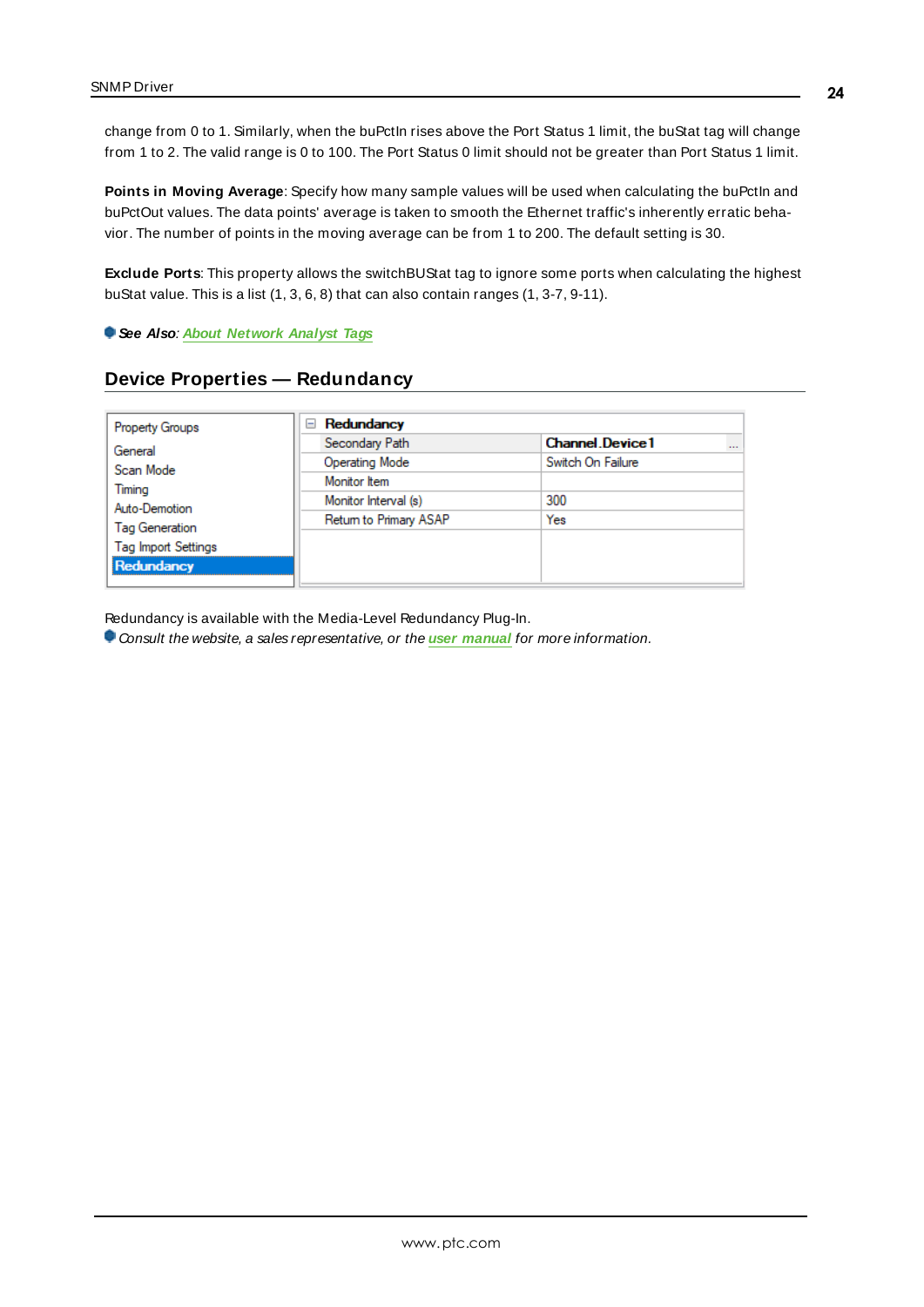# <span id="page-24-0"></span>**Data Types Description**

The SNMP Driver supports the below data types.

| Data Type            | <b>Description</b>                                                            |
|----------------------|-------------------------------------------------------------------------------|
| Boolean              | Single bit                                                                    |
| <b>DWord</b>         | Unsigned 32-bit value                                                         |
|                      | bit 0 is the low-bit bit                                                      |
|                      | 31 is the high bit                                                            |
| <b>DWord</b>         | The driver interprets two consecutive registers as a single precision value.  |
| Example              |                                                                               |
| Long                 | Signed 32-bit value                                                           |
|                      | bit 0 is the low bit                                                          |
|                      | bit 30 is the high bit                                                        |
|                      | bit 31 is the sign bit                                                        |
| Long Example         | The driver interprets two consecutive registers as a single precision value.  |
| String               | <b>ASCII text string</b>                                                      |
| <b>Float</b>         | 32-bit floating point value                                                   |
|                      | bit 0 is the low bit                                                          |
|                      | bit 31 is the high bit                                                        |
| <b>Float Example</b> | The driver interprets two consecutive registers as a single precision value.  |
|                      | 64-bit floating point value                                                   |
| Double               |                                                                               |
|                      | bit 0 is the low bit                                                          |
|                      | bit 63 is the high bit                                                        |
| Double<br>Example    | The driver interprets four consecutive registers as a double precision value. |

Each tag used in the driver has a fixed data type when there is MIB information for the address. Therefore, it is recommended that the driver be allowed to use the default data type for the point.

In a few cases, SNMP-centric data types do not exist in standard OPC. These items should be mapped or correlated to a valid OPC data type to be read. Extensive testing has been performed to assure that SNMP-centric data types can be served to and written from correctly with OPC client applications.

| <b>SNMP Centric</b>   | <b>OPC Data Type</b> |
|-----------------------|----------------------|
| Integer32             | Long                 |
| UInteger32            | <b>DWord</b>         |
| Counter <sub>64</sub> | $NS^*$               |
| Octet String          | String               |
| <b>Bits</b>           | NS**                 |
| Object Identifier     | String               |
| Sequence              | NS* * *              |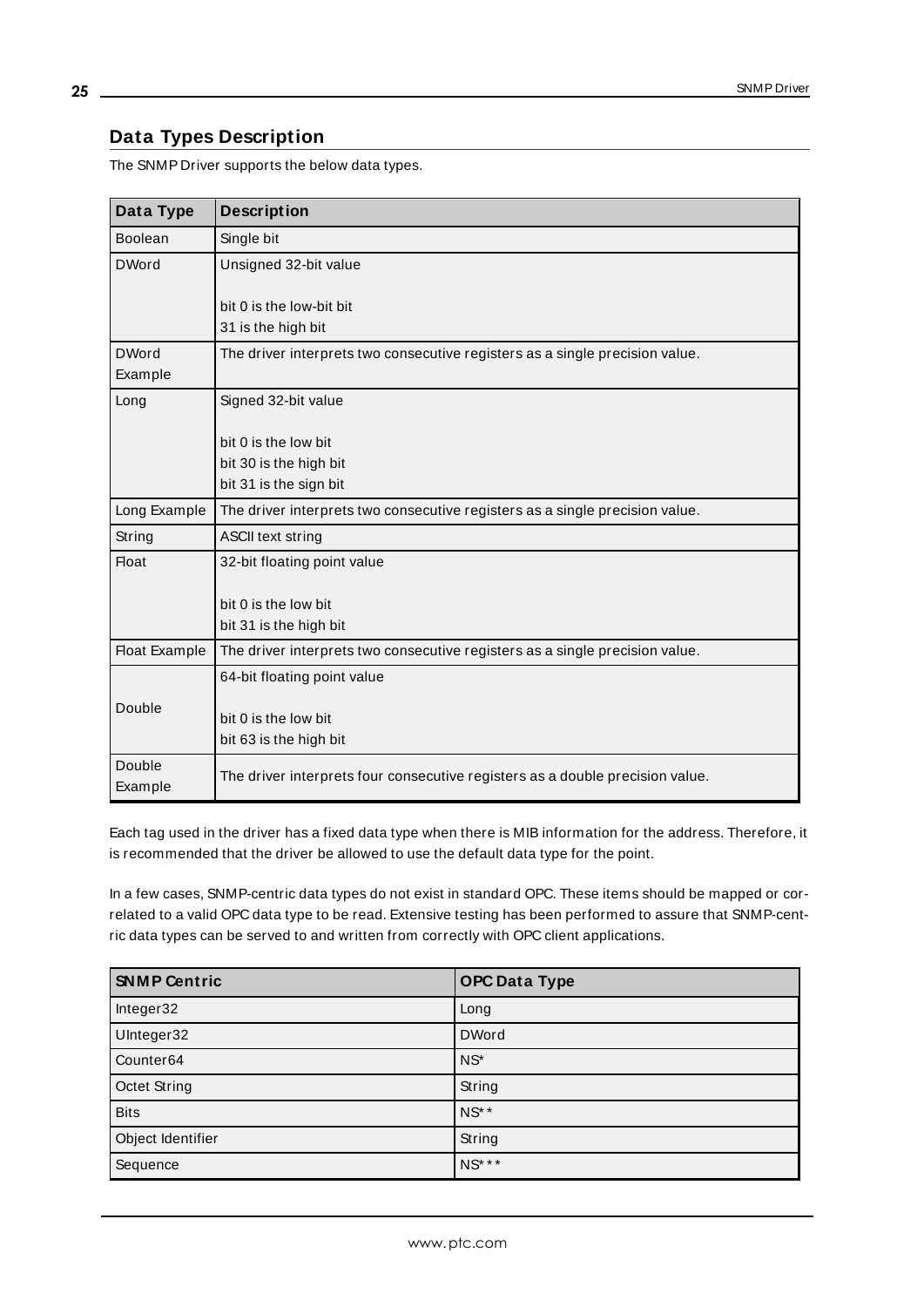| <b>SNMP Centric</b>   | <b>OPC Data Type</b> |
|-----------------------|----------------------|
| <b>IPAddress</b>      | <b>DWord</b>         |
| Counter <sub>32</sub> | <b>DWord</b>         |
| Guage32               | <b>DWord</b>         |
| Timeticks             | <b>DWord</b>         |
| Opaque                | NS* * * *            |
| Trap/Notification     | String               |

\* This is a 64-bit integer.

\* \* Bit string.

\*\*\* A sequence is a list of data. Complex data is currently not supported in OPC.

\* \* \* \* Opaque data is a memory BLOB.

**Note**: There is no corresponding data type in OPC to handle these data types.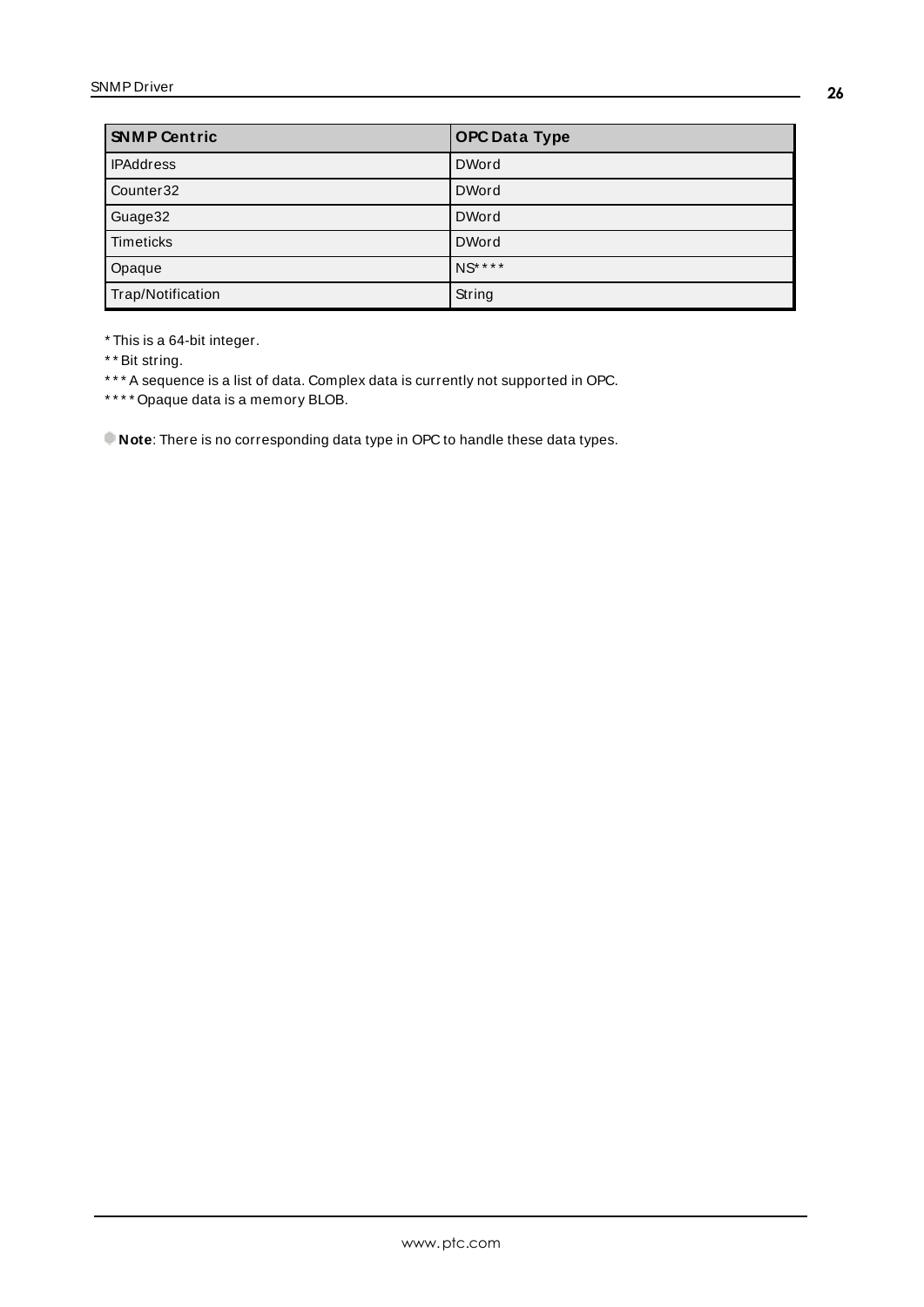## <span id="page-26-0"></span>**Historical Data Attributes**

Addresses may be accompanied by one of three modifiers to access historical attributes. Historical values are generated by the SNMP Driver (not the remote Agent or device) when valid historical modifiers append to an OID. For more information, refer to **[Previous](#page-26-1) Value (PV)**, **[Delta](#page-26-2) Time (DT) Moving [Average](#page-26-3) (MA5)**

## <span id="page-26-1"></span>**Previous Value**

The Previous Value historical attribute returns the value of the SNMPaddress from the previous read cycle. This is not the previous differing value. If the address data has not changed, the previous value will be the same as the current value.

(Module::Object notation) RFC1213-MIB::ifOutOctets.1(PV)

(Numeric notation) .1.3.6.1.2.1.2.2.1.16.1(PV)

(Verbose notation) .iso.org.dod.internet.mgmt.mib-2.interfaces.ifTable.ifEntry.ifOutOctets.1(PV)

# <span id="page-26-2"></span>**Delta Time**

The Delta Time historical attribute returns the time difference between the current and previous read cycle, and is expressed in whole seconds for compatibility with legacy projects. Delta values of less than 1 second will report as 0.

(Module::Object notation) RFC1213-MIB::ifOutOctets.1(DT)

(Numeric notation) .1.3.6.1.2.1.2.2.1.16.1(DT)

(Verbose notation) .iso.org.dod.internet.mgmt.mib-2.interfaces.ifTable.ifEntry.ifOutOctets.1(DT)

#### <span id="page-26-3"></span>**Moving Average**

The Moving Average historical attribute returns the average of the last  $n$  readings, as specified in the address modifier. The modifier form is Max, where x is the number of points to use in calculating the moving average. Values for x may be anything larger than 1. If the x value is left out, the moving average calculation defaults to 5 points.

(Module::Object notation) RFC1213-MIB::ifOutOctets.1(MA5)

(Numeric notation) .1.3.6.1.2.1.2.2.1.16.1(MA5)

(Verbose notation) .iso.org.dod.internet.mgmt.mib-2.interfaces.ifTable.ifEntry.ifOutOctets.1(MA5)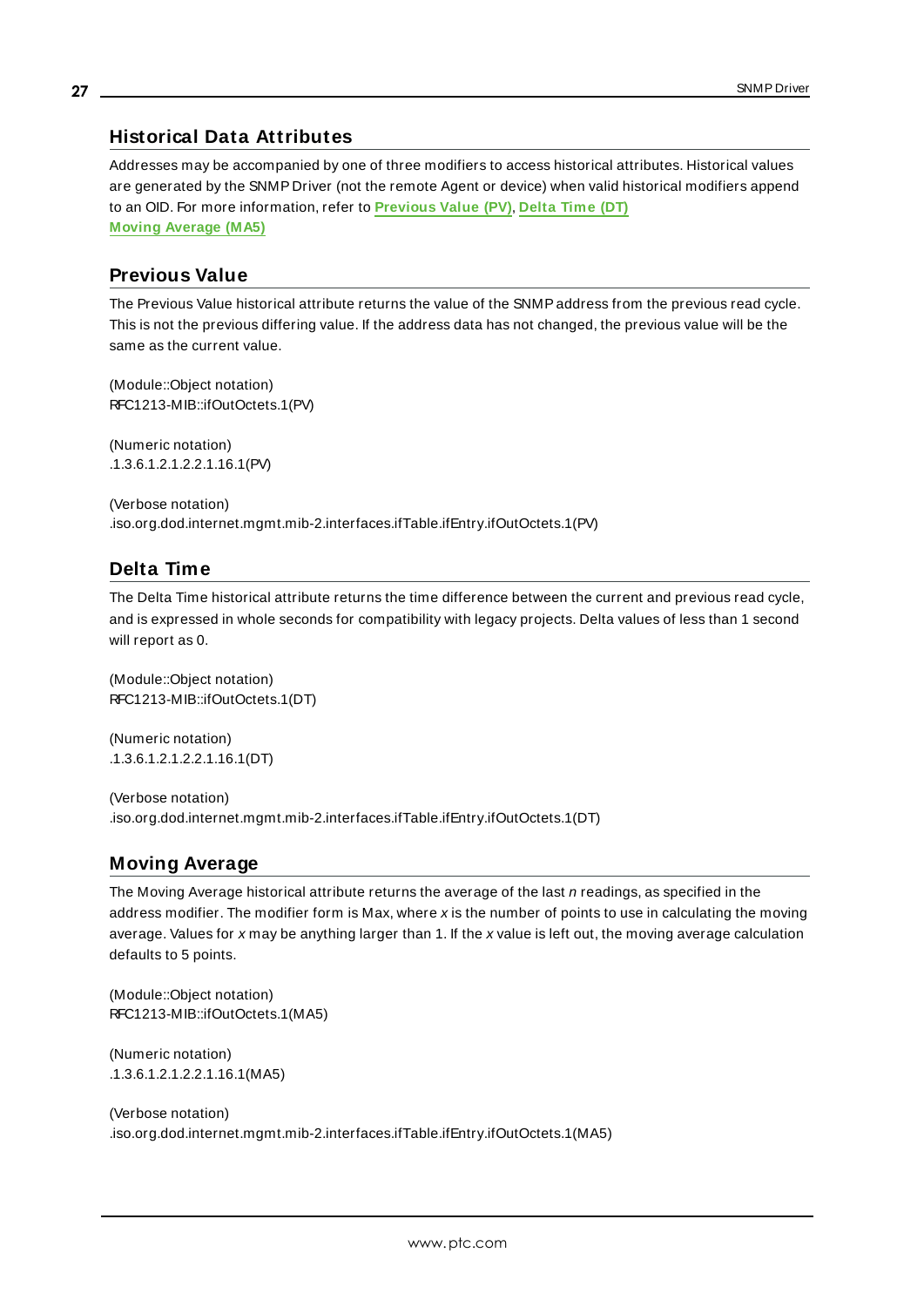# <span id="page-27-0"></span>**Address Descriptions**

Addresses in the SNMP Driver are specified by the Object Identifier (OID) followed by an instance number. The OID can be defined in one of several forms and as follows:

| <b>Object Identifier</b>                          | <b>Description</b>        |
|---------------------------------------------------|---------------------------|
| SNMPv2-MIB::sysDescr.0                            | (Module::Object notation) |
| 1.3.6.1.2.1.1.1.0                                 | (Numeric notation)        |
| iso.org.dod.internet.mgmt.mib-2.system.sysDescr.0 | (Verbose notation)        |

**Note**: For more information about address structure, refer to **About SNMP [Addresses](#page-27-1)**.

## **Table Offsets**

To address an SNMPTable, specify the OID of the table head followed by the table offset (in brackets).

#### IF-MIB::tcpConnState[1]

**Note**: All SNMPtable offsets begin at 1. Tags addressed to table offsets beyond the end of the table will be reported with bad quality until the table grows to that offset or beyond.

#### <span id="page-27-2"></span>**Historical Data**

Each SNMPaddress has one or more historical data options available. Historical values are generated by the SNMP Driver, not the remote Agent or device.

**See Also**: **[Previous](#page-26-1) Value**, **[Delta](#page-26-2) Time**, **Moving [Average](#page-26-3)**

## **String Data**

Strings that contain non-printable characters will be displayed as hexadecimal by default. Any character outside the ASCII range of 0x20 to 0x7Eis considered non-printable. To keep strings from being converted to hexadecimal, add "(EncExtAsc)" to the end of the address description (without the quotation marks).

#### <span id="page-27-4"></span>**Unsolicited Data**

SNMP-enabled devices may be configured to send unsolicited messages, called traps (or notifications). For more information, refer to **Trap [Events](#page-32-0) Queue** and **Trap [Tags](#page-30-1)**.

#### <span id="page-27-3"></span>**Scan Rate Floor**

The scan rate can be set in milliseconds for each SNMP device. The \_ScanRateFloor Tag will display the setting's current value. When it is set greater than zero, the SNMP Driver will not allow tags to be scanned faster than specified. The device can also be set to lock the scan rate at this value, prohibiting any change by the OPC client. The \_ScanRateFloorLock Tag will show the lock option's status. The tags are Read Only.

<span id="page-27-1"></span>**Note:** Setting this feature to zero will disable it.

## **About SNMP Addresses**

The Simple Network Management Protocol accesses information in a Management Information Base (MIB). The MIB is a tree structure whose origin is at the top, which is a node labeled ".1" or ".iso." Although many discussions of SNMPrefer to MIBs as a plural, there is only one. The plural references actually refer to MIB modules, which describe portions of the MIB tree.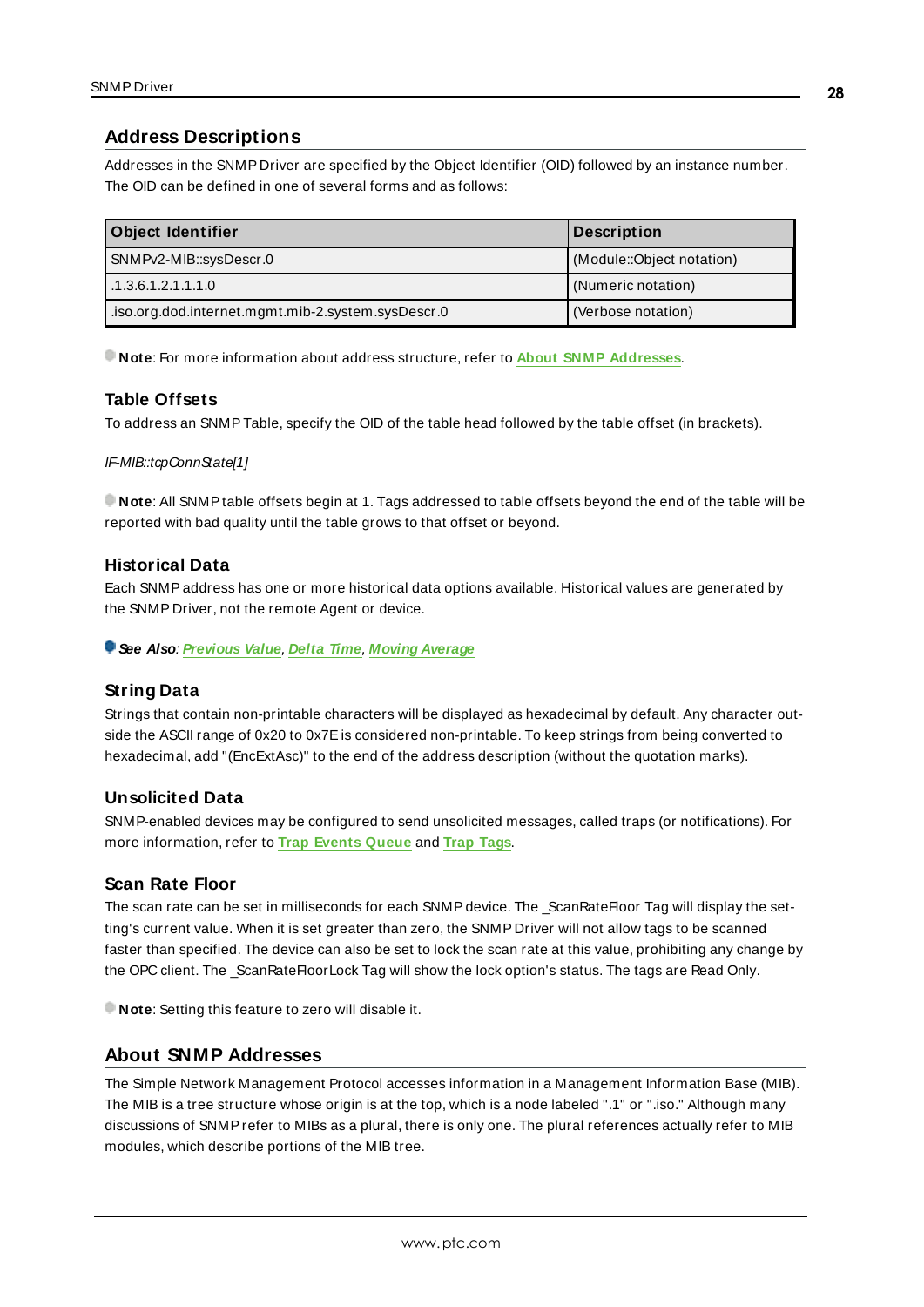The SNMP address is known as an Object Identifier (OID) and consists of a series of elements that describes its location in the MIB tree. The elements are separated by a character referred to as dots ('.'). Most addresses of interest will begin with .iso.org.dod.internet.mgmt (or .1.3.6.1.2). From that point, the address extends into particular modules that describe related sets of information. For example, consider the IF-MIB module: it contains a variety of objects' definitions that access data about the network interfaces of the remote device. These include port Status, traffic counters, and so forth.

The Module::Object syntax of SNMP addresses means that "IF-MIB::" can be written instead of ".iso.org.dod.internet.mgmt.mib-2.interfaces" (or ".1.3.6.1.2.1.2.2"). The address "IF-MIB::ifOutOctets.1" refers to the number of octets (bytes) sent out of interface 1 on the target device. That form is easier to write than ".iso.org.dod.internet.mgmt.mib-2.interfaces.ifTable.ifEntry.ifOutOctets.1" or ".1.3.6.1.2.1.2.2.1.16.1". The SNMP Driver will accept all three of these address notations.

### <span id="page-28-0"></span>**Enterprise or Private MIB Modules**

Much of the SNMPaddress space is defined by Internet RFC standards. Individuals are not permitted to change or extend these module definitions. For that purpose, the SNMP standard provides an extension area of the address space under ".iso.org.dod.internet.private.enterprises". The value following this base is known as a Private Enterprise Number (PEN) and every address below that point is defined by the PEN owner. Manufacturers that need to provide unique information not otherwise described in standard MIB modules will need to define them in their own Enterprise space and typically supply a MIB module definition with their equipment. The SNMP Driver uses these supplied MIB definitions to correctly access the unique information in remote device.

#### <span id="page-28-1"></span>**Instances**

The OID "IF-MIB::ifOutOctets.1" above provides an example of SNMPinstances. A managed switch will have a set of "IF-MIB::ifOutOctets" OIDs, one for each network interface. They will use a trailing digit (or digits) to index into the set of instances. Instances may be numbered beginning at 1 for groups that map to physical attributes, such as "IF-MIB::ifOutOctets.1," "IF-MIB::ifOutOctets.2," "IF-MIB::ifOutOctets.3" and so forth. The number of instances for a given OID is typically fixed. Other OIDs may have multiple instances, such as "SNMPv2-MIB::sysLocation". Although the first instance will be "SNMPv2-MIB::sysLocation.0," an agent may optionally provide "SNMPv2-MIB::sysLocation.1" and so on.

**Note:** Instances should not be confused with tables.

#### **Tables**

The SNMPaddress space is dynamic. The SNMPAgent on the remote device may add and remove OIDs as necessary. The most frequent occurrence of this is in SNMPTables. An SNMPTable is a grouping of logically related data into conceptual rows. The rows are conceptual because the SNMPprotocol does not have a facility to retrieve a full row at a time. Table access is accomplished by enumerating a table's columns. The SNMP Driver uses an array-like notation for table access, as in "RFC1213-MIB::tcpConnState[1]". That OID is part of the "tcpConnTable". Tables differ from instances in the following two ways:

- 1. Tables may grow or shrink during operation. An SNMP Driver tag that references a table column element will lose data quality if the table shrinks to less than the referenced element (offset).
- 2. The OIDs representing table column elements are not necessarily consecutive. The OIDs for individual column elements may not be predictable, and may change from moment to moment in the Agent or device.

#### **Device Implementation RFC-Standard Modules**

SNMPhas defined a large and rich set of data that may or may not be implemented in SNMP-enabled devices. Although many device manufacturers implement the complete MIB module definition, others do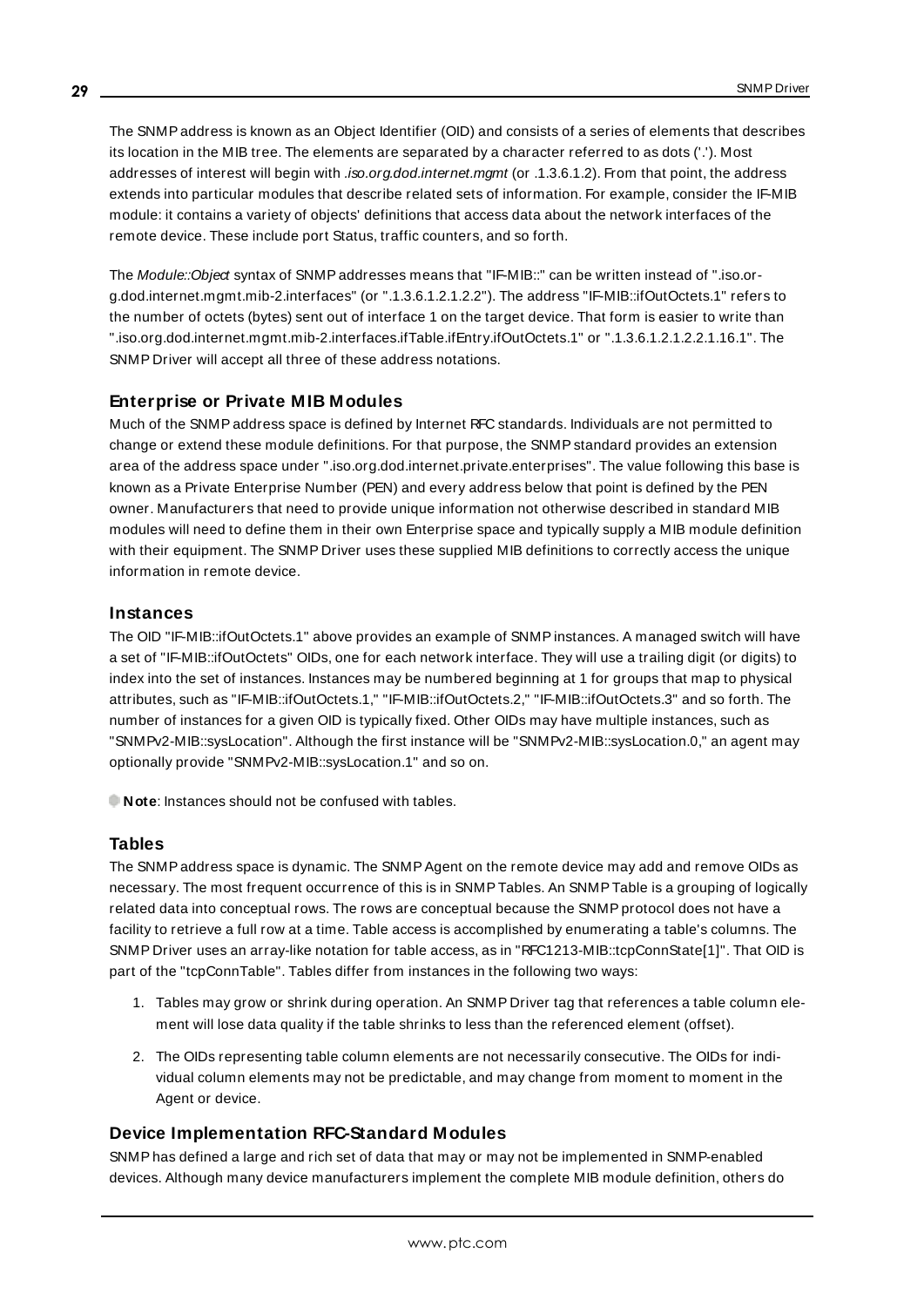not. If the SNMP Driver is able to poll some but not all of the OIDs defined in the server project, users should start by verifying what OIDs are fully supported in the remote device.

#### <span id="page-29-1"></span>**Community Credentials**

There is also the question of the credentials used to connect to the SNMPdevice (the community name), and whether those credentials have permission to access certain data. The final authority for the presence and accessibility of an OID lies with the remote device. For more information, refer to the device's help documentation.

### <span id="page-29-0"></span>**About MIB Modules**

Much of the SNMPaddress space is defined by Internet RFC Standards. These standards break up the address space into modules, many of which are drawn from the RFC standards. Selecting a device template also selects a number of MIB modules to be referenced. Additional MIB modules may be associated with a device to support specialized capabilities. The SNMP Driver ships with a number of MIB modules preinstalled. To access these MIB definitions, click **Add** on the **SNMP MIB Import Settings** wizard page. Then, click **OK**.

| <b>Select Additional MIB Modules</b>                                                                              |                                                                                                                                                                                                                                                                                                                                                                                                                                                                                                                                                                                                                    | x |
|-------------------------------------------------------------------------------------------------------------------|--------------------------------------------------------------------------------------------------------------------------------------------------------------------------------------------------------------------------------------------------------------------------------------------------------------------------------------------------------------------------------------------------------------------------------------------------------------------------------------------------------------------------------------------------------------------------------------------------------------------|---|
|                                                                                                                   | Select from the following MIB modules (or optionally browse for MIB modules not listed here):<br>Browse                                                                                                                                                                                                                                                                                                                                                                                                                                                                                                            |   |
| MIB Modules                                                                                                       | Description                                                                                                                                                                                                                                                                                                                                                                                                                                                                                                                                                                                                        |   |
| AGENTX-MIB<br>APPLICATION-MIB<br>ATM-MIB<br>ATM-TC-MIB<br>BRIDGE-MIB<br>DISMAN-EVENT-MIB<br>DISMAN-EXPRESSION-MIB | This is the MIB module for the SNMP Agent Extensibility Protocol (AgentX). This MIB module will be impl $\equiv$<br>This MIB defines objects representing generic aspects of applications that are of interest to manageme.<br>This is the MIB Module for ATM and AAL5-related objects for managing ATM interfaces, ATM virtual lin<br>This MIB Module provides Textual Conventions and OBJECT-IDENTITY Objects to be used by ATM sy<br>The MIB module for defining event triggers and actions for network management purposes.<br>The MIB module for defining expressions of MIB objects for management purposes. |   |
| DISMAN-NSLOOKUP-MIB<br>DISMAN-PING-MIB<br>DISMAN-SCHEDULE-MIB                                                     | The Lookup MIB (DISMAN-NSLOOKUP-MIB) enables determination of either the name(s) correspondin<br>The Ping MIB (DISMAN-PING-MIB) provides the capability of controlling the use of the ping function at<br>This MIB module defines a MIB which provides mechanisms to schedule SNMP set operations periodic                                                                                                                                                                                                                                                                                                         |   |
| DISMAN-SCRIPT-MIB<br>DISMAN-TRACEROUTE-MIB                                                                        | This MIB module defines a set of objects that allow to delegate management scripts to distributed mana<br>The Traceroute MIB (DISMAN-TRACEROUTE-MIB) provides access to the traceroute capability at a r.<br>ш                                                                                                                                                                                                                                                                                                                                                                                                     |   |
|                                                                                                                   | 0K<br>Cancel                                                                                                                                                                                                                                                                                                                                                                                                                                                                                                                                                                                                       |   |

#### **Adding New MIB Modules**

New MIB definitions, such as MIB modules supplied by a manufacturer, may be installed by clicking **Browse...** to import. Navigate to the MIB definition file and then click **Open**. The MIB definition will be checked for correctness and its description will be displayed if present. To accept the file for import, click **OK**. The module will be added to the current project and tags will be created for the objects that are defined.

#### **Notes**:

- 1. If the selected MIB module is already present in the repository, the relative dates of the two versions will be displayed. The user will be given the option to replace the module.
- 2. If a MIB module contains errors, it cannot be imported. The import process automatically considers all MIB definition files in the same folder with the import candidate, and will bring in additional files if needed. Be sure that all MIB files associated with the device are present in the folder.
- 3. Adding or importing a MIB module does not guarantee that new tags will be created. Some MIB modules (including those supplied by manufacturers) do not define any accessible objects.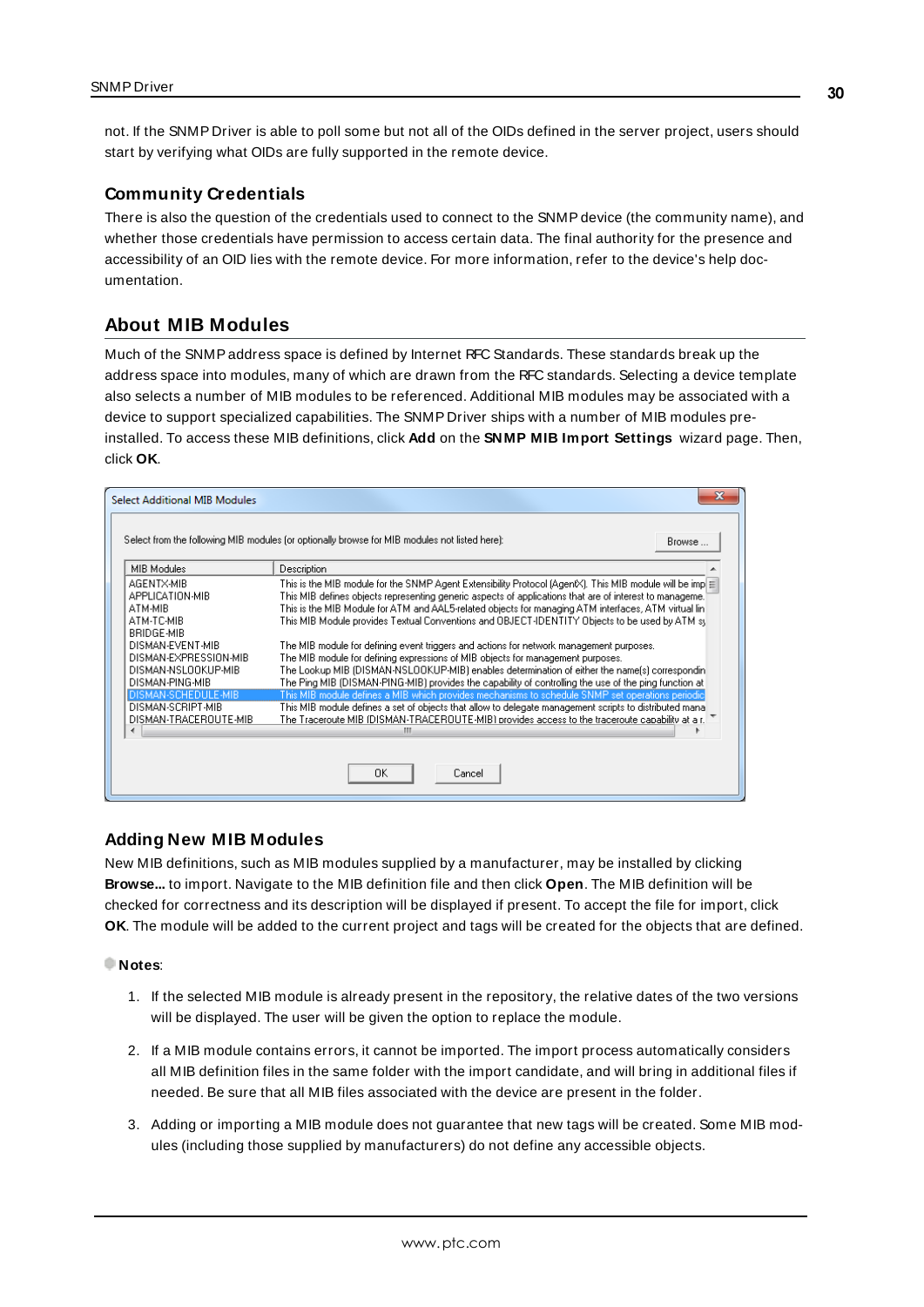# <span id="page-30-0"></span>**About Network Analyst Tags**

Ethernet switches carry traffic around networks. The SNMP Driver features a set of Network Analyst tags to easily keep track of a switch's capacity and utilization. These tags track the percentage of bandwidth in use on each switch's ports at any given time.

The buPctIn and buPctOut tags show the usage of each port in percent, averaged over a number of sample periods. The OPC client's scan rate is the sample period. For best results, the scan rate should be at least 1000 milliseconds. Longer periods are acceptable, whereas shorter periods may cause network congestion (because a number of SNMPdata points must be read on each sample). The readings are averaged to smooth out the Ethernet traffic's inherently erratic behavior and make the values more useful for alarming.

The buStat tags utilize the threshold settings Port Status 0 limit and Port Status 1 limit to present a basic three-state "health" indicator. When a given port's buPctIn tag rises above the 0 limit, the buStat changes from 0 to 1. Likewise, when buStat rises above the 1 limit, buStat changes to 2. This provides a basic "traffic light" style, indicating the available capacity.

The switchBUStat tag assumes the highest value of the buStat tags, giving a single indication of the device's available capacity. The switchBUStat tag's behavior may be altered through the use of a list of ports to exclude. For example, a switch may have two ports that always run at or near capacity. By excluding these two ports, switchBUStat can indicate when the rest of the switch's capacity is nearing exhaustion without the known high-capacity activity causing false alerts.

<span id="page-30-1"></span>**Note**: When enabled, the SNMP Driver will automatically create Network Analyst tags for a switch device.

# **Trap Tags**

Trap tags are a notification mechanism for incoming trap messages, which may be generic or Enterprisespecific.

## **Version 1 Trap Tags**

The syntax for a generic SNMP Version 1 trap tag is as follows:

TRAP\_V1:.1.3.6.1.2.1.11:Gx

All V1 generic traps use this same OID. The ':Gx' field specifies the generic trap to which it is subscribed. Valid values for x are as follows:

coldStart: 0 warmStart: 1 linkDown: 2 linkUp: 3 authenticationFailure: 4 egpNeighborLoss: 5

For Enterprise-specific traps, the Enterprise OID is used in place of the generic OID in addition to a ':G6' field. Trap type 6 also requires a specific trap type, using the notation ':Sx' where x is the specific trap number. For example, an Enterprise-specific address may appear as follows:

TRAP\_V1:.1.3.6.1.2.1.17:G6:S2

**Note**: For information on which Enterprise-specific traps may be sent, refer to the device manufacturer's help documentation.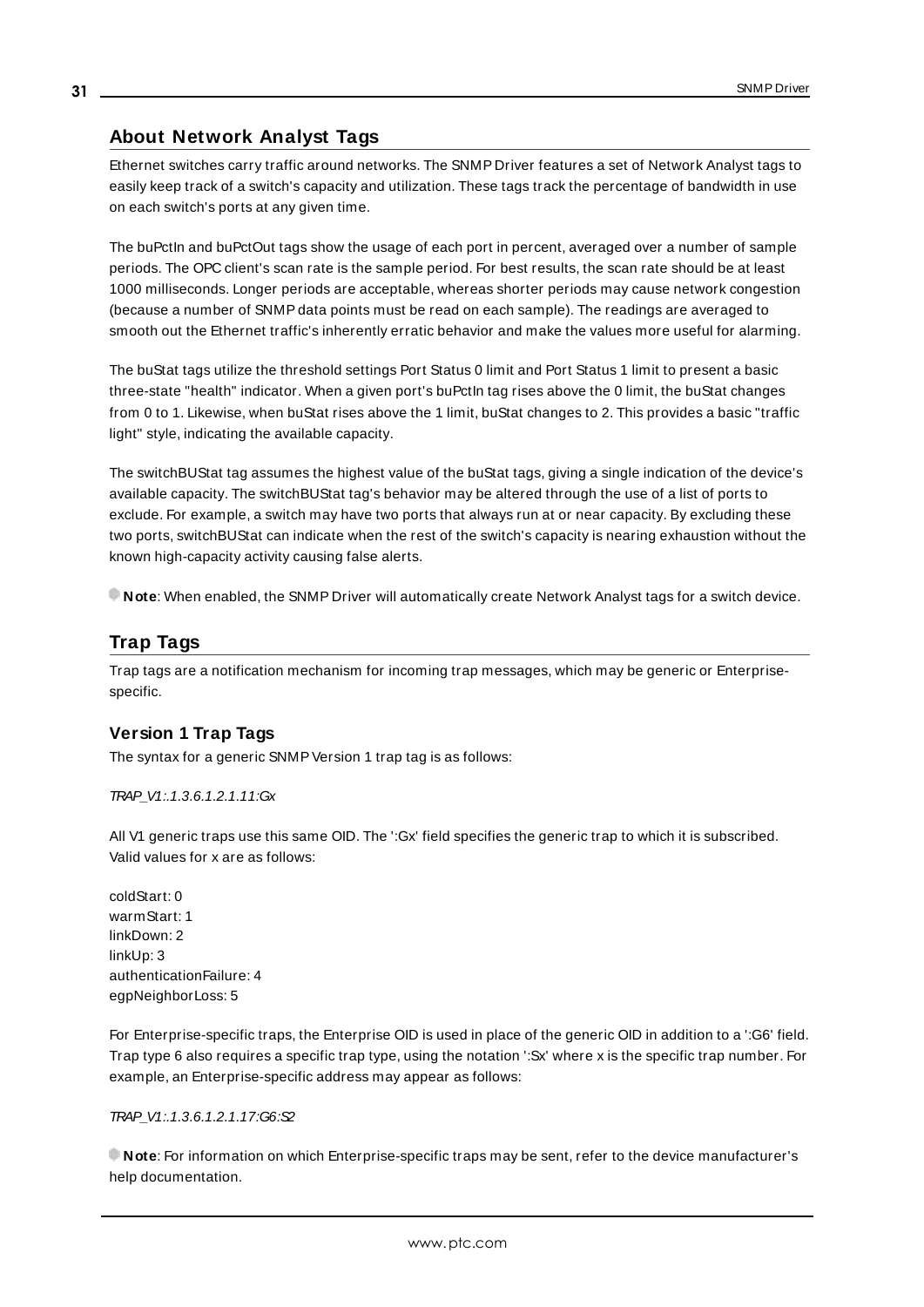To reset Boolean tags that transition to 1 on trap reception, users can write 0. To reset the notification tag for OPC clients who receive OnDataChange events for subsequent trap messages, users can write a 0 or a FALSE value.

Additionally, linkUp, linkDown and Enterprise traps may use the ':Px' field to specify which port will be monitored on the switch device. Enterprise traps must provide an "ifIndex" varbind for this to be useful. An incoming trap will populate both the port specific tag and the base tag. For example, a tag that monitors for linkDown on port 3 is as follows:

TRAP\_V1:.1.3.6.1.2.1.11:G2:P3

### **Version 2c Trap Tags**

The syntax for a generic SNMP Version 2C trap uses a set of OIDs in place of the ':Gx' field.

coldStart: .1.3.6.1.6.3.1.1.5.1 warmStart: 1.3.6.1.6.3.1.1.5.2 linkDown: .1.3.6.1.6.3.1.1.5.3 linkUp: .1.3.6.1.6.3.1.1.5.4 authenticationFailure: .1.3.6.1.6.3.1.1.5.5

**Note:** egpNeighborLoss generic traps are not implemented in SNMP Version 2C.

For example, a tag to monitor for linkDown on port 3 is as follows:

TRAP\_V2C:.1.3.6.1.6.3.1.1.5.3:P3

Version 2C Enterprise-specific traps use the OID that the remote device places in the snmpTrapOID.0 varbind field. No specific trap field is used. Version 2C doesn't use the specific trap property. For information on which Enterprise-specific traps may be sent, refer to the device manufacturer's documentation.

#### **SNMP Version 2c and Version 3 Informs**

Some SNMPv2c and SNMPV3 devices may support Informs (confirmed traps). For convenience, all SNMP Version 2c Trap Tag definitions can be used for both traps and Inform-requests: this does not require that the SNMP Driver be configured to receive SNMPinforms.

## **Additional Functionality**

All trap tags may use a table-like syntax for accessing additional trap information. The virtual table fields are as follows:

- [1] Local time stamp, generated on trap arrival (string).
- [2] Enterprise OID (string).
- [3] Generic trap type (int).
- [4] Specific trap type (int, 0 unless the generic type is 6).
- [5] SysUpTime (in timeticks, not a time stamp).
- [6] Number of varbind items.
- [7] First varbind OID (as string).
- [8] First varbind value (as string).
- [9]..[n] Successive varbinds.

All the virtual table tags are Read Only. Automatic Tag Generation provides a number of virtual table tags by default.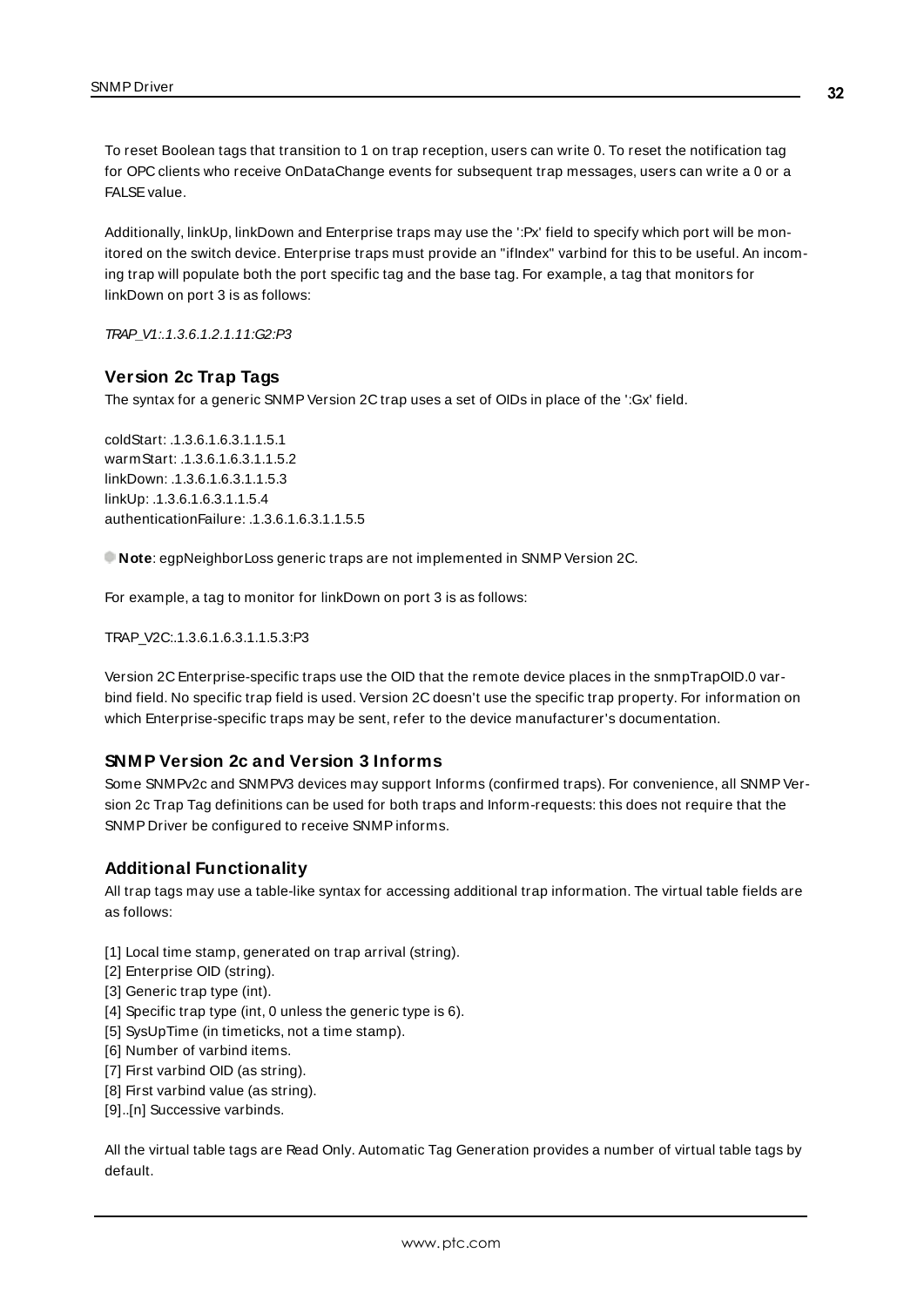#### **Notes:**

- 1. Virtual table entry [5], sysUpTime, refers to the trap event's time-of-occurrence. This is expressed as the number of timeticks beginning when the remote SNMPagent started. It does not represent any specific wall/clock time.
- 2. Although the older trap syntax (which is the OID to be monitored followed by a (T) modifier) is deprecated, it is still supported. The older syntax does not support the virtual table information.

# <span id="page-32-0"></span>**Trap Events Queue**

SNMPremote devices may be configured to send unsolicited messages back to the SNMP Driver. To configure traps, users must login to the device to check the SNMPsettings and then enable the traps. This includes defining Host IP(s) to receive the trap notifications. Since configuration changes usually require warm or cold restart of the device, users should check related network dependencies before performing a restart. Description of the messages are as follows:

- <sup>l</sup> **Receiving Trap Messages**: These messages are configured during SNMP Driver setup. They may also be referred to as Notification messages. For more information, refer to **[Communications](#page-18-0) Prop[erties](#page-18-0)**.
- <sup>l</sup> **Incoming Trap Messages**: These messages are placed into an Events queue. The most recent message is placed at position 1.

| $\overline{\mathbf{x}}$<br>▣<br>Runtime<br>$\Box$ |                                                                   |                      |               |           |         |                           |  |
|---------------------------------------------------|-------------------------------------------------------------------|----------------------|---------------|-----------|---------|---------------------------|--|
| File<br>Edit<br>View<br>Runtime<br>Tools<br>Help  |                                                                   |                      |               |           |         |                           |  |
| b.<br>H                                           | Channels/Devices -<br>匷<br>$\mathbb{Z}$<br>18627<br>Ж<br>9<br>la. |                      |               |           |         |                           |  |
| $\Box$ $\blacksquare$ SNMP                        | <b>Tag Name</b>                                                   | <b>Address</b>       | Data Type     | Scan Rate | Scaling | Description               |  |
| <b>Allin</b> SwitchA                              | Events 001                                                        | EVENT 001            | <b>String</b> | 100       | None    | Semi-colon delimited li   |  |
| <b>Events</b>                                     | <b>Events 001 001</b>                                             | <b>EVENT 001 001</b> | <b>String</b> | 100       | None    | Field 1 data for event 1  |  |
|                                                   | <b>Events 001 002</b>                                             | <b>EVENT 001 002</b> | <b>String</b> | 100       | None    | Field 2 data for event 1  |  |
|                                                   | <b>Events 001 003</b>                                             | <b>EVENT 001 003</b> | <b>String</b> | 100       | None    | Field 3 data for event 1  |  |
|                                                   | <b>Events 001 004</b>                                             | <b>EVENT 001 004</b> | <b>String</b> | 100       | None    | Field 4 data for event 1  |  |
|                                                   | <b>Events 001 005</b>                                             | <b>EVENT 001 005</b> | String        | 100       | None    | Field 5 data for event 1  |  |
|                                                   | Events 001 FieldCnt                                               | EVENT 001 FLDCNT     | <b>DWord</b>  | 100       | None    | Number of fields filled \ |  |
|                                                   | Events 002                                                        | EVENT 002            | String        | 100       | None    | Semi-colon delimited li   |  |
|                                                   | Events 002 001                                                    | <b>EVENT 002 001</b> | String        | 100       | None    | Field 1 data for event 2  |  |
|                                                   | <b>Events 002 002</b>                                             | EVENT_002_002        | String        | 100       | None    | Field 2 data for event 2  |  |
|                                                   | <b>Events 002 003</b>                                             | <b>EVENT 002 003</b> | <b>String</b> | 100       | None    | Field 3 data for event 2  |  |
|                                                   | <b>Events 002 004</b>                                             | <b>EVENT 002 004</b> | <b>String</b> | 100       | None    | Field 4 data for event 2  |  |
|                                                   | <b>Events 002 005</b>                                             | <b>EVENT 002 005</b> | String        | 100       | None    | Field 5 data for event 2  |  |
|                                                   | Events 002_FieldCnt                                               | EVENT 002 FLDCNT     | <b>DWord</b>  | 100       | None    | Number of fields filled \ |  |
|                                                   | Events 003                                                        | EVENT 003            | <b>String</b> | 100       | None    | Semi-colon delimited li   |  |
|                                                   | Events 003 001                                                    | <b>EVENT 003 001</b> | String        | 100       | None    | Field 1 data for event 3  |  |
|                                                   | <b>Events 003 002</b>                                             | <b>EVENT 003 002</b> | <b>String</b> | 100       | None    | Field 2 data for event 3  |  |
|                                                   | <b>Events 003 003</b>                                             | <b>EVENT 003 003</b> | <b>String</b> | 100       | None    | Field 3 data for event 3  |  |
|                                                   | Events 003 004                                                    | EVENT 003 004        | <b>String</b> | 100       | None    | Field 4 data for event 3  |  |
|                                                   | <b>Events 003 005</b>                                             | <b>EVENT 003 005</b> | String        | 100       | None    | Field 5 data for event 3  |  |
|                                                   | Events 003 FieldCnt                                               | EVENT_003_FLDCNT     | <b>DWord</b>  | 100       | None    | Number of fields filled   |  |
|                                                   | Events Count                                                      | <b>EVENT COUNT</b>   | <b>DWord</b>  | 100       | None    | Number of trap events     |  |

Trap messages may carry several variables or components of information. These variables are placed into the Event field tags. When a new trap is received, the entire message is placed into address EVENTS 001 as a semicolon-delimited string. Each component is broken into EVENTS\_001\_001, EVENTS\_001\_002, EVENTS\_ 001\_003 and so forth. The EVENTS\_001\_FLDCNT address contains the number of fields found in the trap message.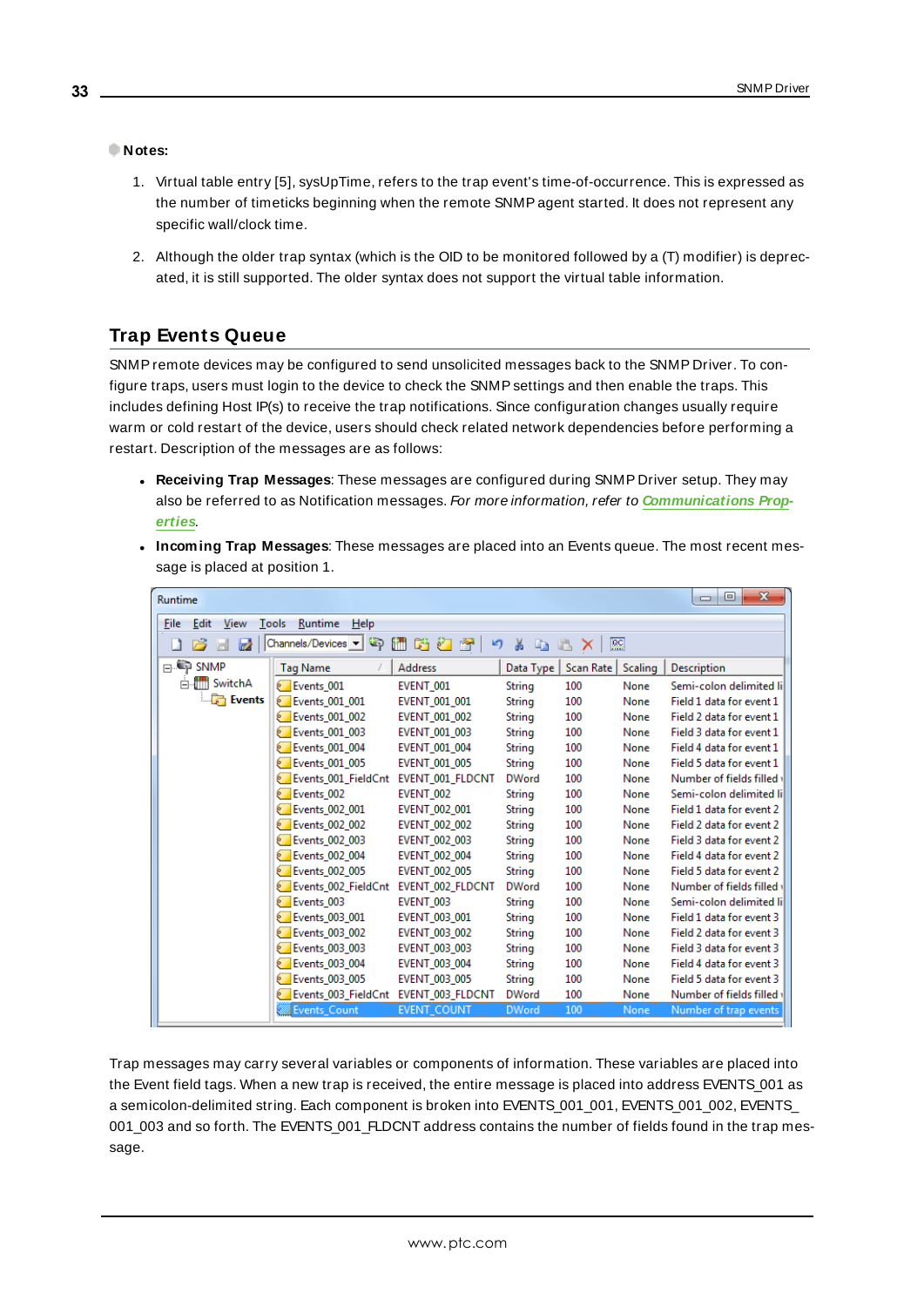Some SNMPv2c and SNMPV3 devices support Inform-requests. Informs are a more reliable way for SNMP devices to send unsolicited messages to an SNMP manager. When the SNMP Driver receives an Inform, a response message containing the OIDs contained within the Inform is returned to the device. This provides a way for SNMP managers to verify the receipt of these unsolicited messages. For SNMPV3, this means that the SNMPdevice is required to authenticate and encrypt the Inform (which may require additional device configuration). For more information on SNMPInform and/or SNMPV3 configuration, refer the device manufacturer's manual.

**Note**: The address EVENTS\_COUNT increments with each incoming trap message. To reset the counter, users can write a new value. To reset the EVENTS COUNT address from client applications, users can write a zero.

# <span id="page-33-0"></span>**Auto-Created Trap Tags**

If traps are enabled, a set of trap tags will be created for the trap OIDs present in the device profile. For the Ethernet Switch and Other Device profiles, these will be coldStart, warmStart, linkUp, and linkDown. A base tag is created for each of these, along with 20 table entries representing the first 20 rows of the virtual trap message table. For more information on table entries, refer to **Trap [Tags](#page-30-1)**.

**Note**: Trap OIDs defined in any included MIB modules will also have a similar set of trap tags created.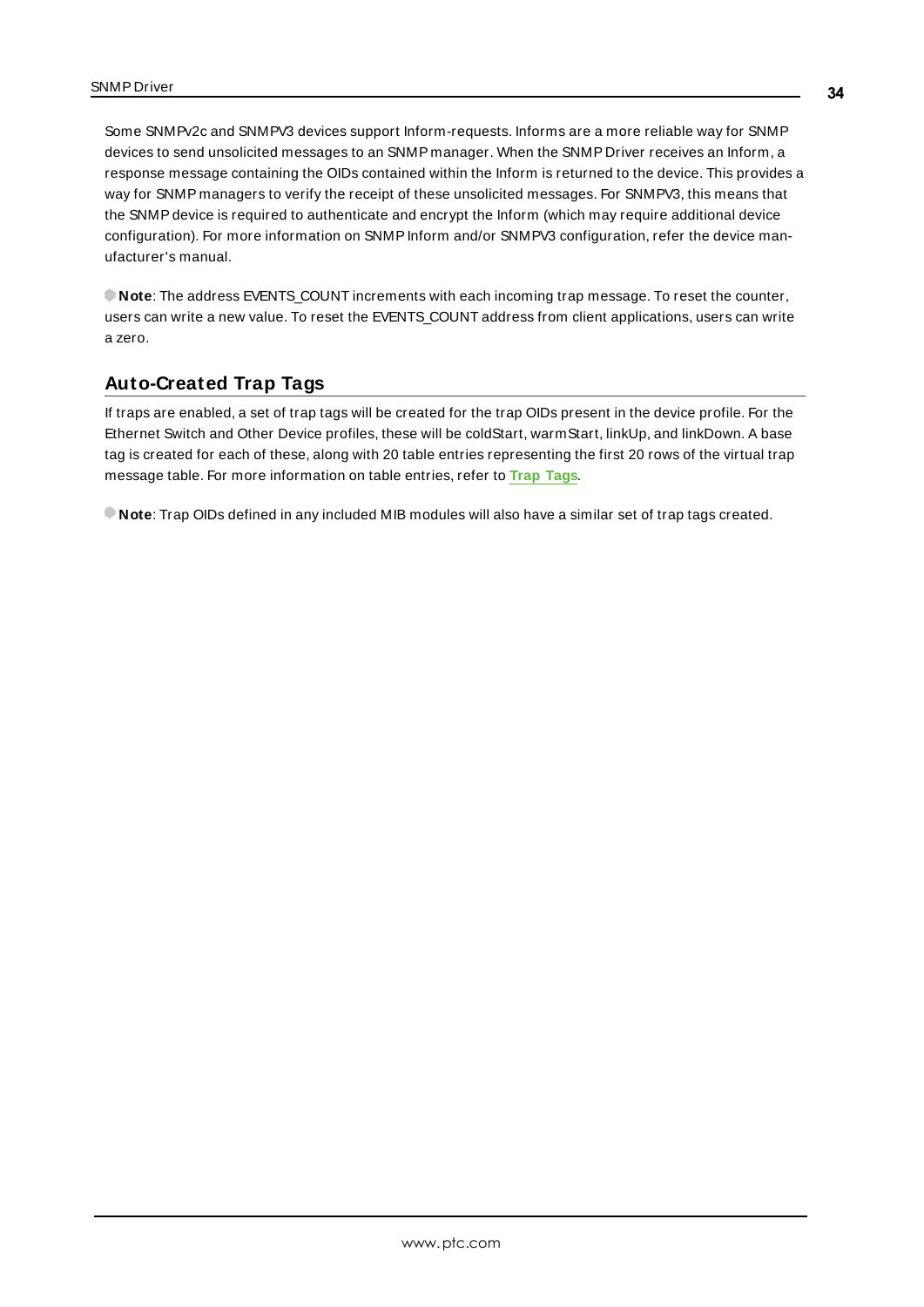## <span id="page-34-0"></span>**Message Descriptions**

The following categories of messages may be generated. Click on the link for a list of messages.

**Address [Validation](#page-34-1) Runtime [M essages](#page-35-2) SNM P Agent [M essages](#page-44-0) XM L [M essages](#page-45-1) [Communications](#page-46-0) M essages [Authentication](#page-47-2) M essages M IB Parser [M essages](#page-48-1) Security Related [M essages](#page-56-0)**

# <span id="page-34-1"></span>**Address Validation**

The following messages may be generated. Click on the link for a description of the message.

**Address [<address>](#page-34-2) is out of range for the specified device or register. Data Type <type> is not valid for device address [<address>.](#page-34-3) Device address [<address>](#page-34-4) contains a syntax error. Device address [<address>](#page-35-0) is read only. The remote device reports that the [requested](#page-35-1) name <OID> does not exist on <device [name>.](#page-35-1)**

## <span id="page-34-2"></span>**Address <address> is out of range for the specified device or register.**

**Error Type:**

Warning

#### **Possible Cause:**

A tag address that has been specified dynamically references a location that is beyond the range of supported locations for the device.

#### **Solution:**

<span id="page-34-3"></span>Verify the address is correct; if it is not, re-enter it in the client application.

# **Data Type <type> is not valid for device address <address>.**

#### **Error Type:**

Warning

#### **Possible Cause:**

A tag address that has been specified statically has been assigned an invalid data type.

#### **Solution:**

<span id="page-34-4"></span>Modify the requested data type in the client application.

#### **Device address <address> contains a syntax error.**

## **Error Type:**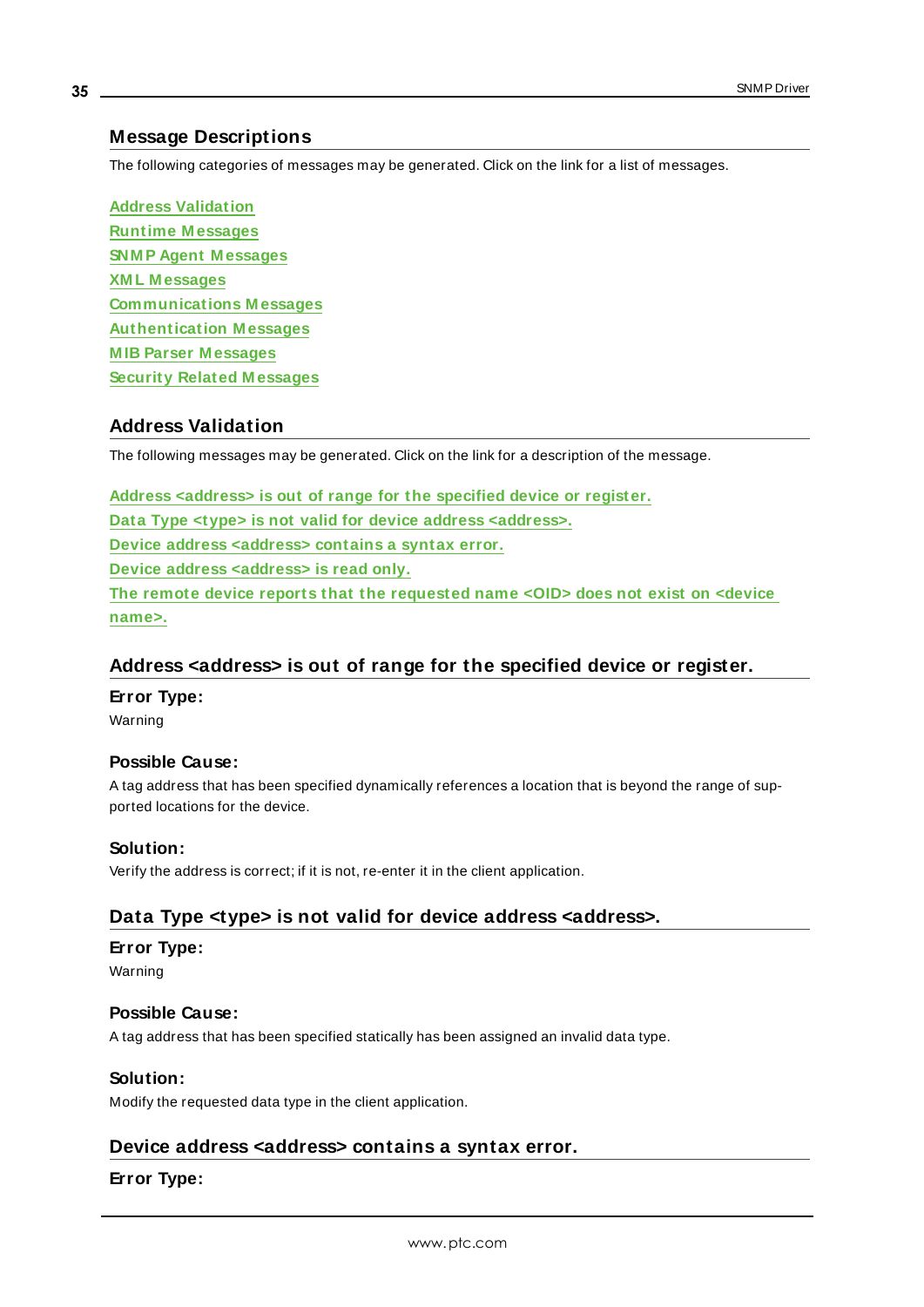Warning

#### **Possible Cause:**

An invalid tag address has been specified in a dynamic request.

#### **Solution:**

<span id="page-35-0"></span>Re-enter the address in the client application.

### **Device address <address> is read only.**

#### **Error Type:**

Warning

### **Possible Cause:**

A tag address that has been specified statically has a requested access mode that is not compatible with what the device supports for that address.

#### **Solution:**

Change the access mode in the client application.

# <span id="page-35-1"></span>**The remote device reports that the requested name <OID> does not exist on <device name>.**

# **Error Type:**

Warning

#### **Possible Cause:**

An object in the project is not available in the physical device. It has been deactivated.

#### **Solution:**

- 1. Remove the object from the project.
- 2. It is possible that the process the object is referring to is disabled in the physical device. Make sure it is enabled. The error should not occur in the next request.

#### <span id="page-35-2"></span>**Runtime Messages**

The following messages may be generated. Click on the link for a description of the message.

**<Channel [name>.<device](#page-36-0) name>: unable to open a SNM P session to host <host> on port <port>, using protocol [<protocol>.](#page-36-0)**

**<Channel [name>.<device](#page-37-0) name>: Unable to establish a trap listener on port <port>, using protocol [<protocol>.](#page-37-0) No trap events will be received.**

**Access to address <address> on <channel [name>.<device](#page-37-1) name> is not permitted.**

**Address <address> on <channel [name>.<device](#page-37-2) name> is not writable.**

**Address <address> on <channel [name>.<device](#page-38-0) name> is unavailable.**

**Device <device name> does not support the necessary [information](#page-38-1) required to perform network [analysis.](#page-38-1) Network Analyst tags will be disabled for this device.**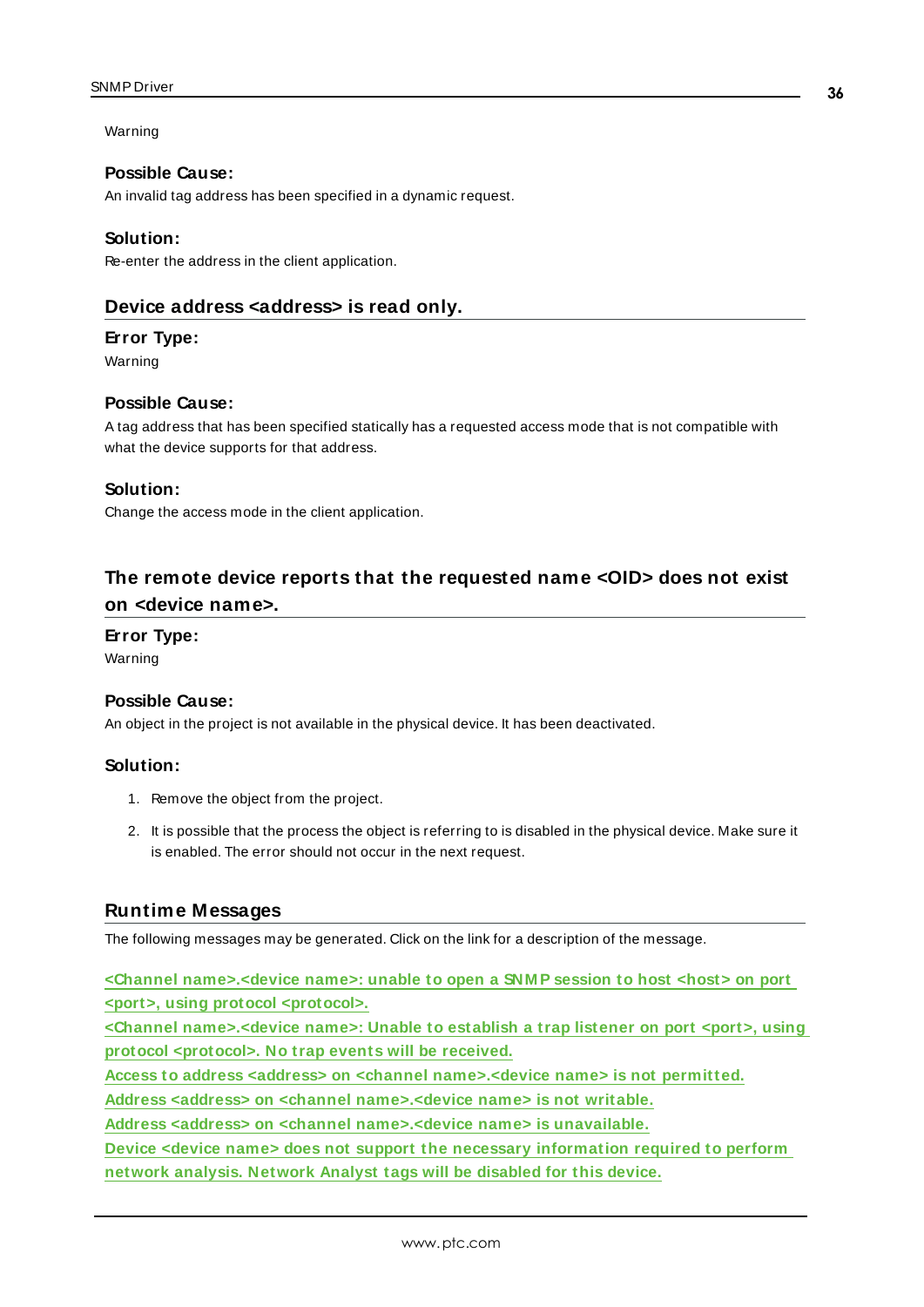**Device <device name> does not support the number of ports currently [configured](#page-38-2) in this [application.](#page-38-2) Network Analyst tags will be disabled for this device.**

**Device <device name> is not [responding.](#page-38-3)**

**Device discovery has exceeded <max devices> [maximum](#page-39-0) allowed devices.**

**High capacity [counters](#page-39-1) for network analysis are not available for device <device name>. [Attempting](#page-39-1) to use low capacity counters.**

**The remote device reports that the [requested](#page-39-2) name <name> does not exist on <channel [name>.<device](#page-39-2) name>.**

**The response message for the current transaction on <channel [name>.<device](#page-40-0) name> would have been too large, and has been [discarded](#page-40-0) by the remote device.**

Unable to bind trap socket on binding address [<address>,](#page-40-1) port <port> and protocol <pro**tocol> for device [<device>.](#page-40-1)**

**Unable to bind trap socket on binding address <IP [address>,](#page-40-2) port <port number> and protocol [<protocol>](#page-40-2) for device <device name>.**

**Unable to create [communications](#page-41-0) thread on trap socket for binding address <IP address>, port <port number> and protocol [<protocol>](#page-41-0) for device <device name>.**

**Unable to create listener on trap socket for binding address <IP [address>,](#page-41-1) port <port number> and protocol [<protocol>](#page-41-1) for device <device name>.**

**Unable to create trap socket on binding address <IP [address>,](#page-41-2) port <port number> and protocol [<protocol>](#page-41-2) for device <device name>.**

**Unable to load [authentication](#page-42-0) and privacy passphrases for device <device name>. Please specify an [authentication](#page-42-0) and privacy passphrase in the SNM P V3 Security property group of Device [Properties.](#page-42-0)**

**Unable to load [authentication](#page-42-1) passphrase for device <device name>. Please specify an [authentication](#page-42-1) passphrase in the SNM P V3 Security property group of Device Properties. Unable to load username for device <device name>. Please specify a [username](#page-42-2) in the SNM P V3 Security property group of Device [Properties.](#page-42-2)**

**Unable to resolve host address <IP [address>](#page-43-0) on device <device name> for trap pro[cessing.](#page-43-0)**

<span id="page-36-0"></span>**Unable to send [transaction:](#page-43-1) <reason>.**

# **<Channel name>.<device name>: unable to open a SNMP session to host <host> on port <port>, using protocol <protocol>.**

## **Error Type:**

Warning

## **Possible Cause:**

- 1. The device ID contains a bad IPaddress or hostname.
- 2. The port specified is incorrect for the remote device.
- 3. The protocol specified is incorrect for the remote device.

#### **Solution:**

Check the Device Properties and ensure that the device ID and port and protocol are correct.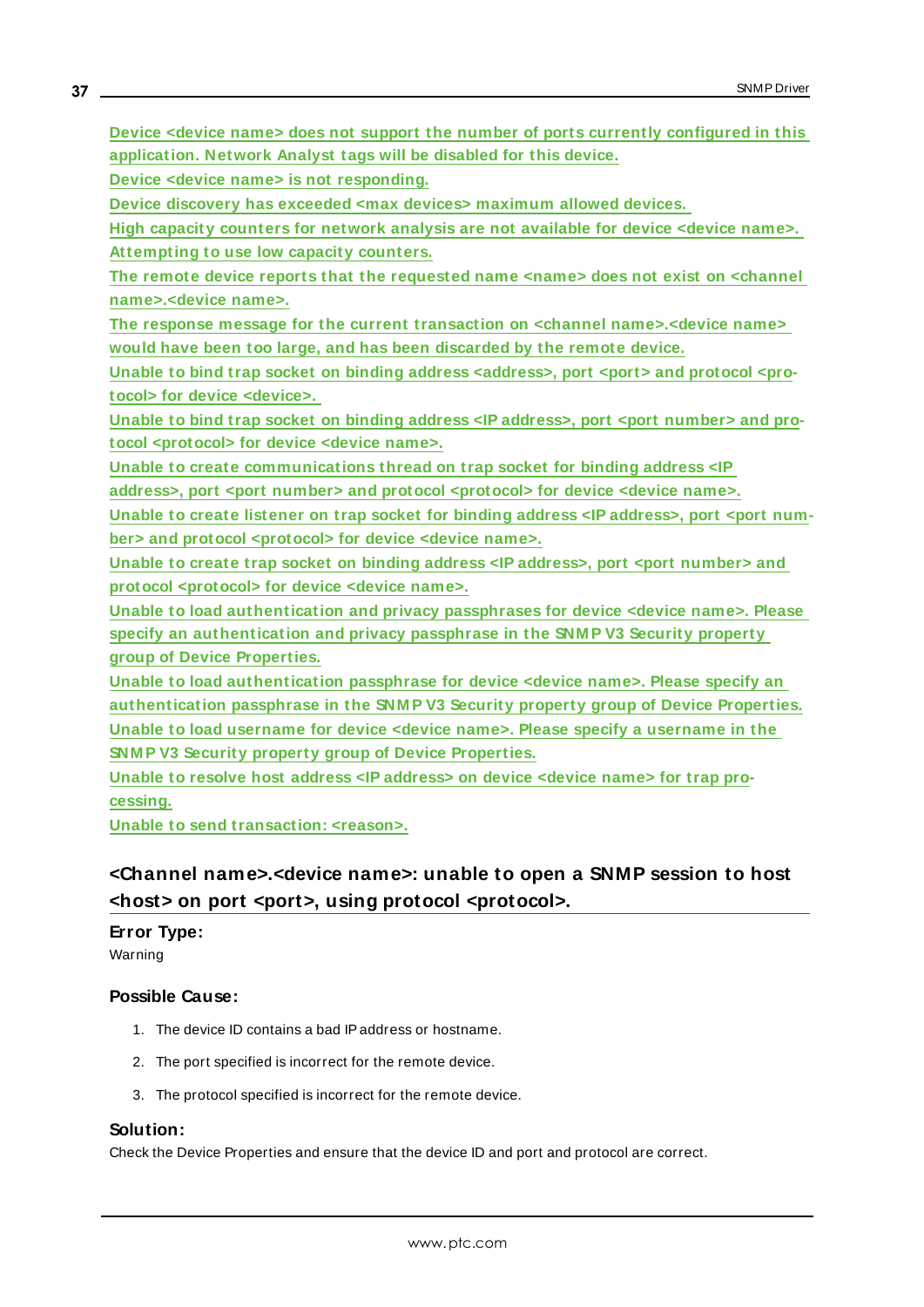## **See Also: [Communication](#page-18-1) Properties**

# <span id="page-37-0"></span>**<Channel name>.<device name>: Unable to establish a trap listener on port <port>, using protocol <protocol>. No trap events will be received.**

#### **Error Type:**

Warning

#### **Possible Cause:**

The specified port is unavailable for listening.

#### **Solution:**

- 1. Check for other applications listening for IPtraffic on the chosen port.
- 2. Ensure that the Windows SNMPTrap Service is not running on the OPC server host machine.

# <span id="page-37-1"></span>**Access to address <address> on <channel name>.<device name> is not permitted.**

# **Error Type:**

Warning

#### **Possible Cause:**

The remote SNMP does not permit access to the requested SNMP OID.

#### **Solution:**

Verify that the community name is correct and permits access to the address.

## **See Also:**

**About SNM P [Addresses](#page-27-1) [Communication](#page-18-2) Properties**

#### <span id="page-37-2"></span>**Address <address> on <channel name>.<device name> is not writable.**

# **Error Type:** Warning

#### **Possible Cause:**

The configured community name does not have write privileges for this address.

#### **Solution:**

Verify that the community name is correct and permits write access to the address.

# **See Also:**

**About SNM P [Addresses](#page-27-1) [Communication](#page-18-2) Properties**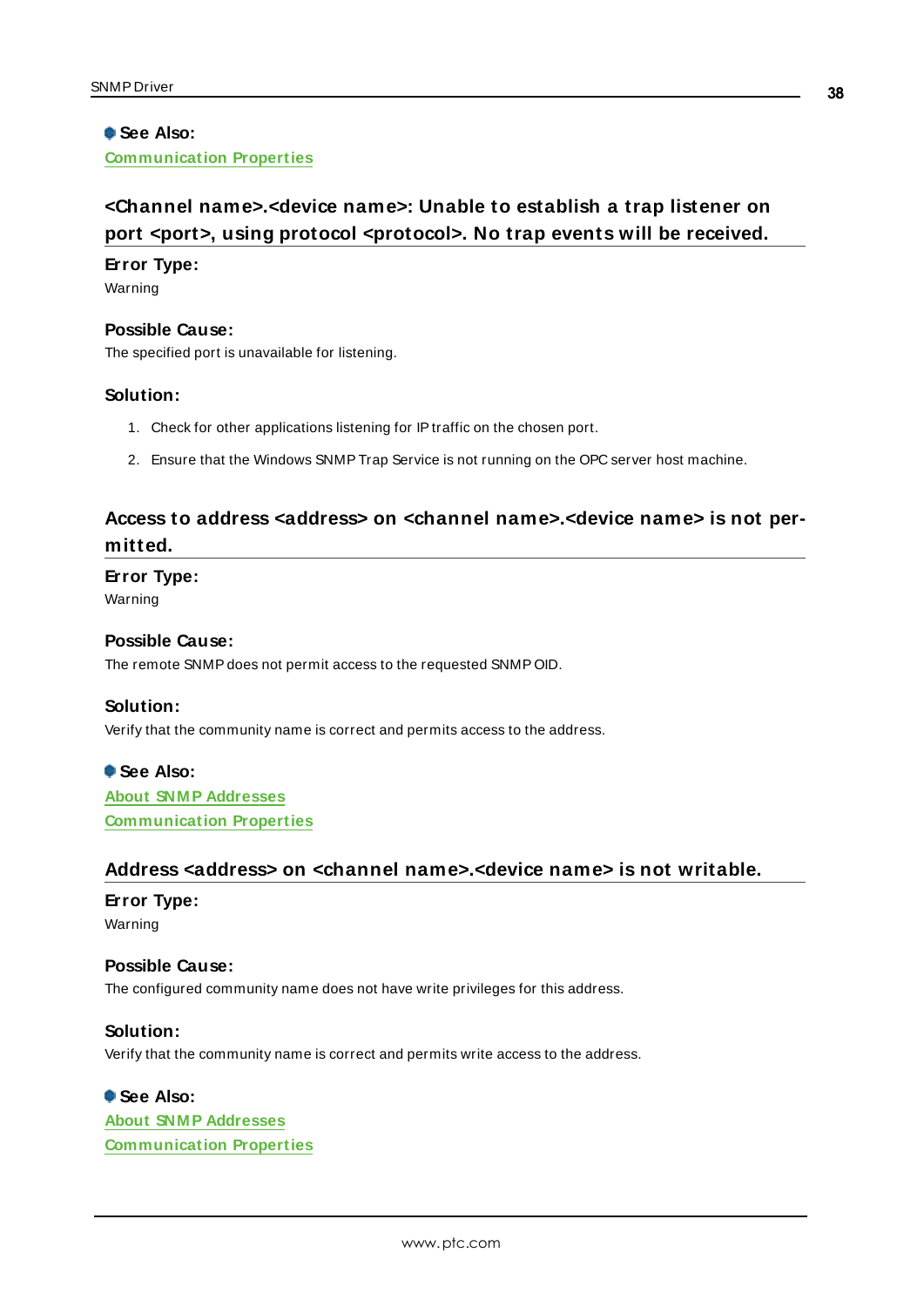# <span id="page-38-0"></span>**Address <address> on <channel name>.<device name> is unavailable.**

#### **Error Type:**

Warning

### **Possible Cause:**

A tag address that has been specified dynamically references a location that is beyond the range of supported locations for the device.

#### **Solution:**

<span id="page-38-1"></span>Verify the address is correct; if it is not, re-enter it in the client application.

# **Device <device name> does not support the necessary information required to perform network analysis. Network Analyst tags will be disabled for this device.**

### **Error Type:**

Warning

# **Possible Cause:**

Although Network Analyst functions were selected, the device does not support the OIDs required by this function.

### **Solution:**

<span id="page-38-2"></span>Disable the device's Network Analyst functions.

# **Device <device name> does not support the number of ports currently configured in this application. Network Analyst tags will be disabled for this device.**

#### **Error Type:**

Warning

## **Possible Cause:**

The number of ports specified in the Network Analyst settings exceeds the number of ports available in the device.

#### **Solution:**

Verify the number of ports in the device. Then, edit the Network Analyst property group in Device properties to regenerate the project tags with the correct number of ports specified.

## <span id="page-38-3"></span>**Device <device name> is not responding.**

# **Error Type:**

Serious

### **Possible Cause:**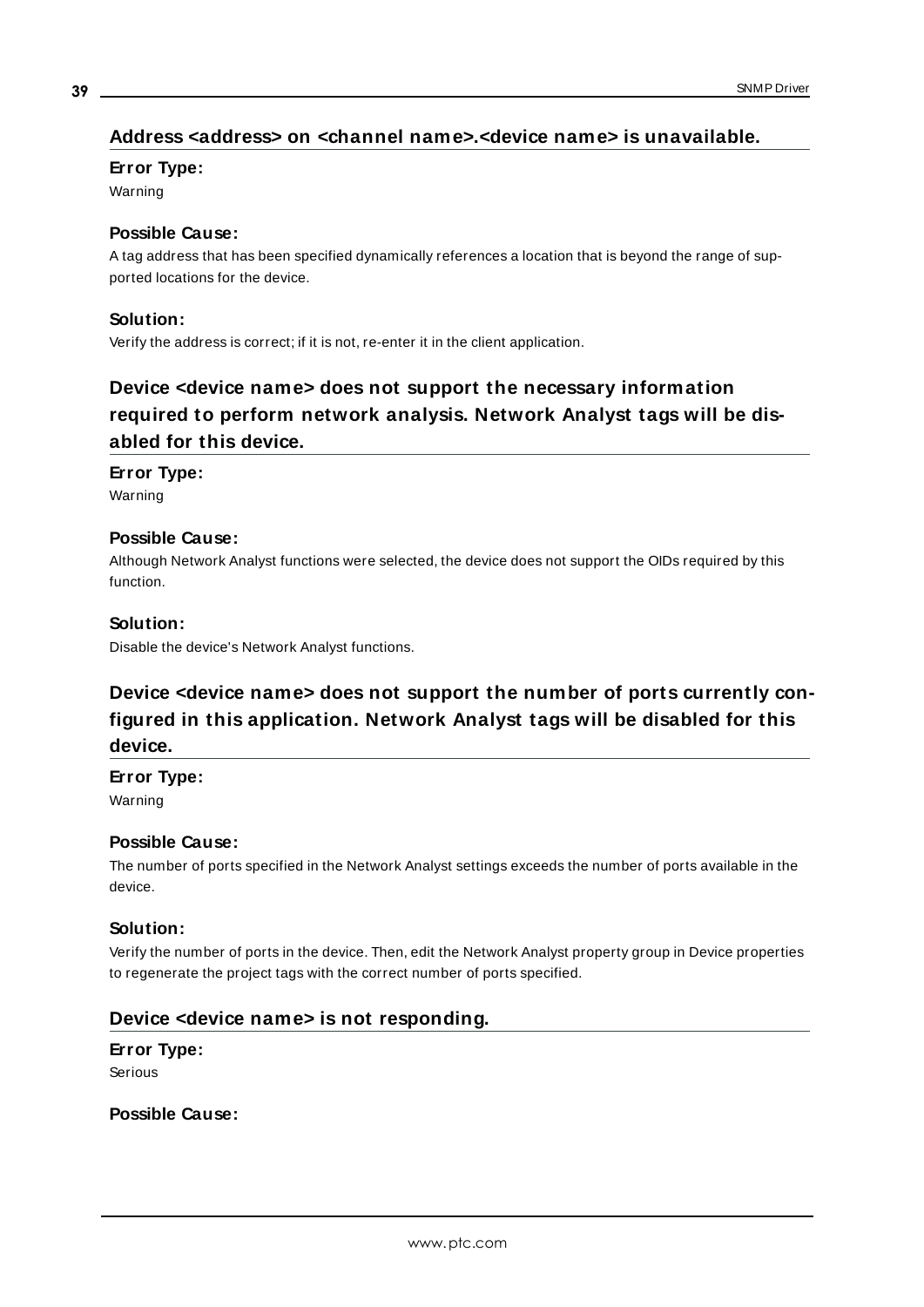- 1. The Ethernet connection between the device and the Host PC is broken.
- 2. The named device may have been assigned an incorrect IPaddress.
- 3. The requested address is not available in the device.
- 4. The response from the device took longer to receive than the amount of time specified in the "Request Timeout" device setting.

#### **Solution:**

- 1. Verify the cabling between the PC and the device network.
- 2. Verify that the IPaddress given to the named device matches that of the actual device.
- 3. Verify that the device supports the requested address.
- 4. Increase the Request Timeout setting so that the entire response can be handled.

### <span id="page-39-0"></span>**Device Discovery has exceeded <max devices> maximum allowed devices.**

#### **Error Type:**

Warning

#### **Possible Cause:**

The Device Discovery has exceeded the maximum number of allowed devices.

#### **Solution:**

<span id="page-39-1"></span>Limit the discovery range and then try again.

# **High-capacity counters for network analysis are not available for device <device name>. Attempting to use low capacity counters.**

#### **Error Type:**

Warning

#### **Possible Cause:**

The device does not support the 64-bit counters that the project is created with. The server is attempting to use low capacity 32-bit counters instead.

#### **Solution:**

- 1. Verify that the supplied MIB is correct.
- 2. Edit the MIB to reflect the correct counter type and then import again.

# <span id="page-39-2"></span>**The remote device reports that the requested name <name> does not exist on <channel name>.<device name>.**

#### **Error Type:**

Warning

#### **Possible Cause:**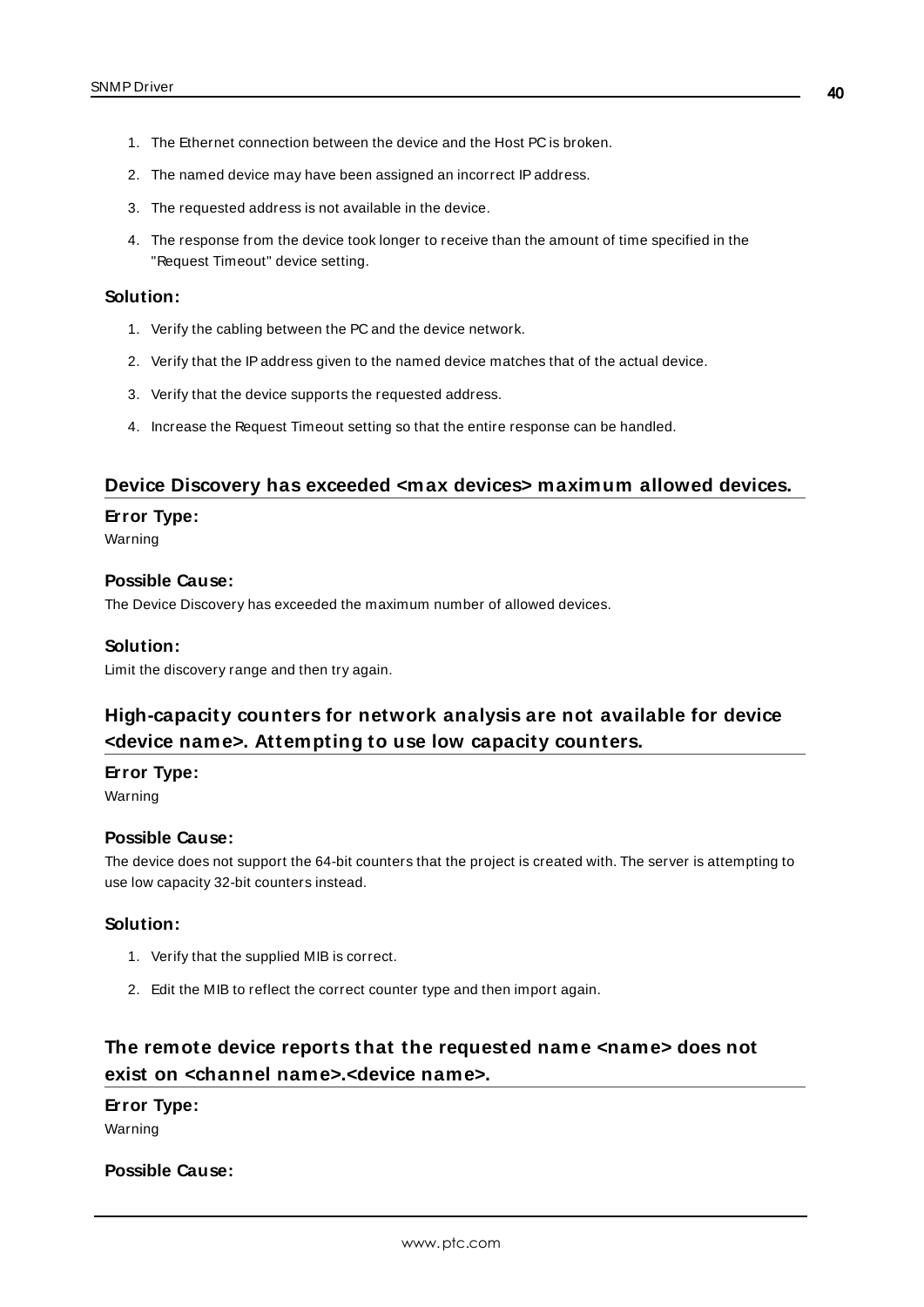The remote SNMP Agent has not implemented the requested SNMP OID.

#### **Solution:**

Remove the tag referring to the address.

# **See Also: About SNM P [Addresses](#page-27-1)**

# <span id="page-40-0"></span>**The response message for the current transaction on <channel name>.<device name> would have been too large, and has been discarded by the remote device.**

#### **Error Type:**

Warning

#### **Possible Cause:**

The remote SNMP Agent was unable to fit the requested data into a single SNMP reply.

#### **Solution:**

Reduce the number of items per request. For older SNMPV1 Agents, this may need to be as low as 1.

#### **See Also:**

**[Communication](#page-18-2) Properties**

# <span id="page-40-1"></span>**Unable to bind trap socket on binding address <address>, port <port>, and protocol <protocol> for device <device>.**

### **Error Type:**

Fatal

#### **Possible Cause:**

More than one channel has been assigned the same IPaddress, with SNMPTrap Support enabled.

#### **Solution:**

- 1. The trap socket is only allowed to bind to one IPaddress: ensure that the correct IPaddress is the one assigned to the PC.
- 2. Ensure that SNMPTrap Support is not enabled on more than one channel using the same address.

# <span id="page-40-2"></span>**Unable to bind trap socket on binding address <IP address>, port <port number> and protocol <protocol> for device <device name>.**

#### **Error Type:**

Warning

#### **Possible Cause:**

Unable to bind the trap socket to the specified network card.

**41**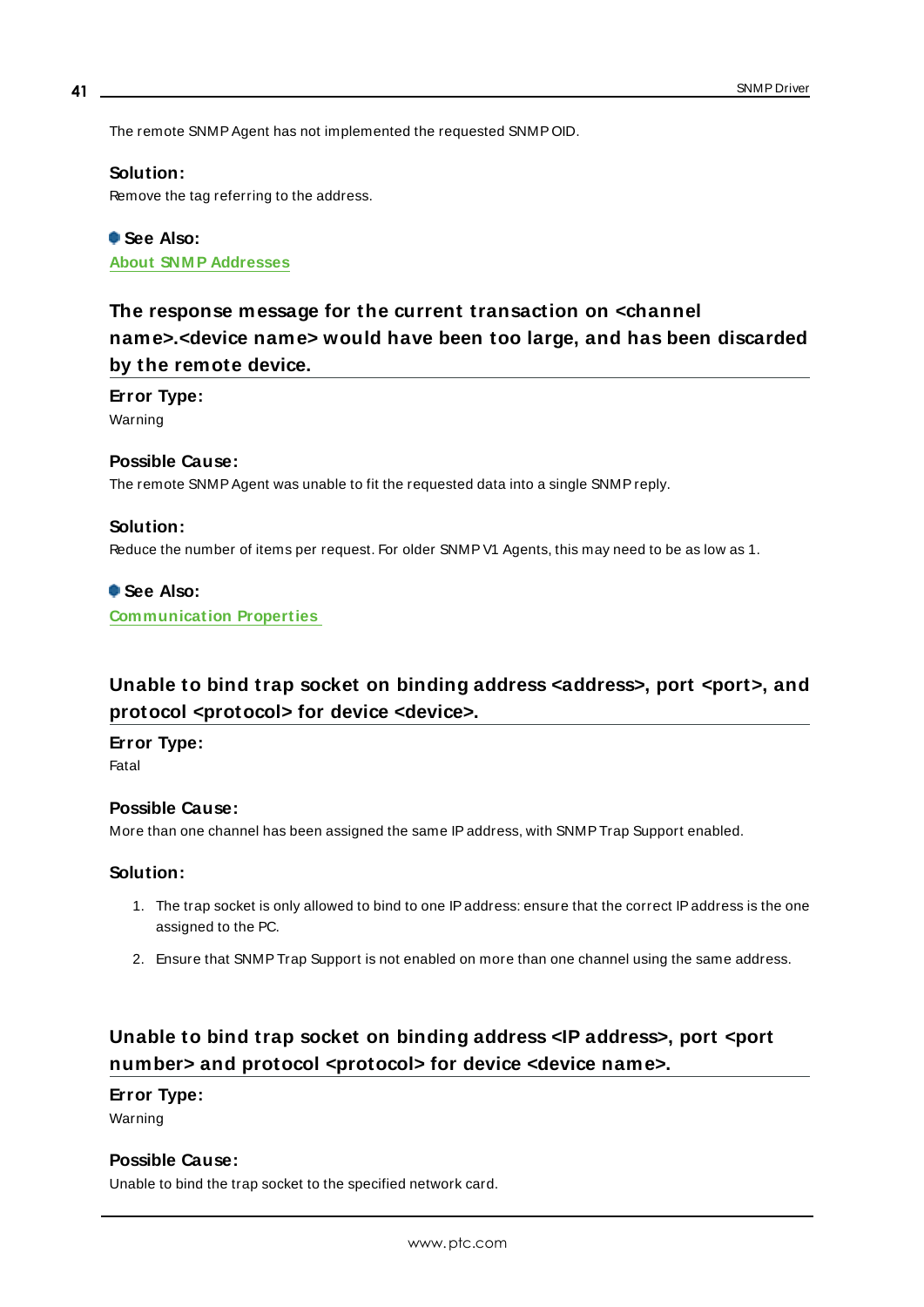#### **Solution:**

Some other application has already bound a socket to the binding address/port pair.

# <span id="page-41-0"></span>**Unable to create communications thread on trap socket for binding address <IP address>, port <port number>, and protocol <protocol> for device <device name>.**

#### **Error Type:**

Warning

### **Possible Cause:**

A thread that handles unsolicited communications for the specified socket/port and protocol could not be created.

#### **Solution:**

- 1. Check the operating system's event log for resource errors.
- 2. Check the number of process threads being used by the OPC server. Some older operating systems will limit the number of process threads to 1024 per process. For newer operating systems, this is limited by available memory.

# <span id="page-41-1"></span>**Unable to create listener on trap socket for binding address <IP address>, port <port number> and protocol <protocol> for device <device name>.**

#### **Error Type:**

Warning

#### **Possible Cause:**

An incoming connection request (TCP/IPonly) could not be listened for.

#### **Solution:**

- 1. Verify that there is not a resource conflict.
- 2. Verify that the remote device is able to establish a connection to the trap socket.

# <span id="page-41-2"></span>**Unable to create trap socket on binding address <IP address>, port <port number> and protocol <protocol> for device <device name>.**

#### **Error Type:**

Warning

#### **Possible Cause:**

The server was unable to create the specified trap socket on the bound network card.

#### **Solution:**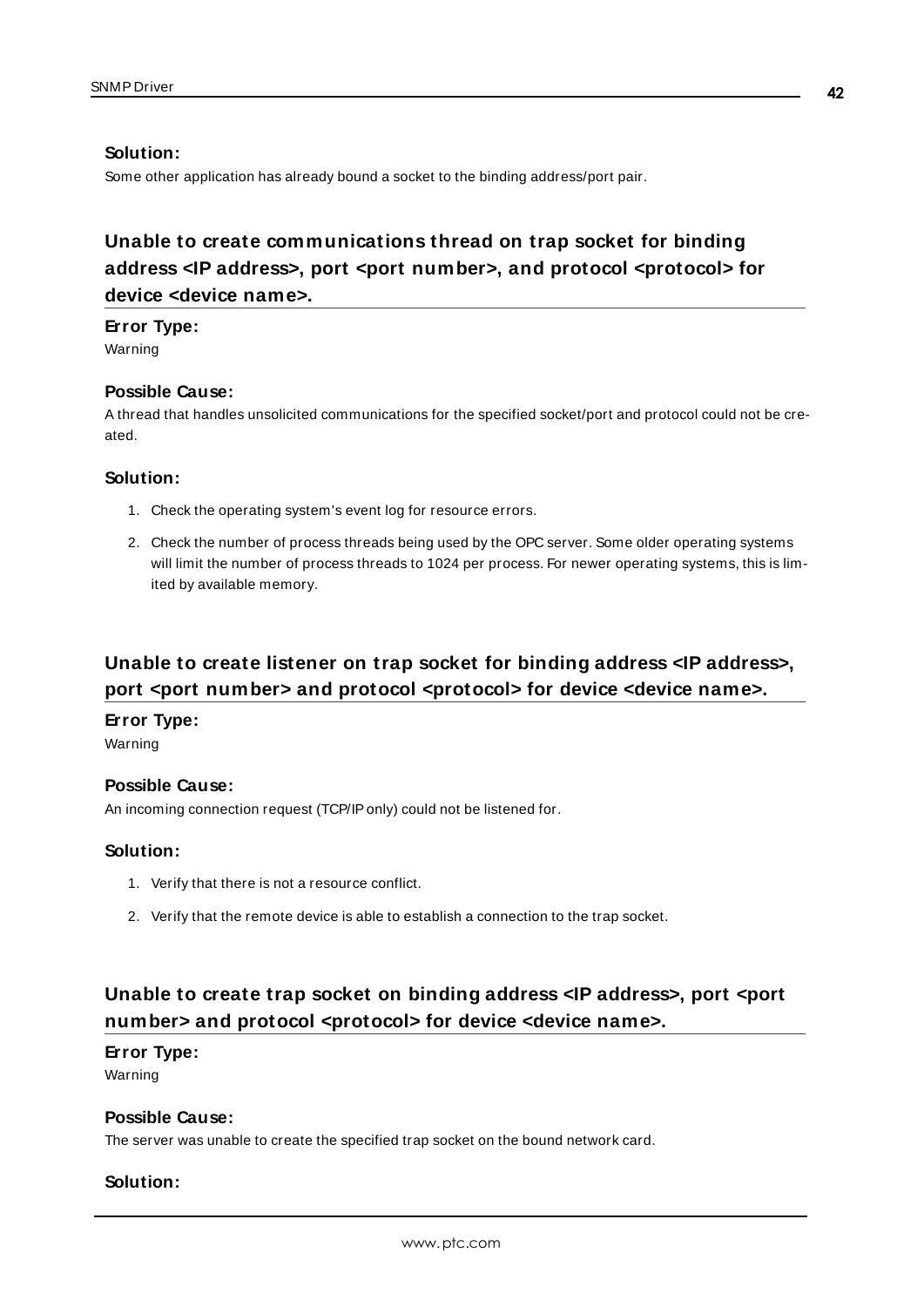- 1. Check for other applications listening for IPtraffic on the chosen port and IPaddress.
- 2. Ensure that the Windows SNMPTrap Service is not running on the OPC server host machine.

# <span id="page-42-0"></span>**Unable to load authentication and privacy passphrases for device <device name>. Please specify an authentication and privacy passphrase in the SNMP V3 Security property group of Device Properties.**

#### **Error Type:**

Warning

#### **Possible Cause:**

The authentication and privacy passphrases failed to load from the XML project file.

#### **Solution:**

Specify both an authentication and privacy passphrase in the **SNMP V3 Security** property group located in **Device Properties**.

**See Also: SNM P V3 [Security](#page-19-0)**

# <span id="page-42-1"></span>**Unable to load authentication passphrase for device <device name>. Please specify an authentication passphrase in the SNMP V3 Security property group of Device Properties.**

**Error Type:** Warning

### **Possible Cause:**

The authentication passphrase failed to load from the XML project.

#### **Solution:**

Specify an authentication passphrase in the **SNMP V3 Security** property group located in **Device Properties**.

**See Also: [SNM P V3](#page-19-0) Security**

# <span id="page-42-2"></span>**Unable to load username for device <device name>. Please specify a username in the SNMP V3 Security property group of Device Properties.**

#### **Error Type:**

Warning

#### **Possible Cause:**

1. An OPFor XML project file was saved without a username specified in the **SNMP V3 Security** property group located in **Device Properties**.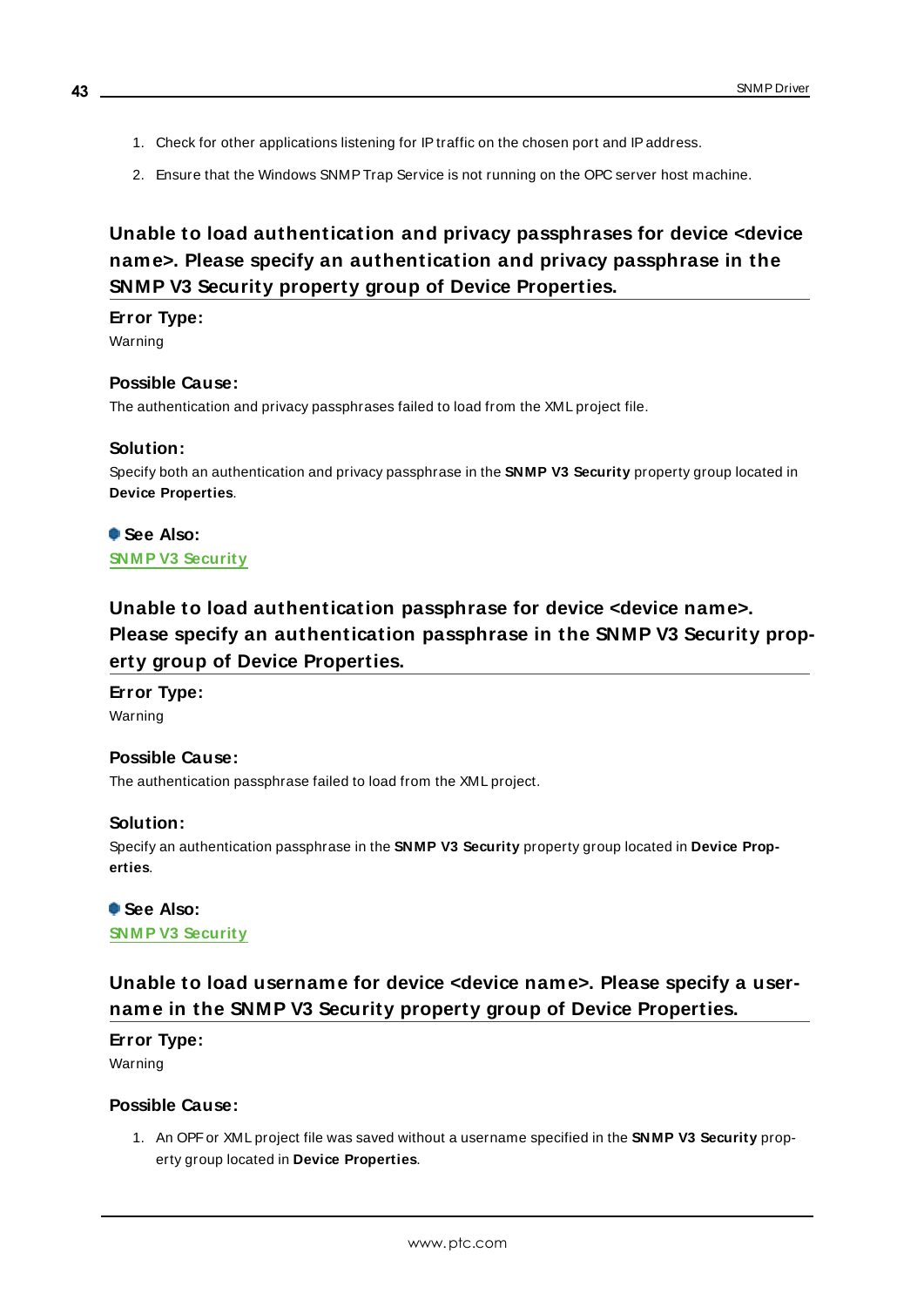2. An XML project file was manually edited to remove the username.

#### **Solution:**

Specify a username in SNMPV3 Security.

**See Also: [SNM P V3](#page-19-0) Security**

# <span id="page-43-0"></span>**Unable to resolve host address <IP address> on device <device name> for trap processing.**

#### **Error Type:**

Warning

# **Possible Cause:**

The server's Hostname Resolver is unable to resolve the hostname string for the device to an IPaddress.

### **Solution:**

- 1. Verify the spelling of the hostname.
- 2. If the connection was working before, verify the Cache Lifetime settings in the Server Runtime Hostname Resolution settings.

#### <span id="page-43-1"></span>**Unable to send transaction: <reason>.**

The following error/warning messages concern transaction transmission to the remote device.

| Reason                                                      | <b>Possible Cause</b>                                        | Solution                                                       |
|-------------------------------------------------------------|--------------------------------------------------------------|----------------------------------------------------------------|
| Generic error                                               | The protocol subsystem has reported a<br>non-specific error. | N/A                                                            |
| Invalid local port                                          | The local port may be restricted or in<br>use.               | Select an available port.                                      |
| Unknown host                                                | The remote hostname did not resolve.                         | Check the device ID.                                           |
| Unknown session                                             | The SNMP session terminated unex-<br>pectedly.               | Disconnect and reconnect the client to<br>refresh the session. |
| Too long                                                    | The SNMP message was too long.                               | Reduce the number of items per<br>request.                     |
| The local port may be restricted or in<br>No socket<br>use. |                                                              | Select an available port.                                      |
| Failure in send to                                          | Unable to send the transaction.                              | Check the device ID and port.                                  |
| Bad community spe-<br>cified                                | Bad community specified.                                     | Check the community name.                                      |
| Authentication failure                                      | Incorrect password, community or key.                        | Check the community name.                                      |
| MIB not initialized                                         | MIB module file is not installed.                            | Check that the MIB module file is<br>installed.                |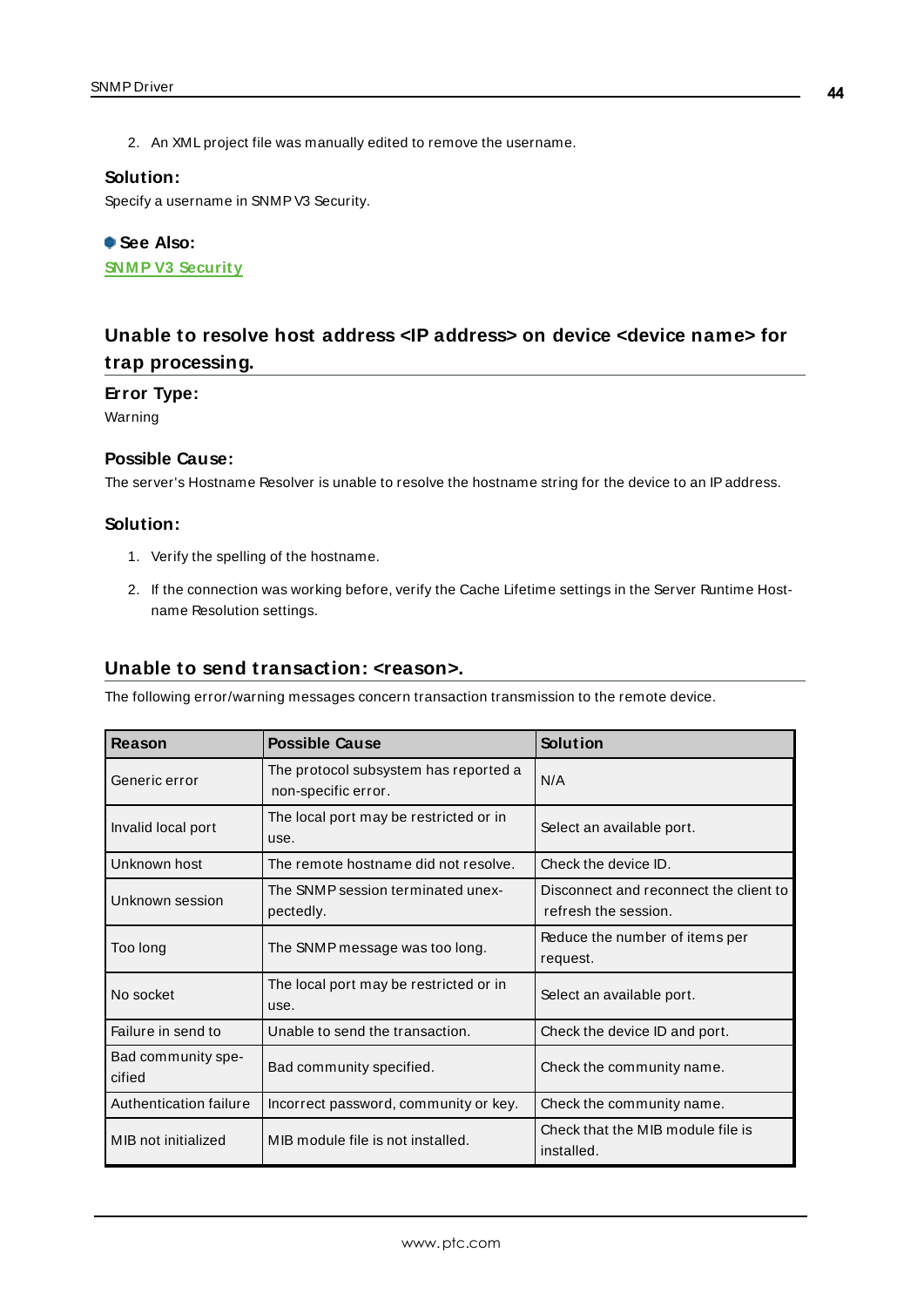# <span id="page-44-0"></span>**SNMP Agent Error Messages**

The following errors reflect problems with the data received from the remote SNMPAgent. They are advisory and no local action is indicated.

**Data for address <address> on <channel [name>.<device](#page-44-1) name> has an inconsistent [value.](#page-44-1) Data for address <address> on <channel [name>.<device](#page-44-2) name> has the wrong encoding. Data for address <address> on <channel [name>.<device](#page-44-3) name> has the wrong length.**

<span id="page-44-1"></span>**Data for address <address> on <channel [name>.<device](#page-45-0) name> has the wrong value.**

# **Data for address <address> on <channel name>.<device name> has an inconsistent value.**

**Error Type:** Advisory

#### **Possible Cause:**

Problem with the data received from the remote SNMPAgent. Data for address has an inconsistent value.

### **Solution:**

<span id="page-44-2"></span>Check configuration of the remote SNMPAgent.

# **Data for address <address>on <channel name>. <device name> has the wrong encoding.**

# **Error Type:**

Advisory

#### **Possible Cause:**

Problem with the data received from the remote SNMPAgent. Data for address has the wrong encoding.

#### **Solution:**

<span id="page-44-3"></span>Check configuration of the remote SNMPAgent.

# **Data for address <address>on <channel name>.<device name> has the wrong length.**

#### **Error Type:**

Advisory

#### **Possible Cause:**

Problem with the data received from the remote SNMPAgent. Data for address has the wrong length.

#### **Solution:**

Check configuration of the remote SNMPAgent.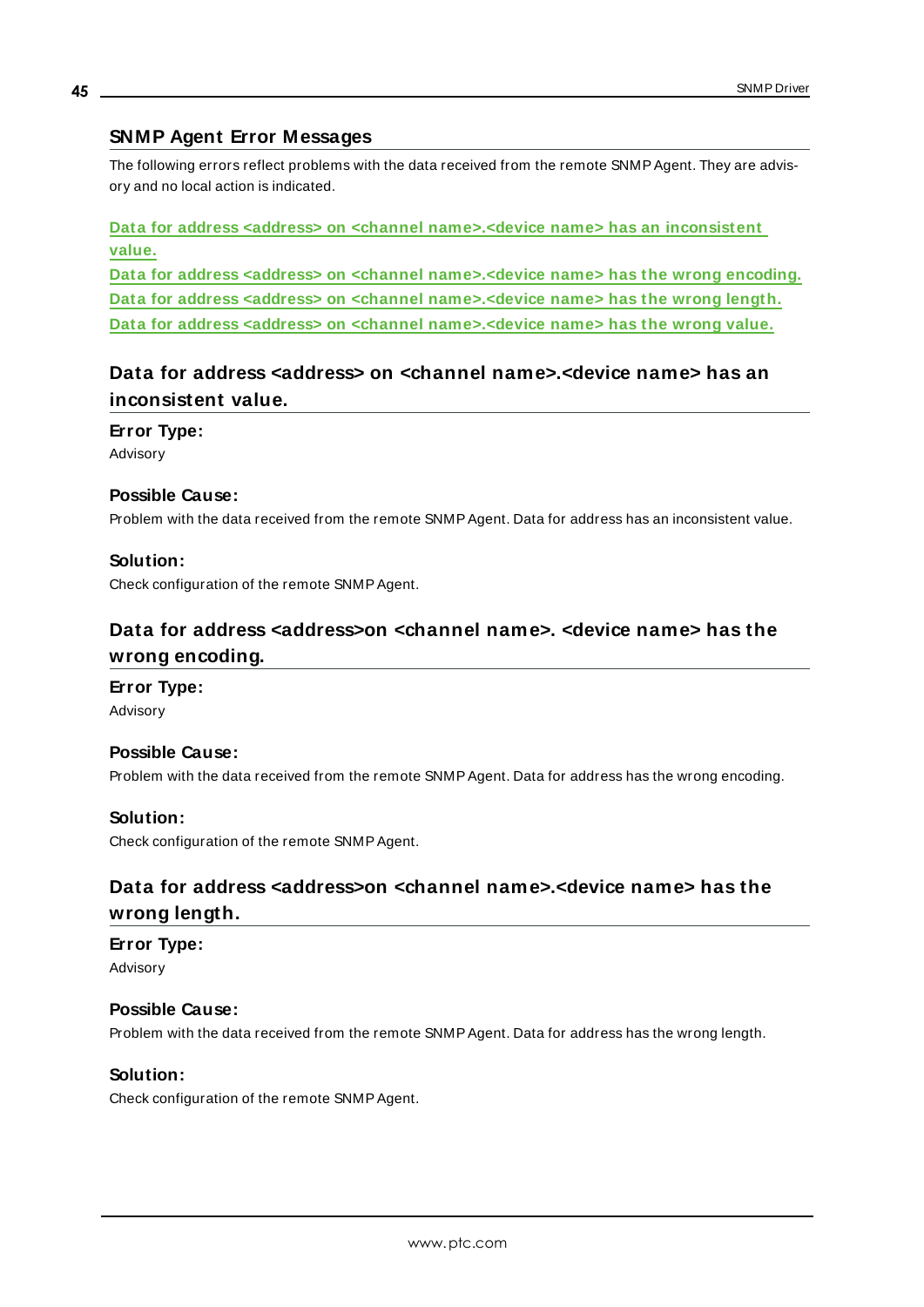# <span id="page-45-0"></span>**Data for address <address>on <channel name>. <device name> has the wrong value.**

#### **Error Type:**

Advisory

#### **Possible Cause:**

Problem with the data received from the remote SNMPAgent. Data for address has the wrong value.

#### **Solution:**

<span id="page-45-1"></span>Check configuration of the remote SNMPAgent.

#### **XML Messages**

The following messages may be generated. Click on the link for a description of the message.

**Invalid XM L [document](#page-45-2) [Reason: The excluded port list is invalid for device <device [name>\].](#page-45-2) Invalid XM L [document](#page-45-3) [Reason: Port Status 0 limit must be less than port Status 1 limit for device <device [name>\].](#page-45-3)**

# <span id="page-45-2"></span>**Invalid XML document [Reason: The excluded port list is invalid for device <device name>].**

#### **Error Type:**

Fatal

#### **Possible Cause:**

The XML project file was edited such that the ExcludePorts element for the device is invalid.

#### **Solution:**

Search the XML project file for the ExcludePorts element of the device and make sure that the string value complies with the following guidelines:

- 1. Port numbers are in ascending order.
- 2. Port numbers are separated by a comma. For example, 1,3,10.
- 3. A hyphen may be used for consecutive ports to indicate a range. For example, 2, 5-7, 15-18.
- 4. Port numbers are in the range 1-'Number of Ports' setting.

#### **See Also:**

<span id="page-45-3"></span>**[Network](#page-22-0) Analyst Tags**

# **Invalid XML document [Reason: Port Status 0 limit must be less than Port Status 1 limit for device <device name>].**

**Error Type:** Fatal

#### **Possible Cause:**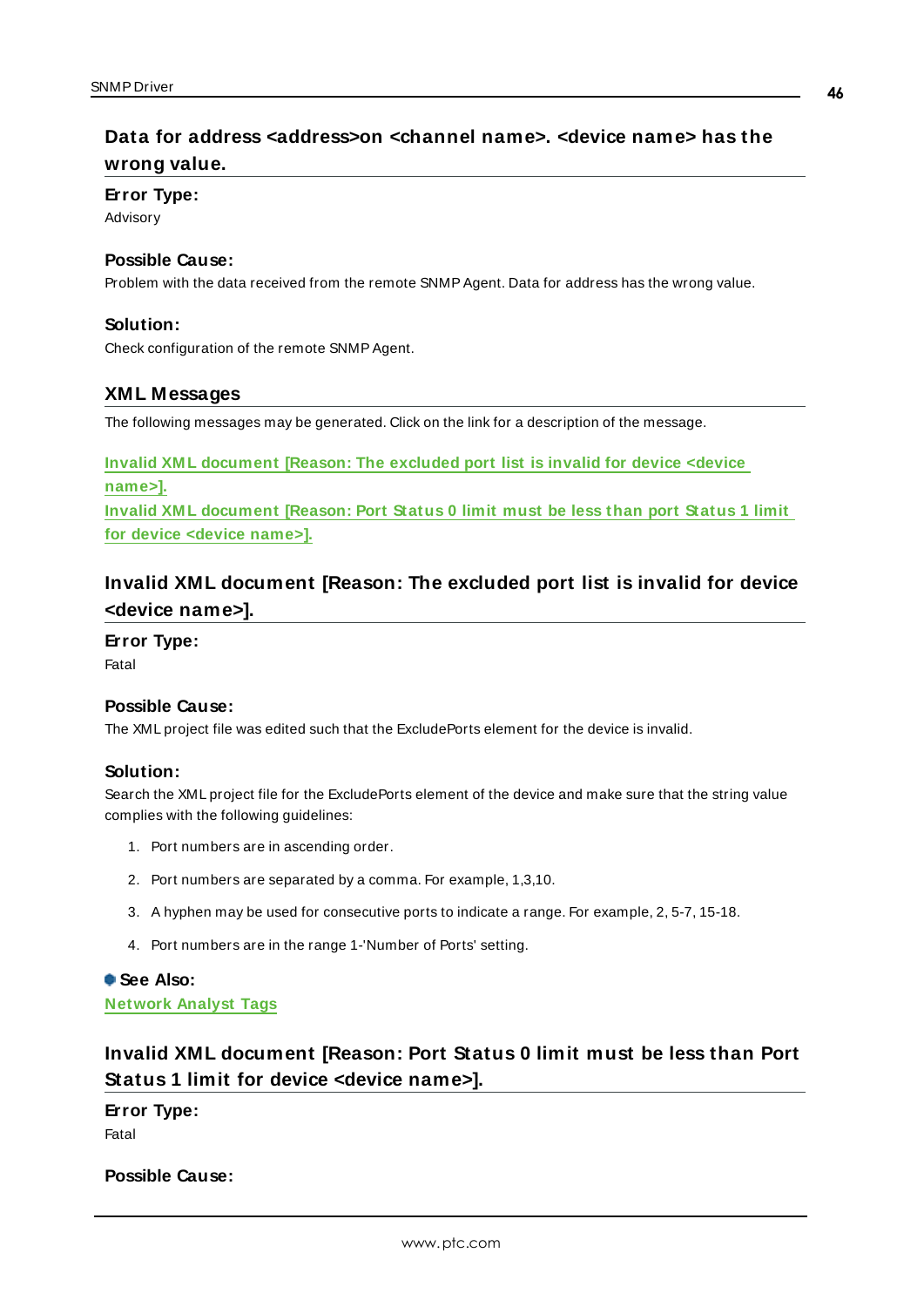The XML project file was edited such that the PortStatusLimit0 element for the device has an integer value that is greater than or equal to the integer value of the corresponding PortStatusLimit1 element.

#### **Solution:**

Search the XML project file for the PortStatusLimit0 element of the device and make sure that the integer value is less than the integer value of the corresponding PortStatusLimit1 element.

# **See Also:**

<span id="page-46-0"></span>**[Network](#page-22-0) Analyst Tags**

#### **Communications Messages**

The following messages may be generated. Click on the link for a description of the message.

**Unable to bind to adapter: <adapter [address>.](#page-46-1) Connect failed. Winsock Err # n. Winsock [initialization](#page-46-2) failed (OSerror = n). Winsock [shutdown](#page-47-0) failed (OSerror = n). Winsock V1.1 or higher must be [installed](#page-47-1) to use the SNM P device driver.**

# <span id="page-46-1"></span>**Unable to bind to adapter: <adapter address>. Connect failed. Winsock Err # n.**

**Error Type:**

Fatal

#### **Possible Cause:**

The driver was unable to bind to the specified network adapter, which is necessary for communications with the device. This may have occurred because of the following:

- 1. The adapter is disabled or no longer exists
- 2. There was a network system failure (such as Winsock or network adapter failure).
- 3. There are no more available ports.

#### **Solution:**

- 1. Check the Network Adapter list in the communications server application for network adapters available on the system. If <adapter> is not in this list, steps should be taken to make it available to the system. This includes verifying that the network connection is enabled and connected in the PC's Network Connections.
- 2. Determine how many channels are using the same <adapter> in the communications server application. Reduce this number so that only one channel is referencing <adapter>. If the error still occurs, check to see if other applications are using that adapter and then shut down those applications.

## <span id="page-46-2"></span>**Winsock initialization failed (OS Error = n).**

# **Error Type:**

Fatal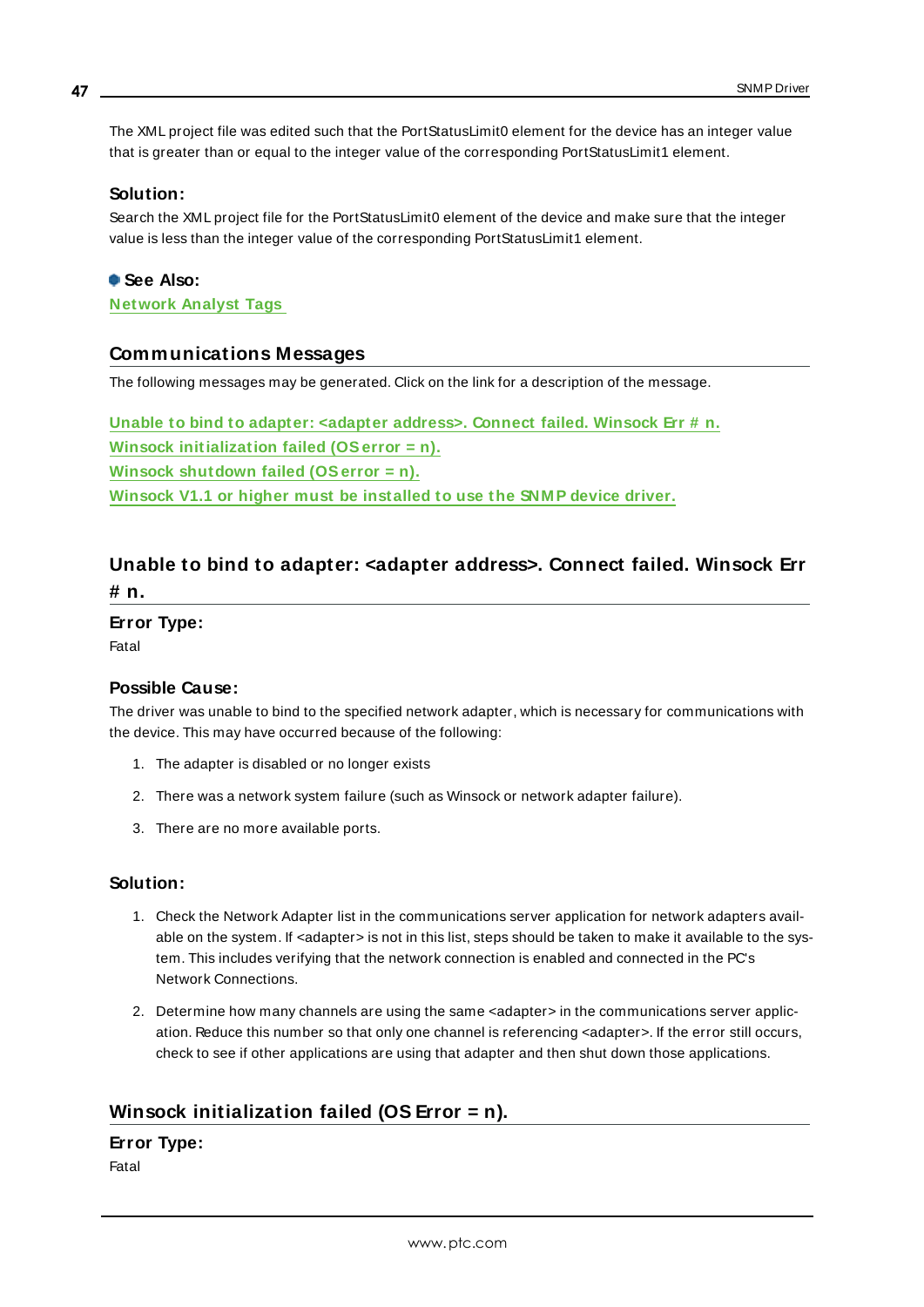| <b>OS Error</b> | Indication                                                                                           | <b>Possible Solution</b>                                                               |  |
|-----------------|------------------------------------------------------------------------------------------------------|----------------------------------------------------------------------------------------|--|
| 10091           | Indicates that the underlying network subsystem<br>is not ready for network communication.           | Wait a few seconds and restart the<br>driver.                                          |  |
| 10067           | Limit on the number of tasks supported by the<br>Windows Sockets implementation has been<br>reached. | Close one or more applications that<br>may be using Winsock and restart the<br>driver. |  |

# <span id="page-47-0"></span>**Winsock shut down failed (OS Error = n).**

#### **Error Type:**

Fatal

#### **Possible Cause:**

The network was unable to disable or shut down a network connection.

#### **Solution:**

<span id="page-47-1"></span>N/A

## **Winsock V1.1 or higher must be installed to use the SNMP device driver.**

#### **Error Type:**

Fatal

#### **Possible Cause:**

The version number of the Winsock DLL found on the system is less than 1.1.

#### **Solution:**

<span id="page-47-2"></span>Upgrade Winsock to version 1.1 or higher.

#### **Authentication Messages**

The following messages may be generated. Click on the link for a description of the message.

**The [authentication](#page-47-3) passphrase fields do not match. Please retype the passphrase identically in both [fields.](#page-47-3)**

**The privacy passphrase fields do not match. Please retype the [passphrase](#page-48-0) identically in both [fields.](#page-48-0)**

# <span id="page-47-3"></span>**The authentication passphrase fields do not match. Please retype the passphrase identically in both fields.**

#### **Error Type:**

Information

### **Possible Cause:**

The authentication passphrase entered in the server does not match the passphrase entered into the remote device.

#### **Solution:**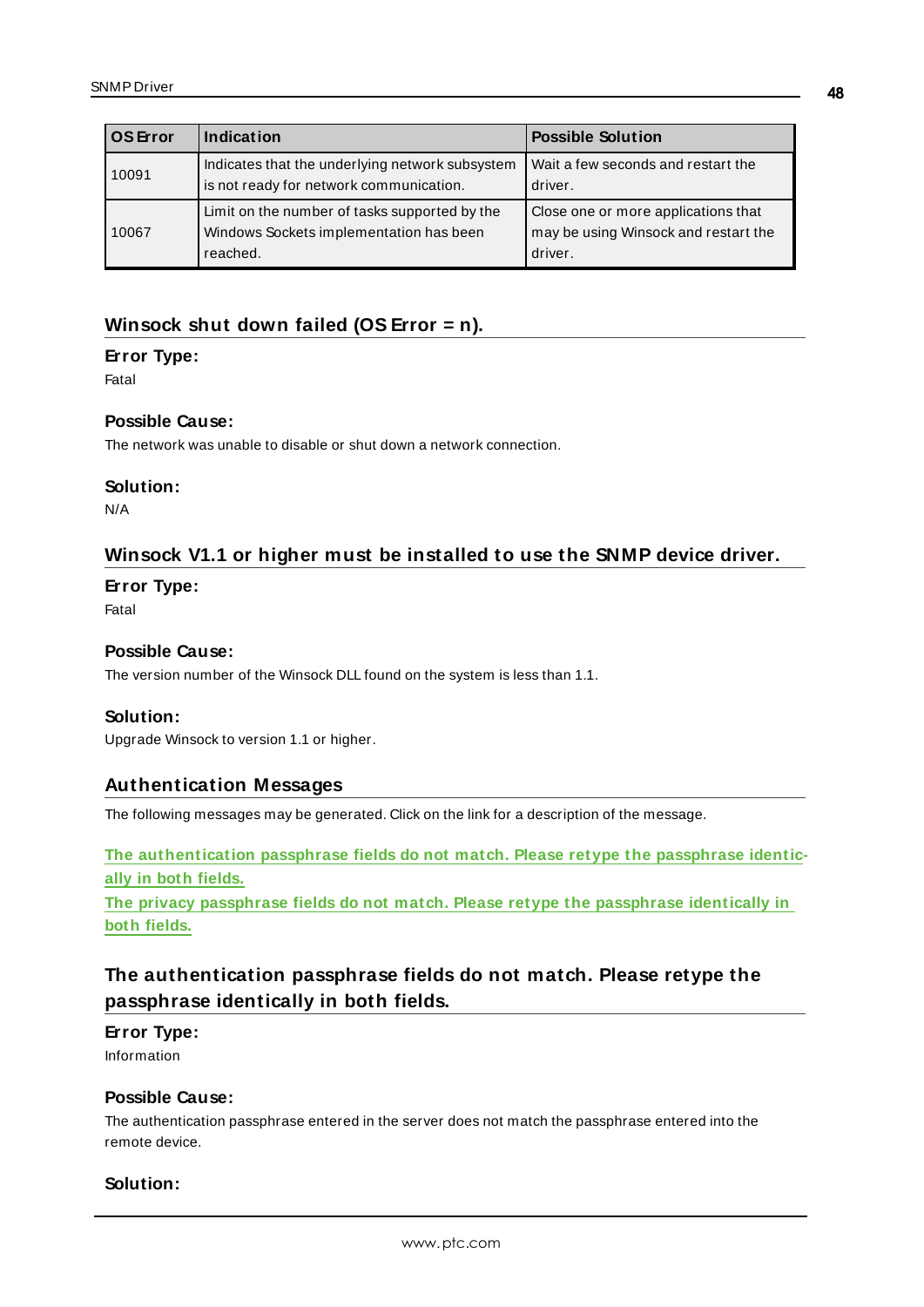Enter the correct passphrase.

# <span id="page-48-0"></span>**The privacy passphrase fields do not match. Please retype the passphrase identically in both fields.**

#### **Error Type:**

Information

#### **Possible Cause:**

The privacy passphrase entered in the server does not match the passphrase entered into the remote device.

#### **Solution:**

<span id="page-48-1"></span>Enter the correct passphrase.

#### **MIB Parser Messages**

The following messages may be generated. Click on the link for a description of the message.

**Cannot [redefine](#page-49-0) macro name. Cannot redefine [primitive](#page-49-1) type. Close [IM PORTSstatement](#page-49-2) with a ';'. Could not add object: <object name>; parent object: <parent object name> [undefined.](#page-49-3) Could not find module: [<module](#page-50-0) name> to import. Could not obtain M IB module [information.](#page-50-1) [DEFINITIONS](#page-50-2) must directly follow M IB module name. End one module definition before [beginning](#page-50-3) another. Failed to open file: <file [path>.](#page-50-4) Invalid [assignment](#page-51-0) value. Invalid [DESCRIPTION](#page-51-1) value. Invalid [ENTERPRISEvalue.](#page-51-2) Invalid MAX-ACCESS value. Invalid [module](#page-52-0) name. Invalid [NOTIFICATION-TYPEclause.](#page-52-1) Invalid object [assignment.](#page-52-2) Invalid [OBJECT-IDENTITY](#page-52-3) clause. Invalid [OBJECT-TYPEclause.](#page-53-0) Invalid [OBJECTSvalue.](#page-53-1) [Invalid](#page-53-2) octet or bit string. [Invalid](#page-53-3) parent object name. Invalid [STATUSvalue.](#page-54-0) Invalid [SYNTAX](#page-54-1) value. Invalid [TRAP-TYPEassignment.](#page-54-2) Invalid [TRAP-TYPEclause.](#page-54-3) Open [bracket](#page-55-0) not closed. Open [parenthesis](#page-55-1) not closed.**

**49**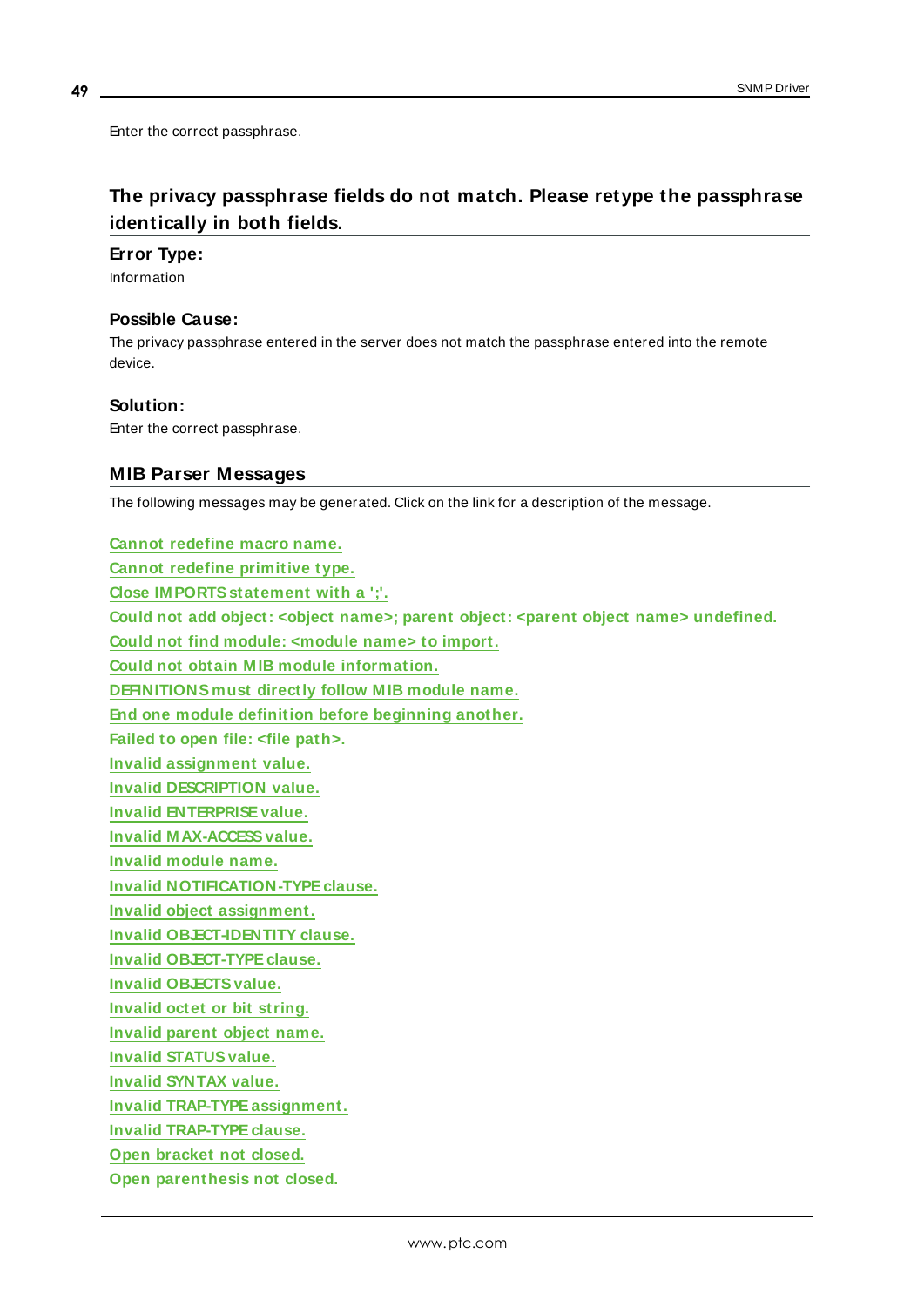**[Sub-identifier](#page-55-2) out of range: 0 to 4294967295. [Syntax](#page-55-3) error. Undefined identifier: [<identifier](#page-55-4) name>.**

# <span id="page-49-0"></span>**Cannot redefine macro name.**

#### **Error Type:**

Warning

### **Possible Cause:**

An object's name is the same as a macro's name.

#### **Solution:**

<span id="page-49-1"></span>Change the object's name, in addition to any references made to the object. Then, re-import the MIB file.

## **Cannot redefine primitive type.**

#### **Error Type:**

Warning

#### **Possible Cause:**

An object's name is the same as a primitive data type.

#### **Solution:**

<span id="page-49-2"></span>Change the object's name, in addition to any references made to the object. Then, re-import the MIB file.

## **Close IMPORTS statement with a ';'.**

#### **Error Type:**

Error

## **Possible Cause:**

The semicolon was excluded from the end of the MIB's IMPORTS section.

## **Solution:**

<span id="page-49-3"></span>Correct the error and then re-import the MIB file.

# **Could not add object: <object name>; parent object: <parent object name> undefined.**

**Error Type:** Warning

#### **Possible Cause:**

The parent object referenced in an object's definition is either misspelled or undefined.

#### **Solution:**

Correct the error and then re-import the MIB file.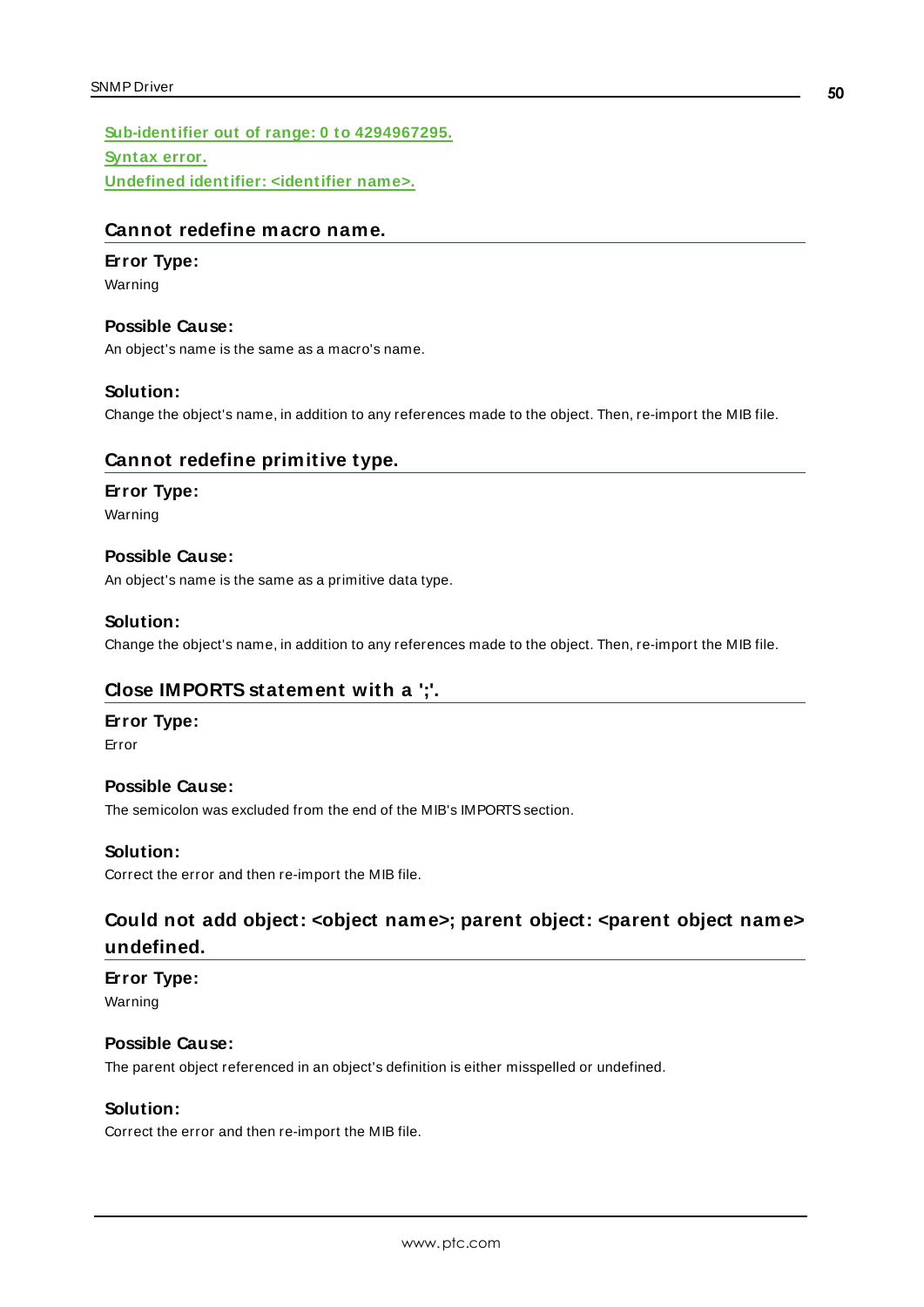# <span id="page-50-0"></span>**Could not find module: <module name> to import.**

#### **Error Type:**

Warning

### **Possible Cause:**

The module referenced in the MIB's IMPORTS section is not in the same directory as the module being imported.

#### **Solution:**

<span id="page-50-1"></span>Add the MIB file to the same directory as the dependent MIB file, and then re-import.

## **Could not obtain MIB module information.**

#### **Error Type:**

Error

#### **Possible Cause:**

- 1. The selected file is not a MIB file.
- 2. The MIB file is not defined correctly.

#### **Solution:**

Verify that the MIB file begins with "<module name> DEFINITIONS". If it does not, correct the error and then re-import the MIB file.

## <span id="page-50-2"></span>**DEFINITIONS must directly follow MIB module name.**

#### **Error Type:**

Error

#### **Possible Cause:**

The token preceding DEFINITIONSis not a valid identifier.

#### **Solution:**

<span id="page-50-3"></span>Correct the error and then re-import the MIB file.

# **End one module definition before beginning another.**

#### **Error Type:**

Warning

#### **Possible Cause:**

The MIB file defined a new module before the 'END' token in the previous module.

#### **Solution:**

<span id="page-50-4"></span>Signify the end of the previous module with 'END' and then re-import the MIB file.

# **Failed to open file: <file path>.**

## **Error Type:**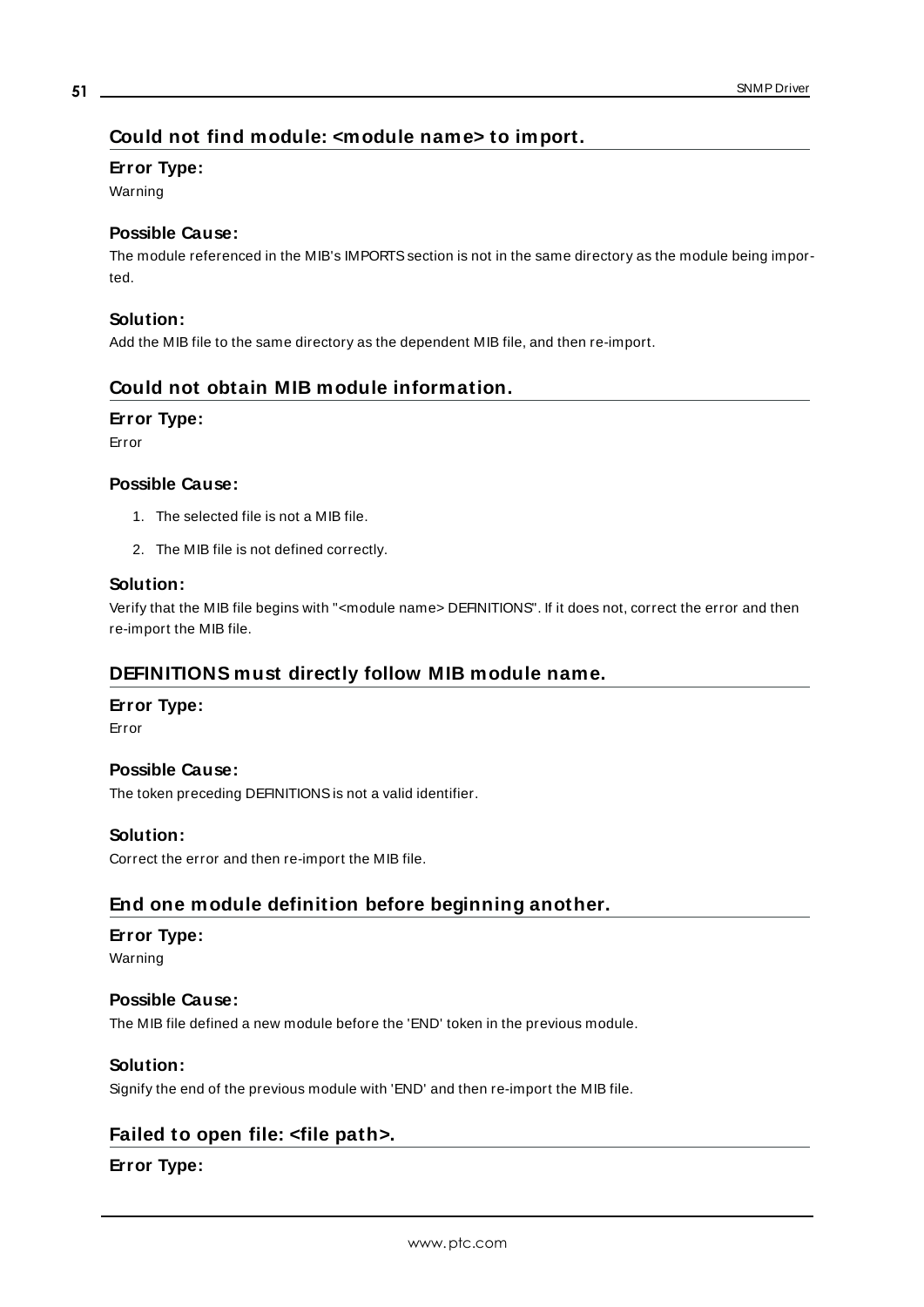Error

### **Possible Cause:**

The driver was not able to load the MIB file, which may be locked by another process.

#### **Solution:**

Try to re-import the MIB file.

# <span id="page-51-0"></span>**Invalid assignment value.**

**Error Type:**

Warning

### **Possible Cause:**

The right half of an assignment is not a primitive type, an identifier that resolves to a primitive type, or a TEXTUAL-CONVENTION.

### **Solution:**

Correct the error and then re-import the MIB file.

# <span id="page-51-1"></span>**Invalid DESCRIPTION value.**

# **Error Type:**

Warning

# **Possible Cause:**

The object's DESCRIPTION value is not a quoted string.

#### **Solution:**

Correct the error and then re-import the MIB file.

# <span id="page-51-2"></span>**Invalid ENTERPRISE value.**

#### **Error Type:** Warning

## **Possible Cause:** The TRAP-TYPE ENTERPRISE value is not an identifier or an OID.

#### **Solution:**

Correct the error and then re-import the MIB file.

# <span id="page-51-3"></span>**Invalid MAX-ACCESS value.**

# **Error Type:**

Warning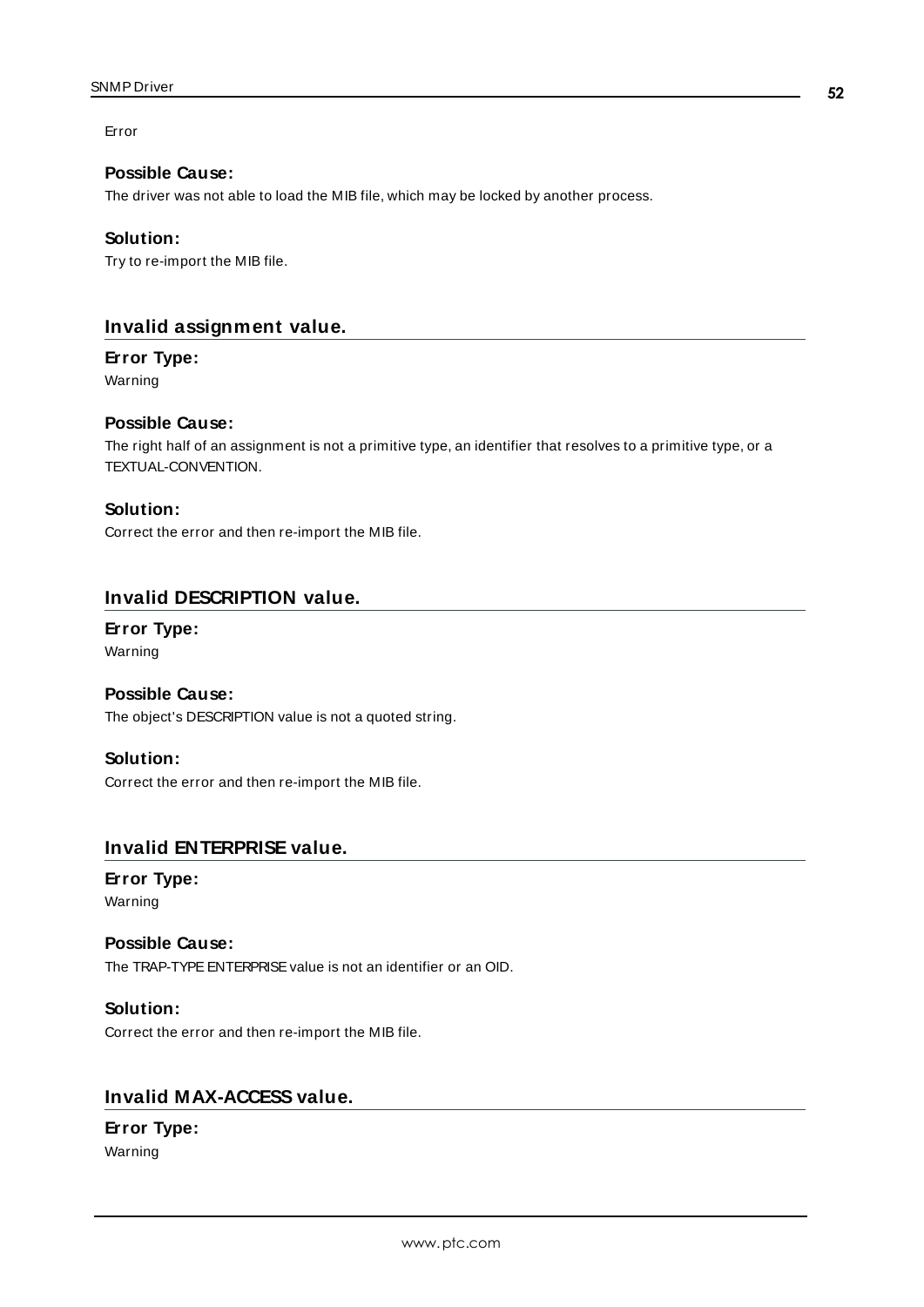# **Possible Cause:**

The object's ACCESS/MAX-ACCESS value is not valid.

#### **Solution:**

Correct the error and then re-import the MIB file.

# <span id="page-52-0"></span>**Invalid module name.**

#### **Error Type:**

Error

# **Possible Cause:**

A reserved word was used as a module name.

### **Solution:**

Change the module's name, in addition to any references made to the module. Then, re-import the MIB file.

# <span id="page-52-1"></span>**Invalid NOTIFICATION-TYPE clause.**

# **Error Type:**

Warning

### **Possible Cause:**

The NOTIFICATION-TYPE clause is either misspelled or undefined.

#### **Solution:**

Correct the error and then re-import the MIB file.

## <span id="page-52-2"></span>**Invalid object assignment.**

### **Error Type:** Warning

**Possible Cause:**

The object's value is not a valid OID.

# **Solution:** Correct the error and then re-import the MIB file.

# <span id="page-52-3"></span>**Invalid OBJECT-IDENTITY clause.**

### **Error Type:** Warning

### **Possible Cause:**

The OB ECT-IDENTITY clause is either misspelled or undefined.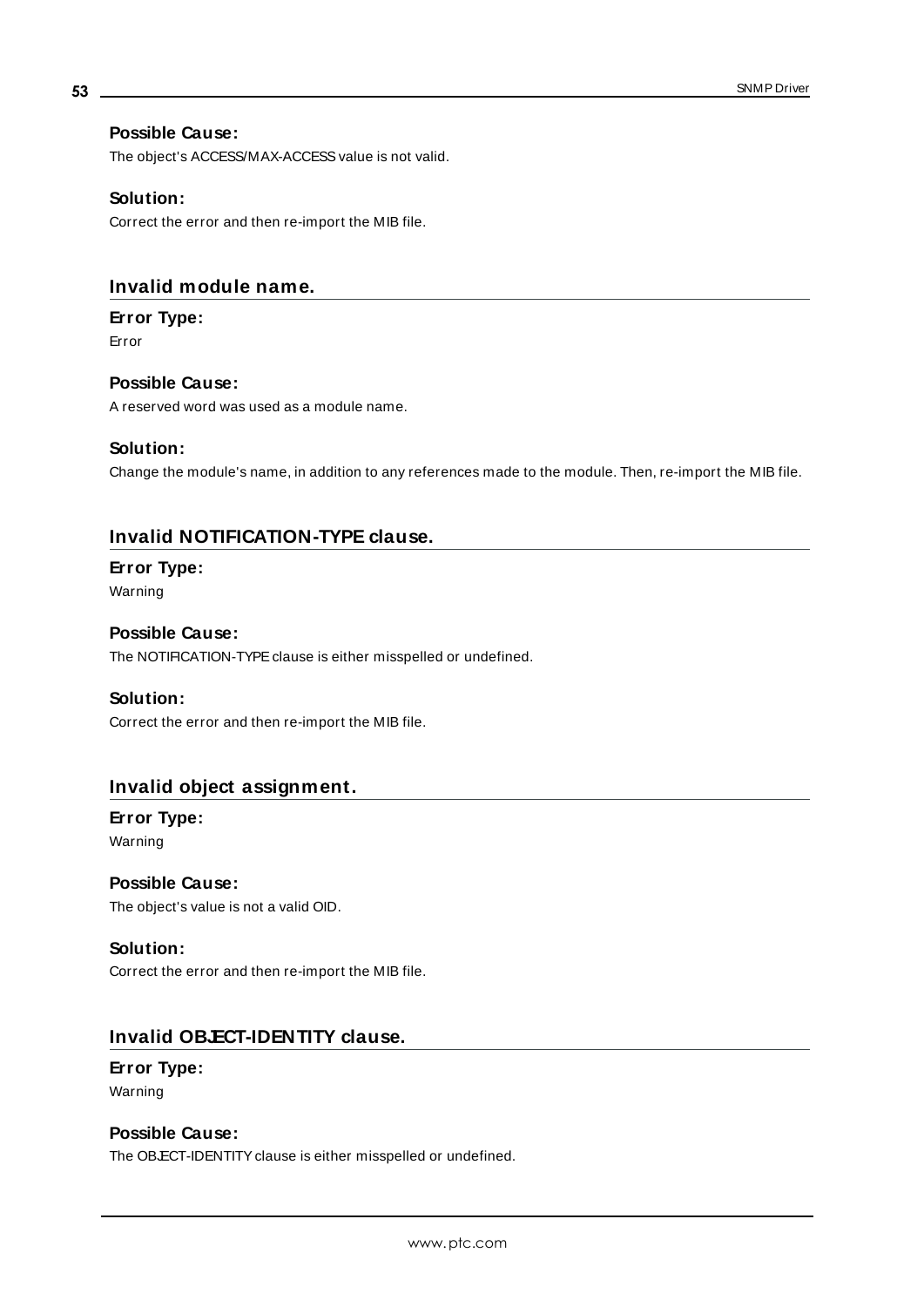#### **Solution:**

Correct the error and then re-import the MIB file.

# <span id="page-53-0"></span>**Invalid OBJECT-TYPE clause.**

#### **Error Type:**

Warning

# **Possible Cause:**

The OB.ECT-TYPE clause is either misspelled or undefined.

#### **Solution:**

Correct the error and then re-import the MIB file.

### <span id="page-53-1"></span>**Invalid OBJECTS value.**

# **Error Type:**

Warning

### **Possible Cause:**

The value of an OB ECT or VARIABLE begins does not begin with an open curly brace.

#### **Solution:**

Correct the error and then re-import the MIB file.

## <span id="page-53-2"></span>**Invalid octet or bit string.**

#### **Error Type:**

Error

#### **Possible Cause:**

- 1. A character besides 0-Fwas included within an octet string.
- 2. The character 'h' or 'b' was excluded from the end of a string.

#### **Solution:**

Correct the error and then re-import the MIB file.

#### <span id="page-53-3"></span>**Invalid parent object name.**

#### **Error Type:**

Warning

#### **Possible Cause:**

The parent object referenced in an object's definition is not an identifier.

#### **Solution:**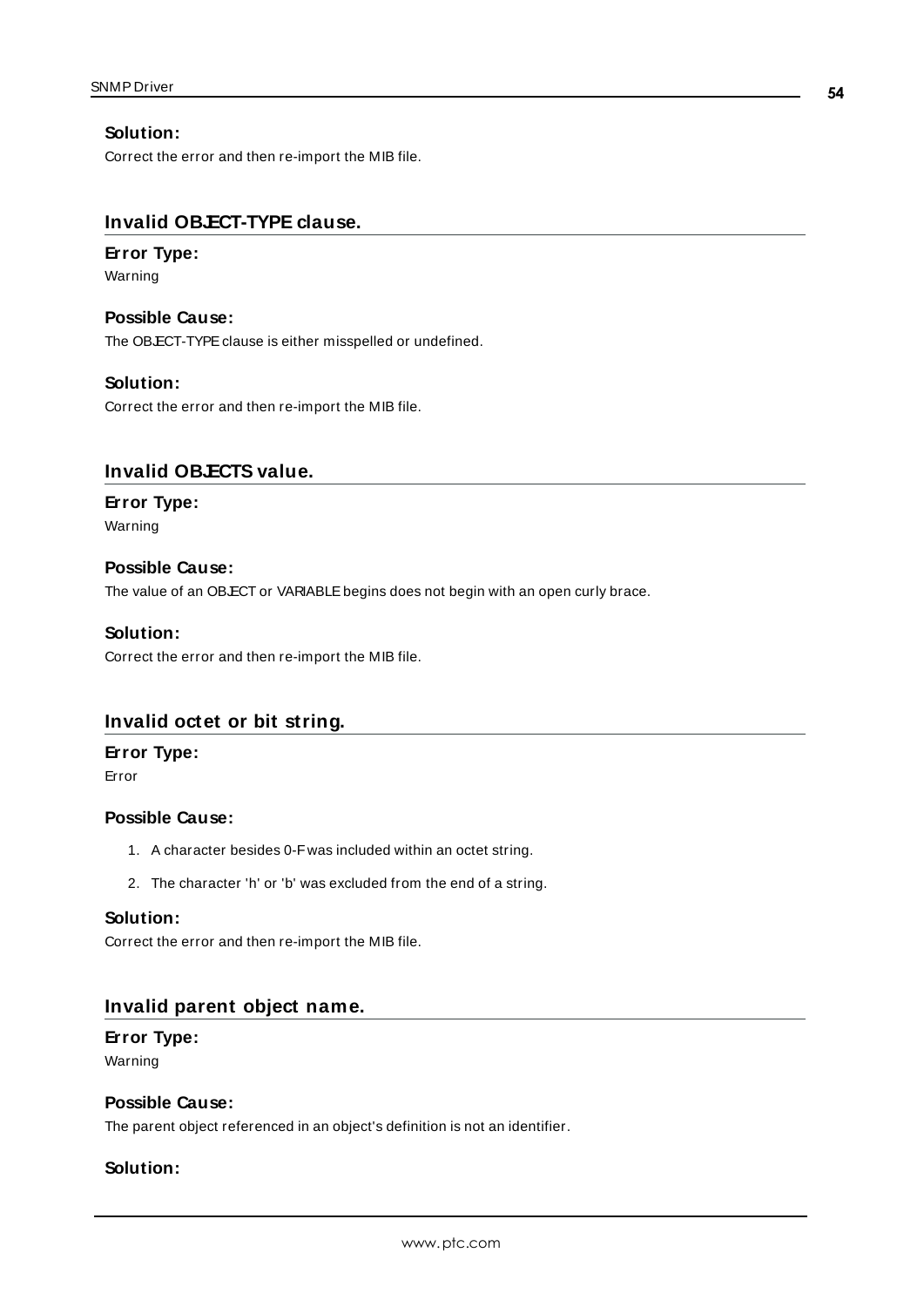Correct the error and then re-import the MIB file.

# <span id="page-54-0"></span>**Invalid STATUS value.**

# **Error Type:**

Warning

**Possible Cause:** The object's STATUS value is not valid.

#### **Solution:**

Correct the error and then re-import the MIB file.

# <span id="page-54-1"></span>**Invalid SYNTAX value.**

### **Error Type:** Warning

# **Possible Cause:** The object's SYNTAXis neither a primitive type nor an identifier that resolves to a primitive type.

**Solution:** Correct the error and then re-import the MIB file.

## <span id="page-54-2"></span>**Invalid TRAP-TYPE assignment.**

#### **Error Type:** Warning

**Possible Cause:** The TRAP-TYPE's value is not a number.

**Solution:** Correct the error and then re-import the MIB file.

# <span id="page-54-3"></span>**Invalid TRAP-TYPE clause.**

**Error Type:** Warning

## **Possible Cause:**

The TRAP-TYPE clause is either misspelled or undefined.

#### **Solution:**

Correct the error and then re-import the MIB file.

**55**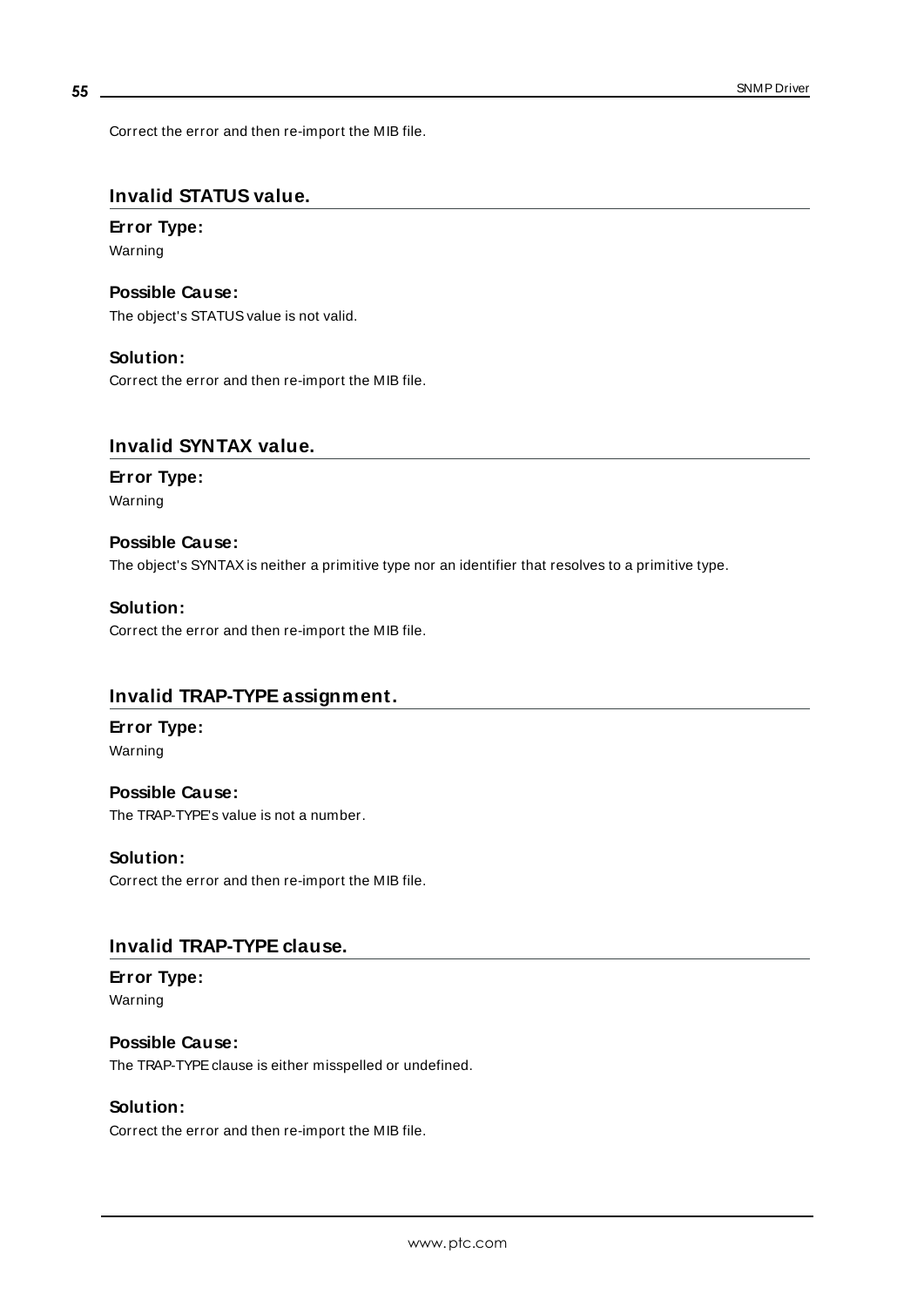### <span id="page-55-0"></span>**Open bracket not closed.**

#### **Error Type:**

Error

# **Possible Cause:**

A closing bracket was inadvertently omitted from the selected MIB file.

#### **Solution:**

Correct the error and then re-import the MIB file.

### <span id="page-55-1"></span>**Open parenthesis not closed.**

# **Error Type:**

Error

#### **Possible Cause:**

A closing parenthesis was inadvertently omitted from the selected MIB file.

#### **Solution:**

Correct the error and then re-import the MIB file.

#### <span id="page-55-2"></span>**Sub-identifier out of range: 0 to 4294967295.**

#### **Error Type:**

Error

#### **Possible Cause:**

An object's sub-identifier is out of the valid range of 0 to 4294967295.

#### **Solution:**

<span id="page-55-3"></span>Correct the error and then re-import the MIB file.

## **Syntax Error.**

# **Error Type:**

Warning

#### **Possible Cause:**

An unexpected token was encountered during parsing of the MIB file.

#### **Solution:**

<span id="page-55-4"></span>Correct the error and then re-import the MIB file.

# **Undefined identifier: <identifier name>.**

# **Error Type:**

Warning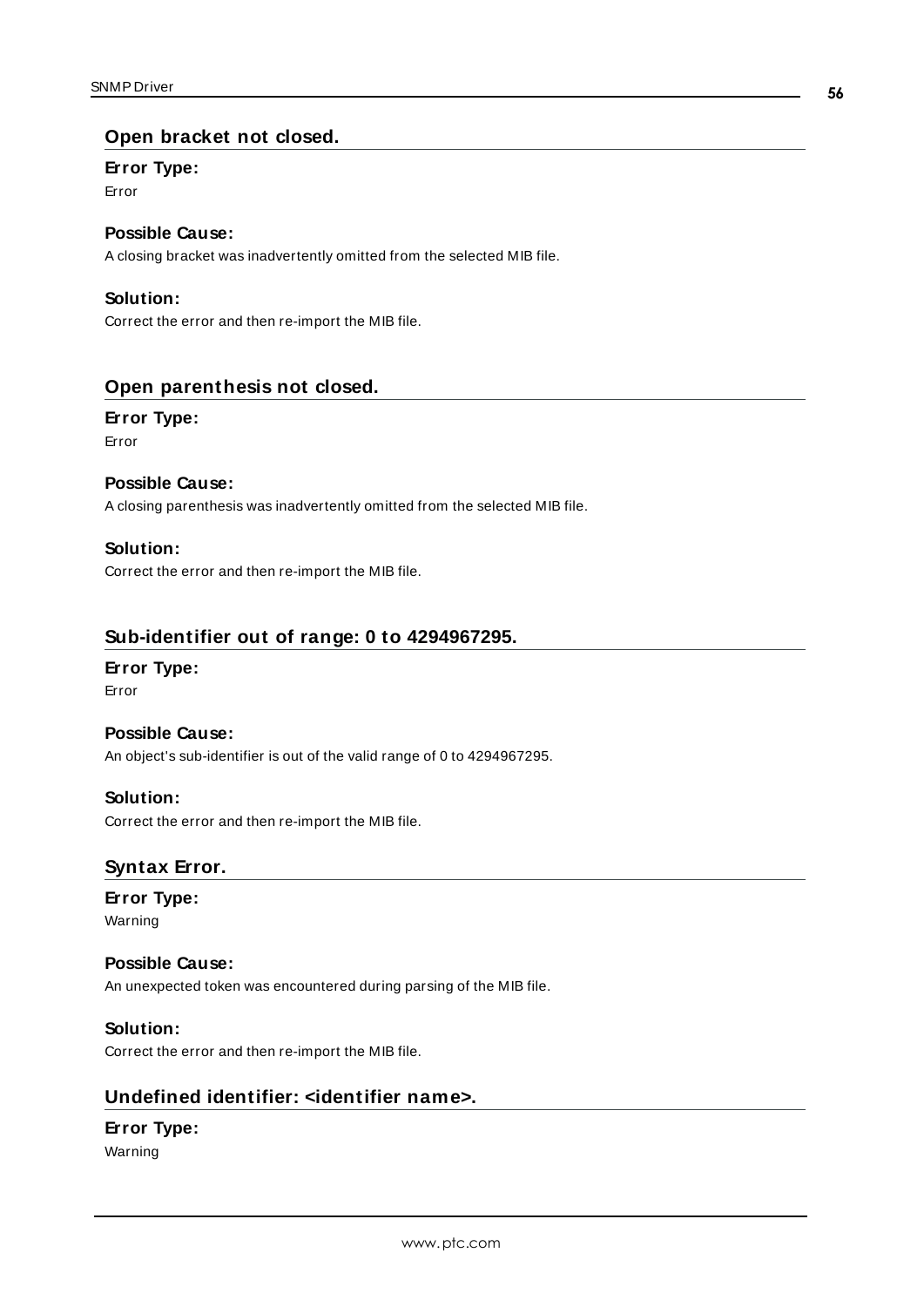## **Possible Cause:**

An identifier referenced in an object's SYNTAXclause (or as the right half of an assignment) is undefined.

#### **Solution:**

<span id="page-56-0"></span>Correct the error and then re-import the MIB file.

### **Security Related Messages**

The following messages may be generated. Click on the link for a description of the message.

**<Channel [name>.<device](#page-56-1) name> reports a decryption error. Check the privacy pass[phrase.](#page-56-1)**

**<Channel [name>.<device](#page-56-2) name> reports the authentication digest is incorrect. Check the [authentication](#page-56-2) passphrase.**

**<Channel [name>.<device](#page-57-0) name> reports the request was not within the time window.**

**<Channel [name>.<device](#page-57-1) name> reports the specified security level is not supported.**

**<Channel [name>.<device](#page-57-2) name> reports the specified user is unknown.**

**<Channel [name>.<device](#page-57-3) name> responded to a request with a Report-PDU containing no valid [data.](#page-57-3)**

# <span id="page-56-1"></span>**<Channel name>.<device name> reports a decryption error. Check the privacy passphrase.**

**Error Type:**

Warning

#### **Possible Cause:**

The SNMP device was unable to decrypt the SNMP V3 Read/Write request because the encryption passphrase and/or authentication styles do not match.

#### **Solution:**

Verify that the encryption passphrases and authentication styles set in the SNMPdevice configuration match those specified in the SNMP Driver Device Properties.

# <span id="page-56-2"></span>**<Channel name>.<device name> reports the authentication digest is incorrect. Check the authentication passphrase.**

#### **Error Type:**

Warning

#### **Possible Cause:**

The authentication passphrase and/or authentication style does not match the authentication passphrase and/or authentication style specified in the SNMPdevice configuration.

#### **Solution:**

Verify that the authentication passphrase and authentication style set in the SNMPdevice configuration matches those specified in the SNMP Driver Device Properties.

**57**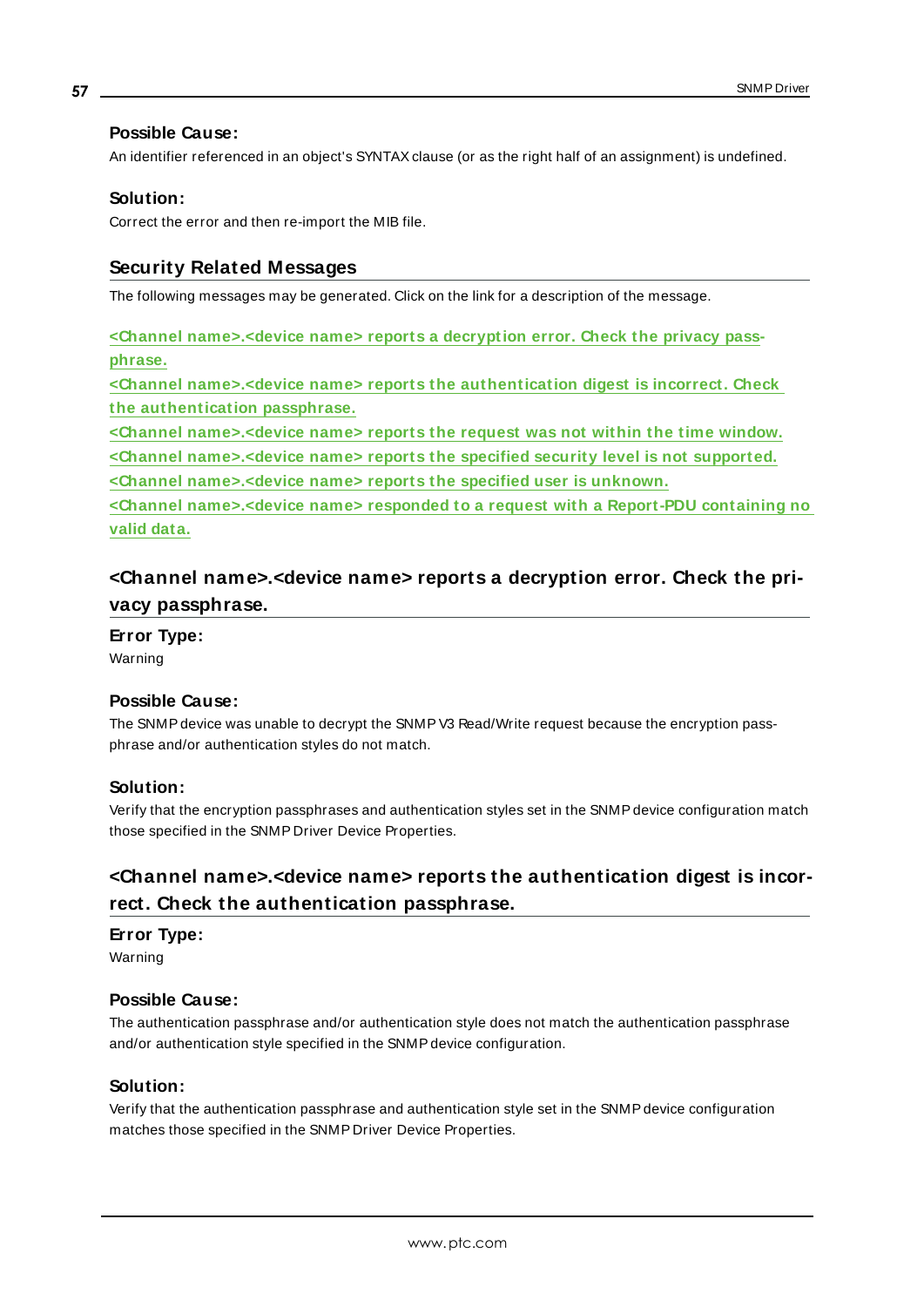# <span id="page-57-4"></span><span id="page-57-0"></span>**<Channel name>.<device name> reports the request was not within the time window.**

#### **Error Type:**

Warning

#### **Possible Cause:**

The device rejected the SNMP Read/Write request from the driver due to one of the following reasons:

- 1. The message was not received within 150 seconds of sending.
- 2. The SNMP Driver time properties are not synchronized with the SNMPdevice.

#### **Solution:**

In most cases, the SNMP Driver will synchronize the SNMPtime properties with the device, and then communicate with the device successfully.

# <span id="page-57-1"></span>**<Channel name>.<device name> reports the specified security level is not supported.**

#### **Error Type:**

Warning

#### **Possible Cause:**

The device does not support the specified SNMP security level.

#### **Solution:**

Verify that the security level set in the SNMPdevice matches the security level specified in the SNMP Driver Device Properties.

#### **See Also:**

# <span id="page-57-2"></span>**SNM P V3 [Security](#page-19-0)**

#### **<Channel name>.<device name> reports the specified user is unknown.**

#### **Error Type:**

Warning

#### **Possible Cause:**

The user name specified in the SNMP Driver does not match the user name configured in the SNMPdevice.

#### **Solution:**

Verify that the user name set in the SNMPdevice configuration matches the user name specified in the SNMP Driver Device Properties.

# <span id="page-57-3"></span>**<channel name>.<device name> responded to a request with a Report-PDU containing no valid data.**

### **Error Type:**

Warning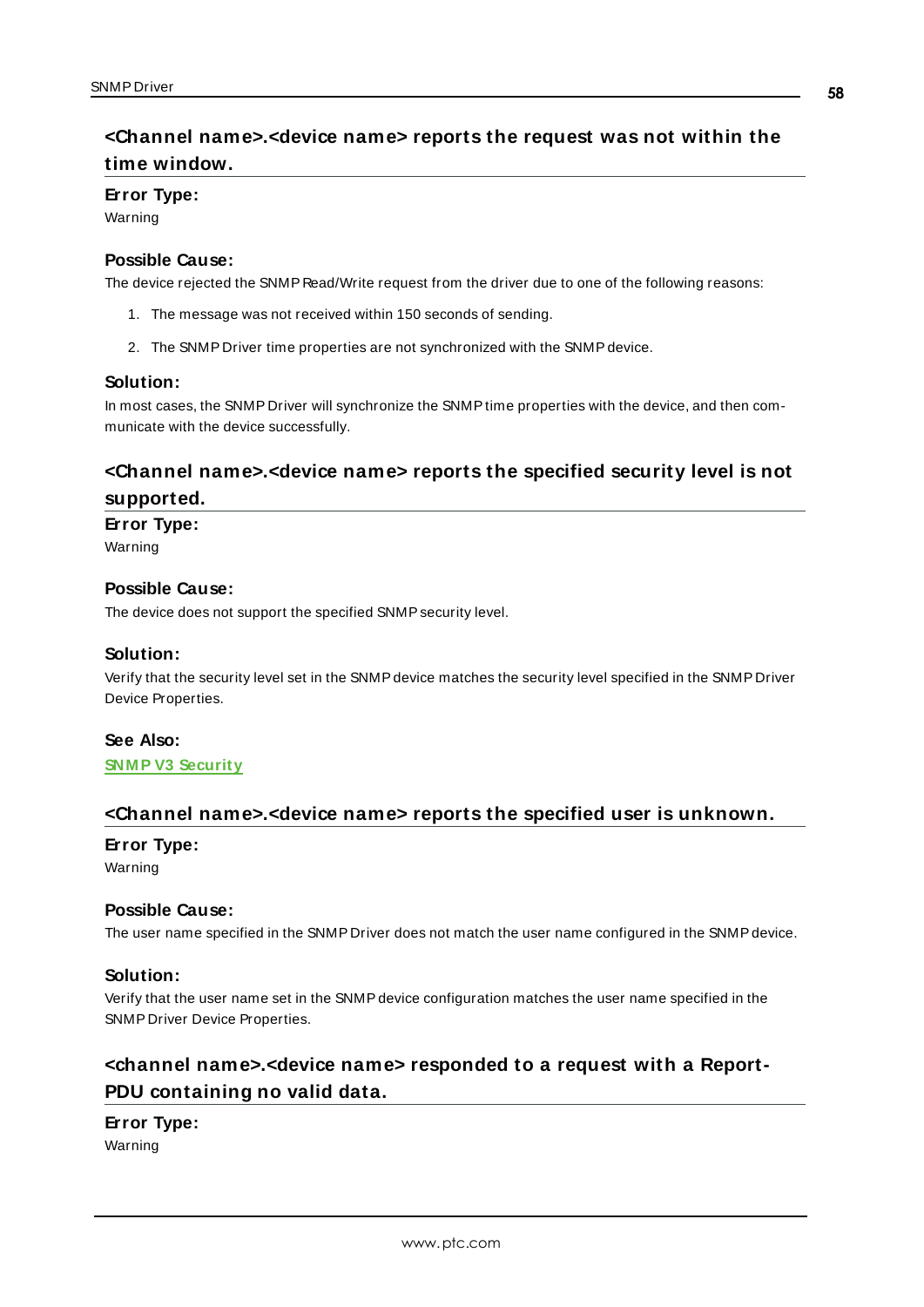# **Possible Cause:**

The SNMP device/agent has responded with a report PDU that does not contain an OID (and is not supported by the driver).

# **Solution:**

For more information on the report PDU, refer to the device manual.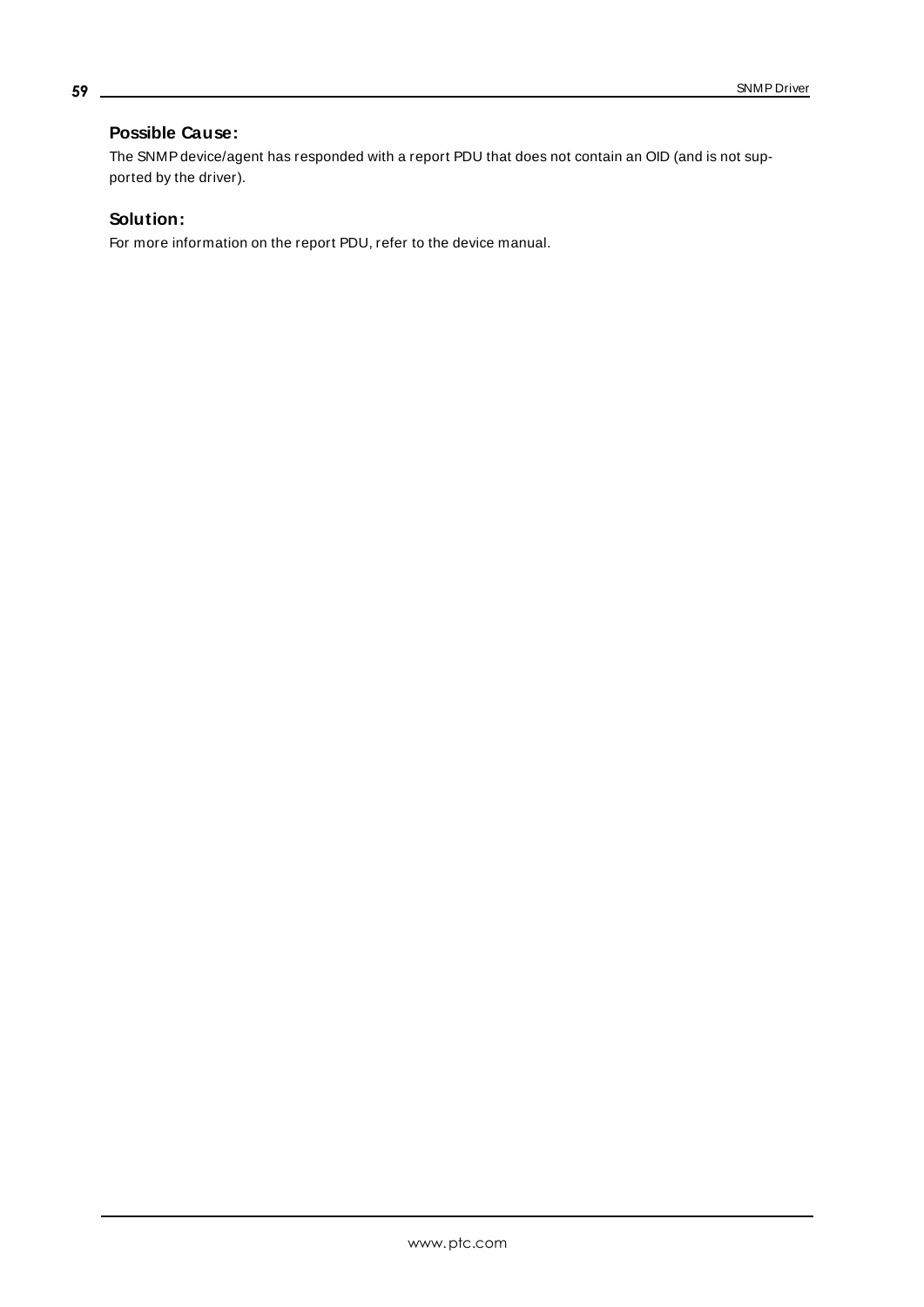# <span id="page-59-0"></span>Index

#### **<**

<Channel name>.<device name> reports a decryption error. Check the privacy passphrase. [57](#page-56-1)

- <Channel name>.<device name> reports the authentication digest is incorrect. Check the authentication passphrase. [57](#page-56-2)
- <Channel name>.<device name> reports the request was not within the time window. [58](#page-57-0)
- <Channel name>.<device name> reports the specified security level is not supported. [58](#page-57-4)
- <Channel name>.<device name> reports the specified user is unknown. [58](#page-57-2)
- <Channel name>.<device name> responded to a request with a Report-PDU containing no valid data. [58](#page-57-3)
- <Channel name>.<device name>: Unable to establish a trap listener on port <port>, using protocol <protocol>.No trap events will be received. [38](#page-37-0)
- <Channel name>.<device name>: unable toopen a SNMP session to host <host> on port <port>\_using protocol <protocol>. [37](#page-36-0)

### **A**

About MIB Modules [30](#page-29-0)

About Network Analyst Tags [31](#page-30-0)

About SNMPAddresses [28](#page-27-1)

Access to address <address> on <channel name>.<device name> is not permitted. [38](#page-37-1)

Address <address> is out of range for the specified device or register. [35](#page-34-2)

Address <address> on <channel name>.<device name> is unavailable. [39](#page-38-0)

Address <address> on <channel name>.<devicename> is not writable. [38](#page-37-2)

Address Descriptions [28](#page-27-0)

Address Validation [35](#page-34-1)

Allow Sub Groups [19](#page-18-3)

Attempts Before Timeout [16](#page-15-1)

Authentication [21](#page-20-1)

Authentication Messages [48](#page-47-2)

AuthNoPriv [21](#page-20-2)

AuthPriv [21](#page-20-3)

Auto-Demotion [16](#page-15-0)

Auto Created Trap Tags [34](#page-33-0)

### **C**

Cannot redefine macro name. [50](#page-49-0)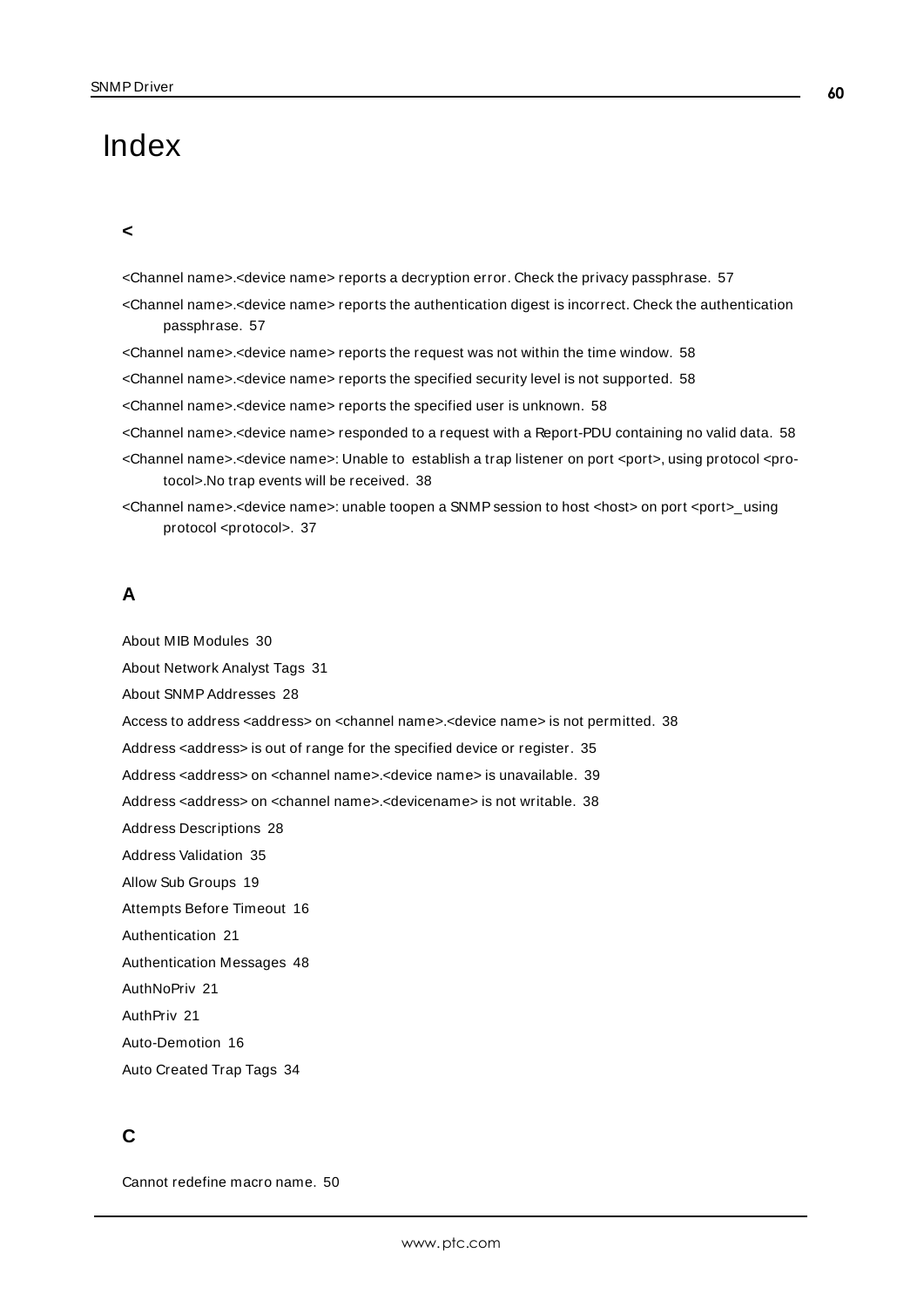- Cannot redefine primitive type. [50](#page-49-1)
- Channel-Level Settings [10](#page-9-1)
- Channel Assignment [13](#page-12-1)
- Channel Properties Advanced [9](#page-8-0)
- Channel Properties Communication Serialization [10](#page-9-0)
- Channel Properties Ethernet Communications [8](#page-7-1)
- Channel Properties General [7](#page-6-0)
- Channel Properties Write Optimizations [8](#page-7-3)
- Close IMPORTS statement with a ';'. [50](#page-49-2)
- Communication Properties [19](#page-18-0)
- Communications Messages [47](#page-46-0)
- Communications Timeouts [15](#page-14-1)
- Community Credentials [30](#page-29-1)
- Connect Timeout [15](#page-14-2)
- Context [21](#page-20-4)
- Could not add object: < object name>; parent object: < parent object name> undefined. [50](#page-49-3)
- Could not find module: <module name> to import. [51](#page-50-0)
- Could not obtain MIB module information. [51](#page-50-1)
- Create [19](#page-18-4)

### **D**

#### Data Collection [14](#page-13-3)

- Data for address <address> on <channel name>.<device name> has an inconsistent value. [45](#page-44-1)
- Data for address <address>on <channel name>.<device name> has the wrong encoding. [45](#page-44-2)
- Data for address <address>on <channel name>.<device name> has the wrong length. [45](#page-44-3)
- Data for address <address>on <channel name>.<device name> has the wrong value. [46](#page-45-0)
- Data Type <type> is not valid for device address<address>. [35](#page-34-3)
- Data Types Description [25](#page-24-0)
- DEFINITIONS must directly follow MIB module name. [51](#page-50-2)
- Delete [18](#page-17-0)
- Delta Time [27](#page-26-2)
- Demote on Failure [16](#page-15-2)
- Demotion Period [17](#page-16-1)
- Device <device name> does not support the necessary information required to perform network analysis. Network Analyst tags will be disabled for this device. [39](#page-38-1)
- Device <device name> does not support the number of ports currently configured in this application. Network Analyst tags will be disabled for this device. [39](#page-38-2)
- Device <device name> is not responding. [39](#page-38-3)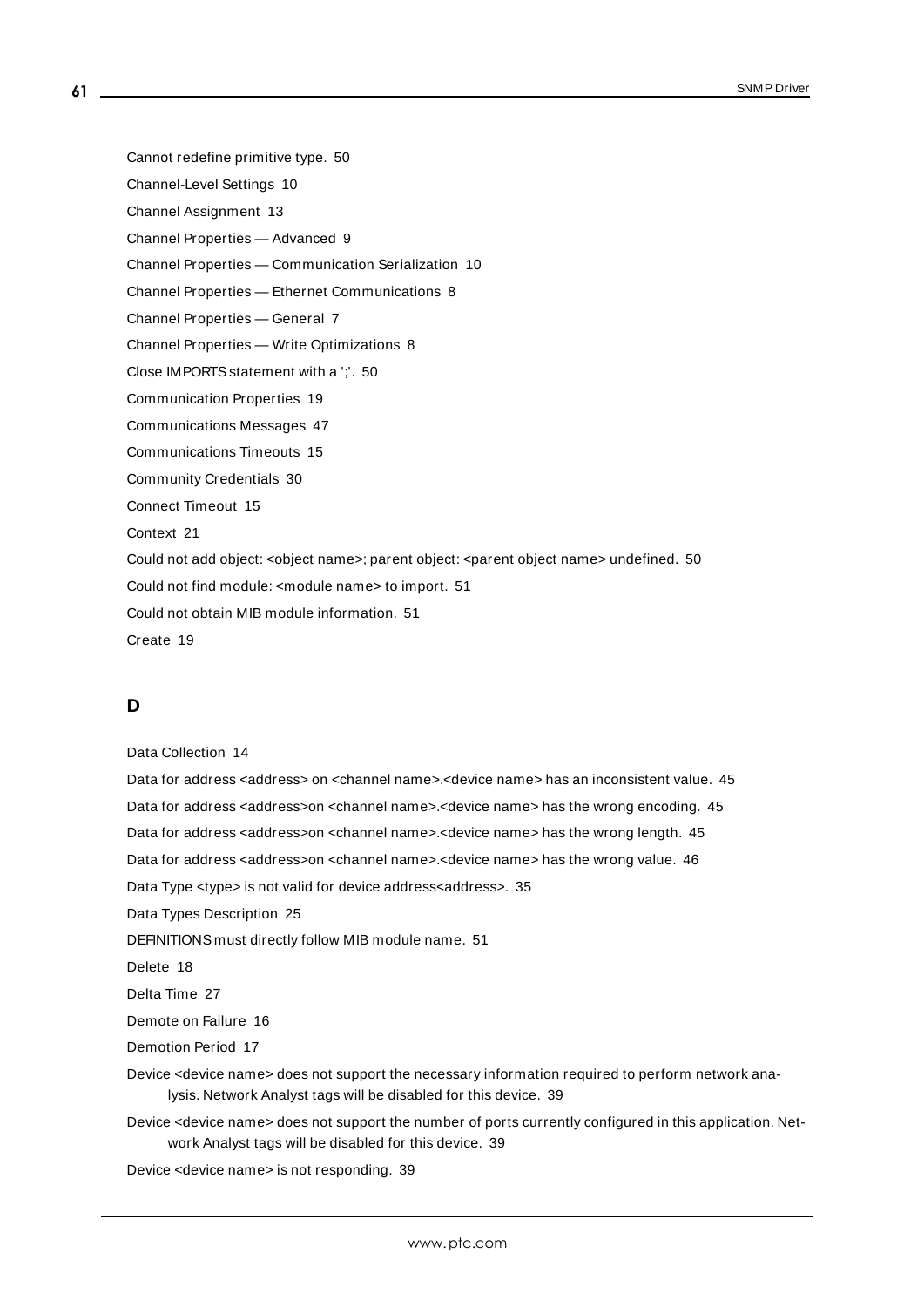Device address <address> contains a syntax error. [35](#page-34-4)

Device address <address> is read only. [36](#page-35-0)

Device Discovery [11](#page-10-0)

Device Discovery has exceeded <max devices> maximum allowed devices. [40](#page-39-0)

Device Properties — Auto-Demotion [16](#page-15-0)

Device Properties — General [13](#page-12-0)

Device Properties — Redundancy [24](#page-23-0)

Device Properties — Tag Generation [17](#page-16-0)

Device Properties — Timing [15](#page-14-0)

Diagnostics [7](#page-6-1)

Discard Requests when Demoted [17](#page-16-2)

Discovery Settings [12](#page-11-0)

Do Not Scan, Demand Poll Only [15](#page-14-3)

Driver [13](#page-12-2)

Duty Cycle [9](#page-8-1)

# **E**

End one module definition before beginning another. [51](#page-50-3) Enterprise [29](#page-28-0) Ethernet Settings [8](#page-7-4)

# **F**

Failed to open file: <file path>. [51](#page-50-4)

# **G**

General [13](#page-12-0) Generate [18](#page-17-1) Global Settings [10](#page-9-2)

# **H**

Help Contents [6](#page-5-0)

High-capacity counters for network analysis are not available for device <device name>. Attempting to use low capacity counters. [40](#page-39-1)

Historical [28](#page-27-2)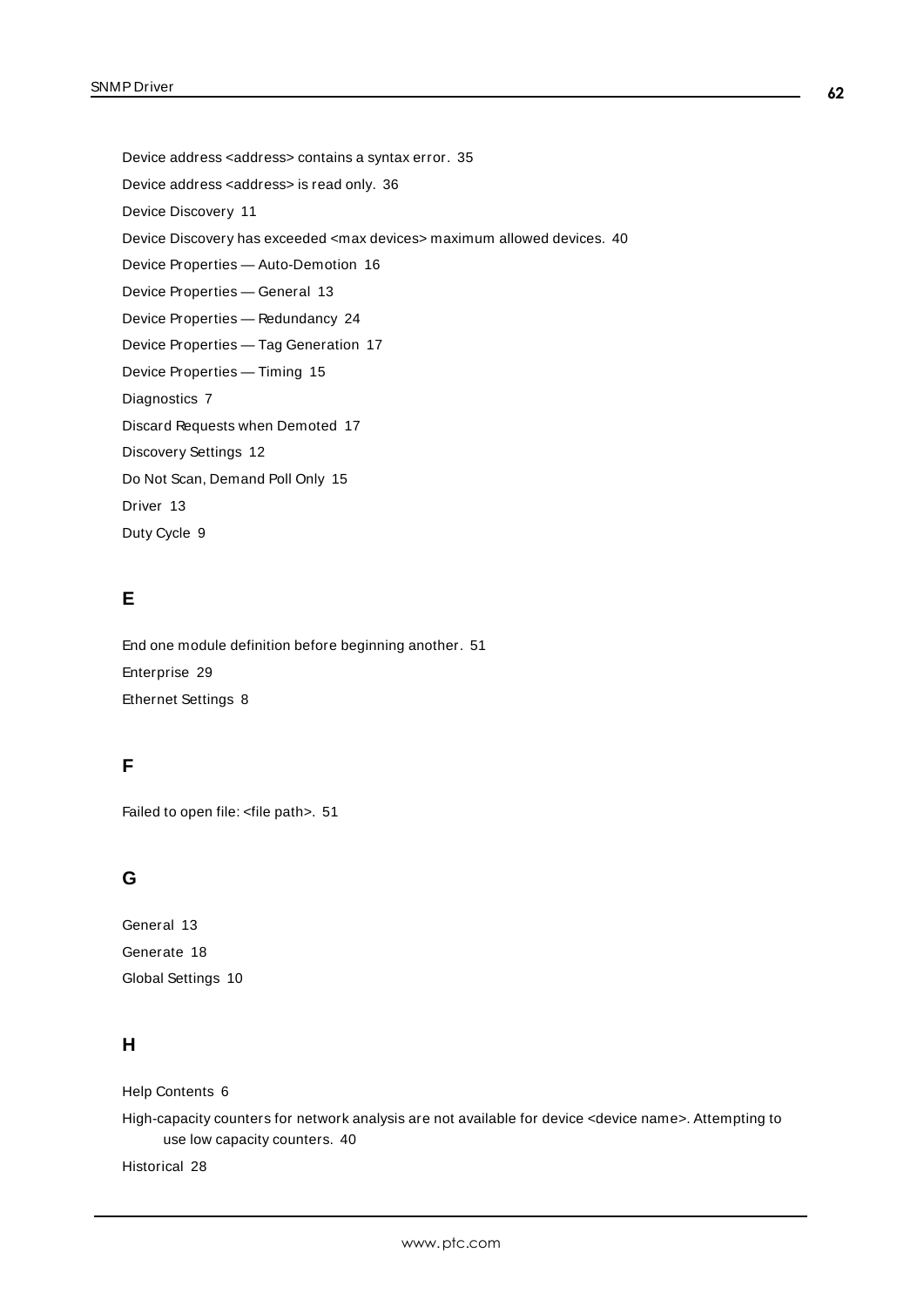```
Historical Data Attributes 27
```
# **I**

ID [13](#page-12-3) Identification [7,](#page-6-2) [13](#page-12-4) Initial Updates from Cache [15](#page-14-4) Instances [29](#page-28-1) Inter-Device Delay [10](#page-9-3) Invalid assignment value. [52](#page-51-0) Invalid DESCRIPTION value. [52](#page-51-1) Invalid ENTERPRISEvalue. [52](#page-51-2)

Invalid MAX-ACCESS value. [52](#page-51-3)

Invalid module name. [53](#page-52-0)

Invalid NOTIFICATION-TYPE clause. [53](#page-52-1)

Invalid OB.ECT-IDENTITY clause. [53](#page-52-3)

Invalid OBJECT-TYPE clause. [54](#page-53-0)

Invalid object assignment. [53](#page-52-2)

Invalid OBJECTS value. [54](#page-53-1)

Invalid octet or bit string. [54](#page-53-2)

Invalid parent object name. [54](#page-53-3)

Invalid STATUS value. [55](#page-54-0)

Invalid SYNTAX value. [55](#page-54-1)

Invalid TRAP-TYPEassignment. [55](#page-54-2)

Invalid TRAP-TYPE clause. [55](#page-54-3)

Invalid XML document [Reason: Port Status 0 limit must be less than port Status 1 limit for device <device name>]. [46](#page-45-3)

Invalid XML document [Reason: The excluded port list is invalid for device <device name>]. [46](#page-45-2)

#### **L**

Load Balanced [10](#page-9-4)

#### **M**

Message Descriptions [35](#page-34-0) MIB Import Settings [21](#page-20-0) MIB Parser Messages [49](#page-48-1)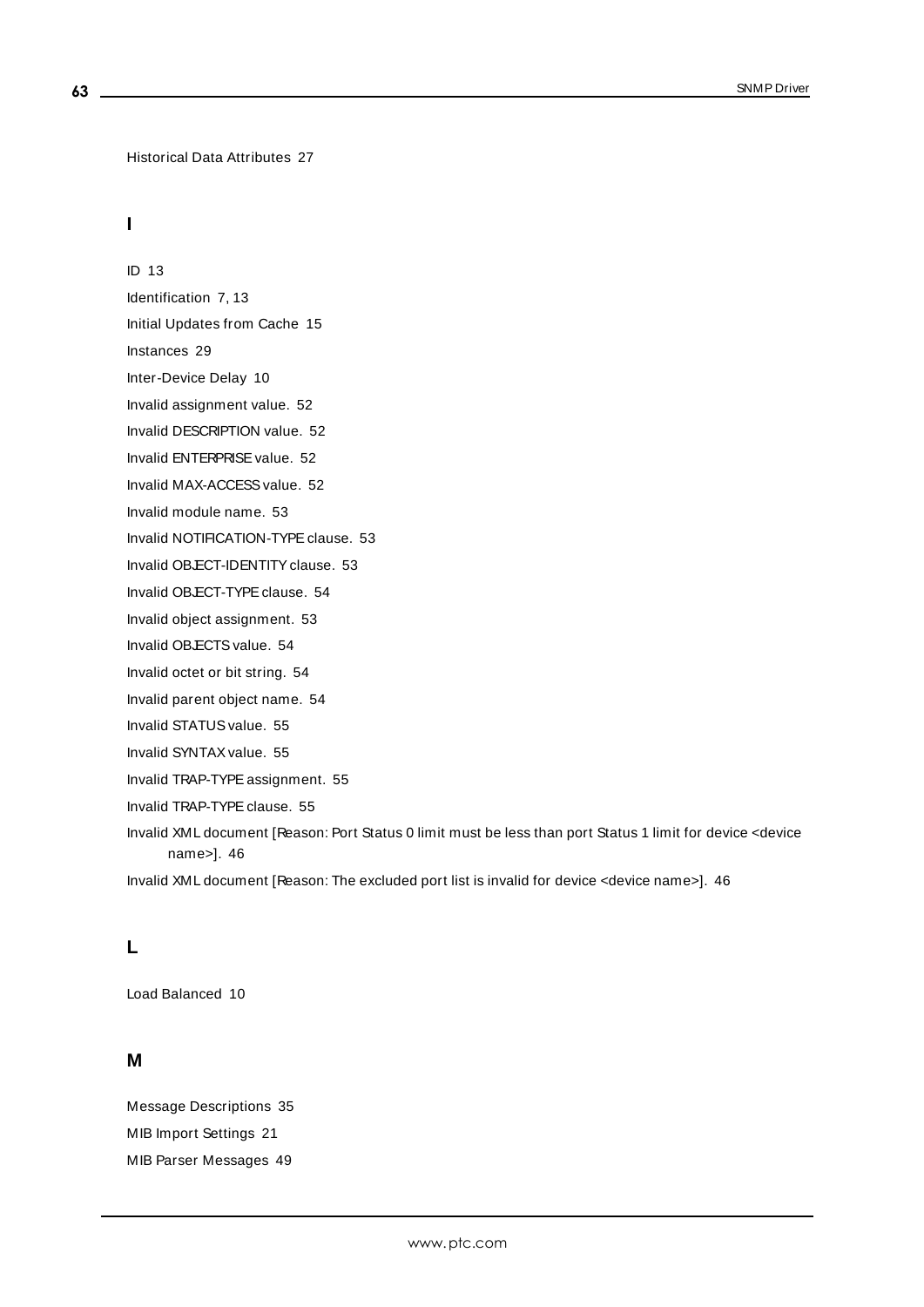Model [13](#page-12-5) Moving Average [27](#page-26-3)

# **N**

Name [13](#page-12-6) Network 1 - Network 500 [10](#page-9-5) Network Adapter [8](#page-7-5) Network Analyst Tags [23](#page-22-0) Network Mode [10](#page-9-6) NoAuthNoPriv [21](#page-20-5) Non-Normalized Float Handling [9](#page-8-2)

# **O**

On Device Startup [18](#page-17-2) On Duplicate Tag [18](#page-17-3) On Property Change [18](#page-17-4) Open bracket not closed. [56](#page-55-0) Open parenthesis not closed. [56](#page-55-1) Operating Mode [14](#page-13-0) Optimization Method [8](#page-7-6) Overview [6](#page-5-1) Overwrite [18](#page-17-5)

# **P**

Parent Group [18](#page-17-6) Passphrase [21](#page-20-6) Previous Value [27](#page-26-1) Priority [10](#page-9-4) Privacy [21](#page-20-7)

# **R**

Redundancy [24](#page-23-0) Replace with Zero [9](#page-8-3) Request Timeout [16](#page-15-3)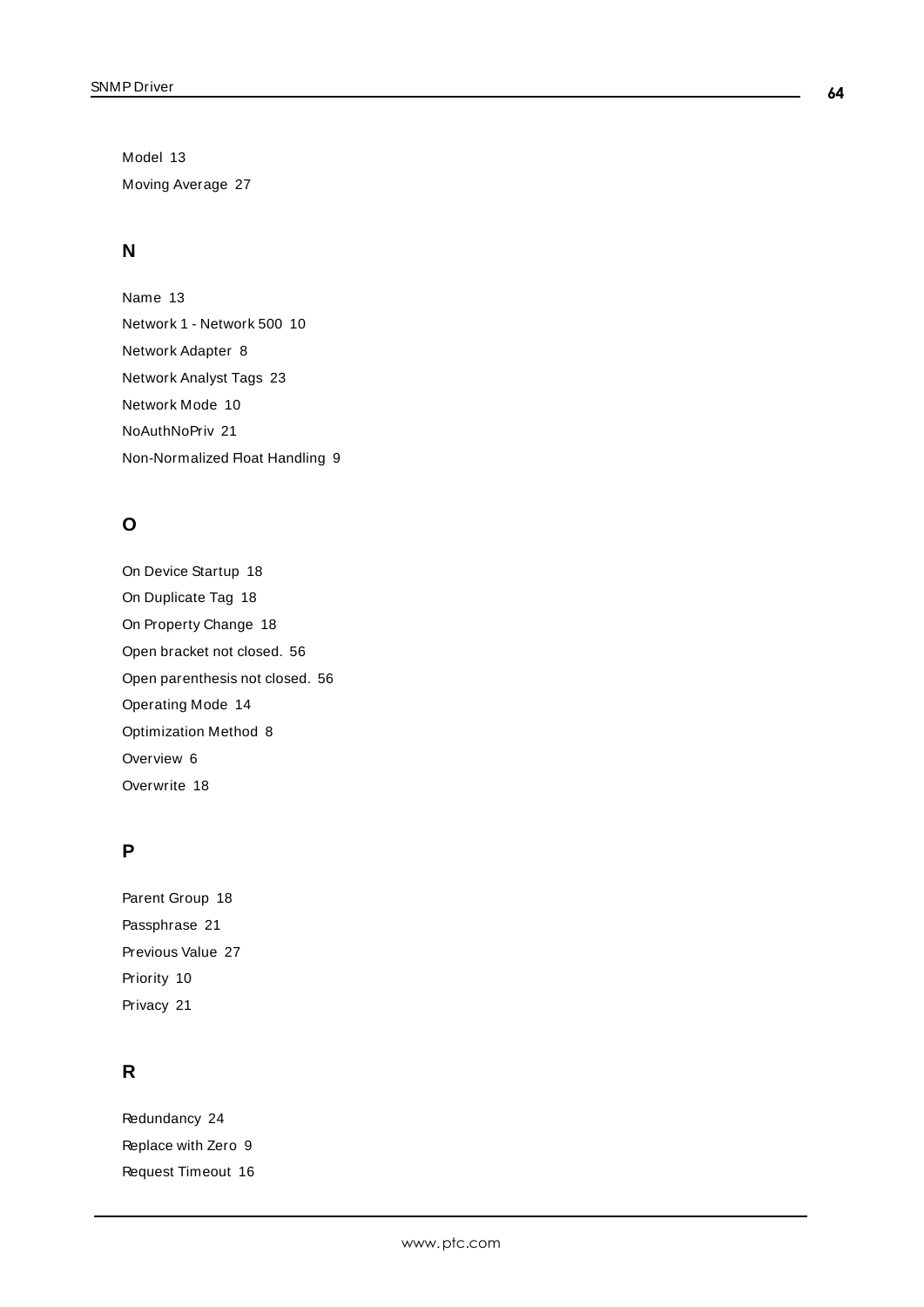Respect Tag-Specified Scan Rate [15](#page-14-5) Runtime Messages [36](#page-35-2)

## **S**

Scan Mode [15](#page-14-6) Scan Rate Floor [28](#page-27-3) Security Related Messages [57](#page-56-0) Setup [6](#page-5-2) Simulated [14](#page-13-4) SNMPAgent Errors [45](#page-44-0) SNMPv3 Settings [20](#page-19-1) Sub-identifier out of range: 0 to 4294967295. [56](#page-55-2) Syntax Error. [56](#page-55-3)

# **T**

Tag Counts [8,](#page-7-0) [14](#page-13-1)

Tag Generation [17](#page-16-0)

The authentication passphrase fields do not match. Please retype the passphrase identically in both fields. [48](#page-47-3)

The privacy passphrase fields do not match. Please retype the passphrase identically in both fields. [49](#page-48-0)

The remote device reports that the requested name <name>does not exist on <channel name>.<device name>. [40](#page-39-2)

The remote device reports that the requested name <OID> does not exist on <device name>. [36](#page-35-1)

The response message for the current transaction on <channel name>.<device name> would have been too large and has been discarded by the remote device. [41](#page-40-0)

Timeouts to Demote [17](#page-16-3) Timing [15](#page-14-0) Transactions per Cycle [10](#page-9-7) Trap Event Queue [33](#page-32-0) Trap Tags [31](#page-30-1) Trap/Inform Notifications [22](#page-21-0)

# **U**

Unable to bind to adapter: < adapter address>. Connect failed. Winsock Err # n. [47](#page-46-1)

Unable to bind trap socket on binding address <address>,port <port>, and protocol <protocol> for device <device>. [41](#page-40-1)